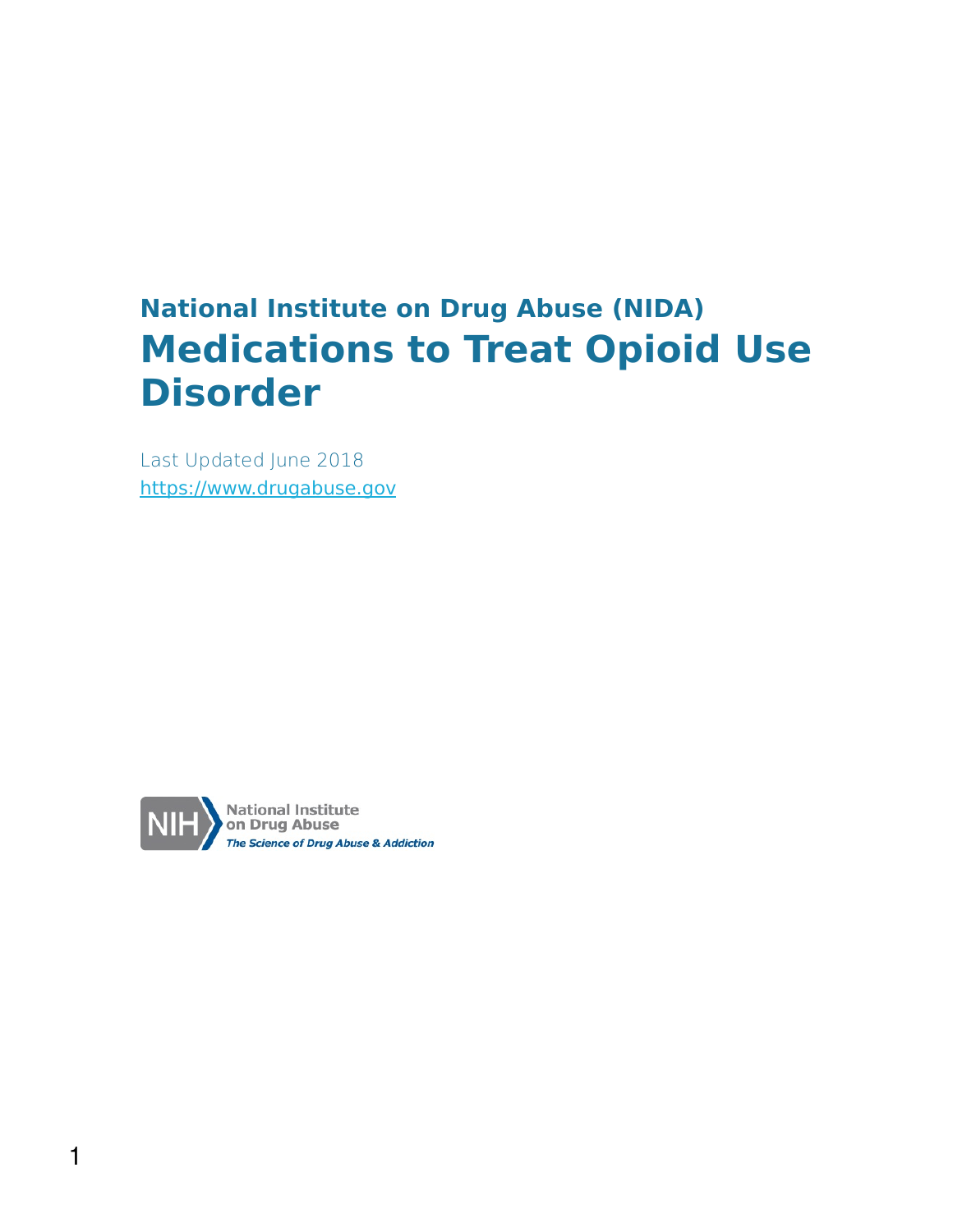### **Table of Contents**

#### **Medications to Treat Opioid Use Disorder**

**Overview** 

How do medications to treat opioid use disorder work?

How effective are medications to treat opioid use disorder?

What are misconceptions about maintenance treatment?

What is the treatment need versus the diversion risk for opioid use disorder treatment?

What is the impact of medication for opioid use disorder treatment on HIV/HCV outcomes?

How is opioid use disorder treated in the criminal justice system?

Is medication to treat opioid use disorder available in the military?

What treatment is available for pregnant mothers and their babies?

How Much Does Opioid Treatment Cost?

Is naloxone accessible?

References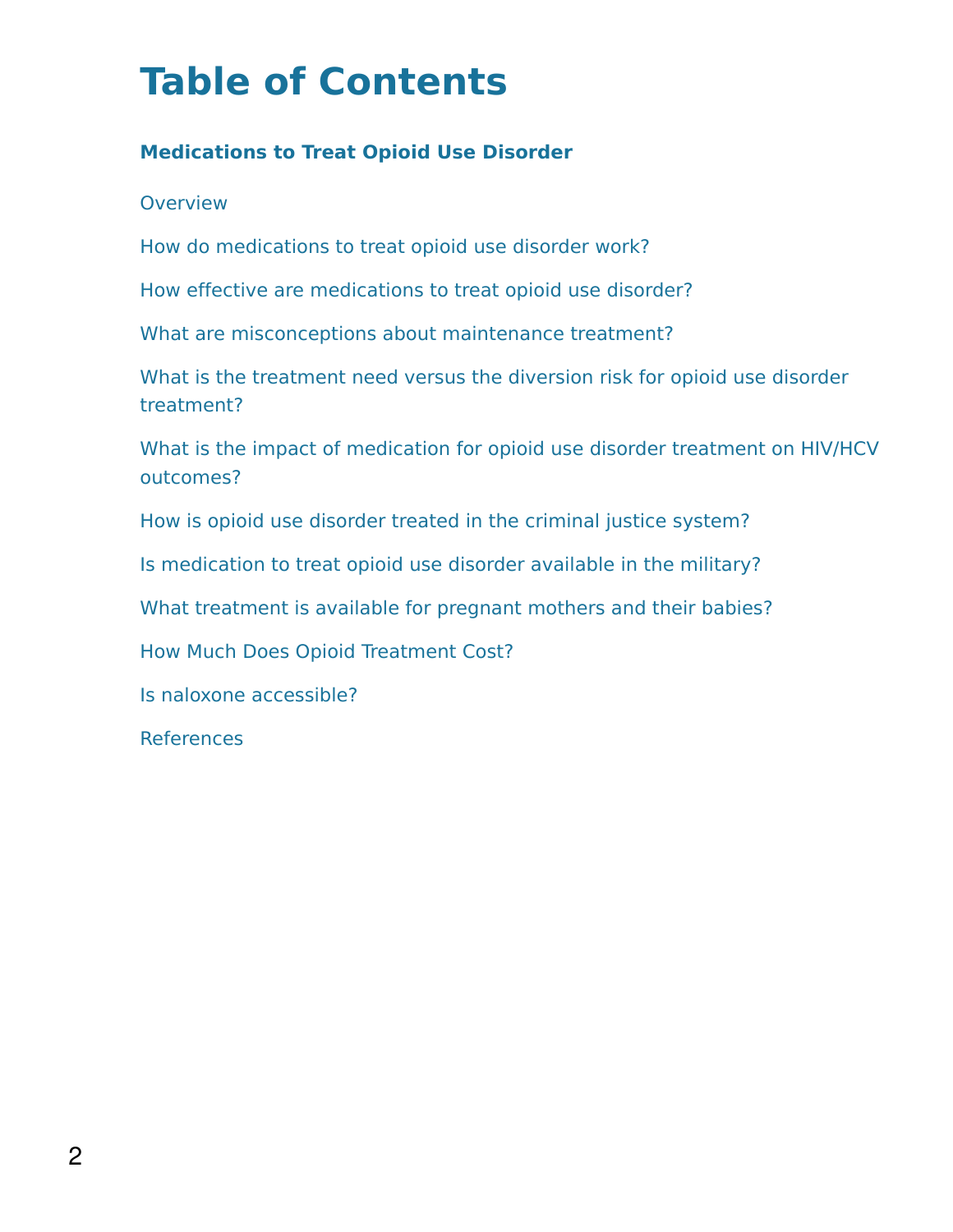### **Overview**

An estimated 2.1 million people in the United States had a substance use disorder related to prescription opioid pain medicines in 20[1](https://www.drugabuse.gov/publications/research-reports/medications-to-treat-opioid-addiction/references)6.<sup>1</sup> However, only a fraction of people with prescription opioid use disorders receive specialty treatment ([1](https://www.drugabuse.gov/publications/research-reports/medications-to-treat-opioid-addiction/references)7.5 percent in 2016).<sup>1</sup> Overdose deaths linked to these medicines were five times higher in [2](https://www.drugabuse.gov/publications/research-reports/medications-to-treat-opioid-addiction/references)016 than 1999. $2$  There is now also a rise in heroin use and heroin use disorder as some people shift from prescription opioids to their cheaper street relative; 626,000 people had a heroin use disorder in 2016, and more than 15,000 Americans died of a heroin overdose in 2016.<sup>1.3</sup> Besides overdose, consequences of the opioid crisis include a rising incidence of infants born dependent on opioids because their mothers used these substances during pregnancy<sup>[4,5](https://www.drugabuse.gov/publications/research-reports/medications-to-treat-opioid-addiction/references)</sup> and increased spread of infectious diseases, including HIV and hepatitis C (HCV), as was seen in 2015 in southern Indiana.<sup>[6](https://www.drugabuse.gov/publications/research-reports/medications-to-treat-opioid-addiction/references)</sup>

Effective prevention and treatment strategies exist for opioid misuse and use disorder but are highly underutilized across the United States. An initiative of the Secretary of Health and Human Services (HHS)<sup>[7](https://www.drugabuse.gov/publications/research-reports/medications-to-treat-opioid-addiction/references)</sup> began in 2015 to address the complex problem of prescription opioid and heroin use. In 2017, HHS announced five priorities for addressing the opioid crisis:

- 1. improving access to treatment and recovery services
- 2. promoting use of overdose-reversing drugs
- 3. strengthening our understanding of the epidemic through better public health surveillance
- 4. providing support for cutting-edge research on pain and addiction
- 5. advancing better practices for pain management

Effective medications exist to treat opioid use disorder: methadone, buprenorphine, and naltrexone. These medications could help many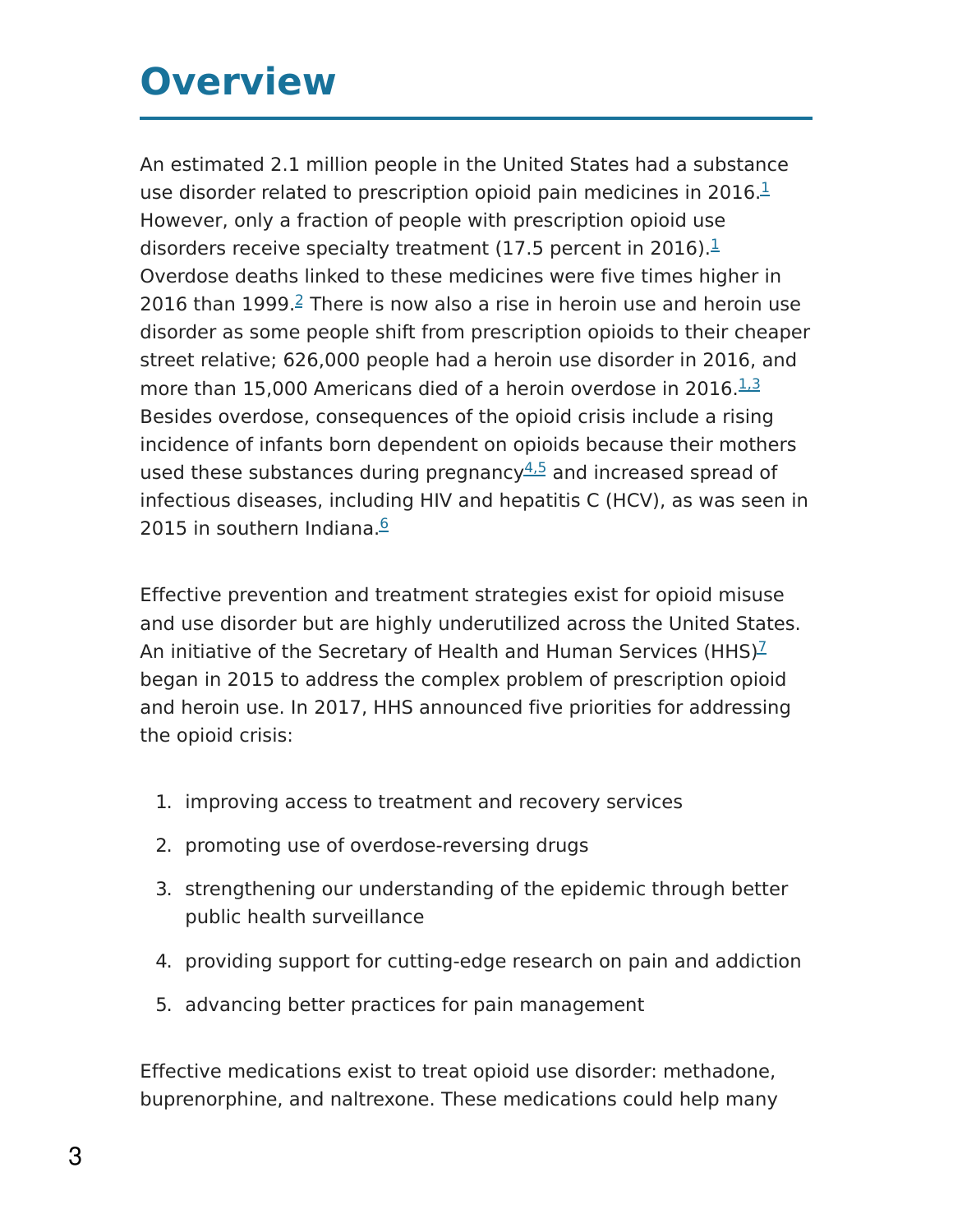people recover from opioid use disorder, but they remain highly underutilized. Fewer than half of private-sector treatment programs offer medications for opioid use disorders, and of patients in those programs who might benefit, only a third actually receive it.<sup>[9](https://www.drugabuse.gov/publications/research-reports/medications-to-treat-opioid-addiction/references)</sup> Overcoming the misunderstandings and other barriers that prevent wider adoption of these treatments is crucial for tackling the problem of opioid use disorder and the epidemic of opioid overdose in the United States.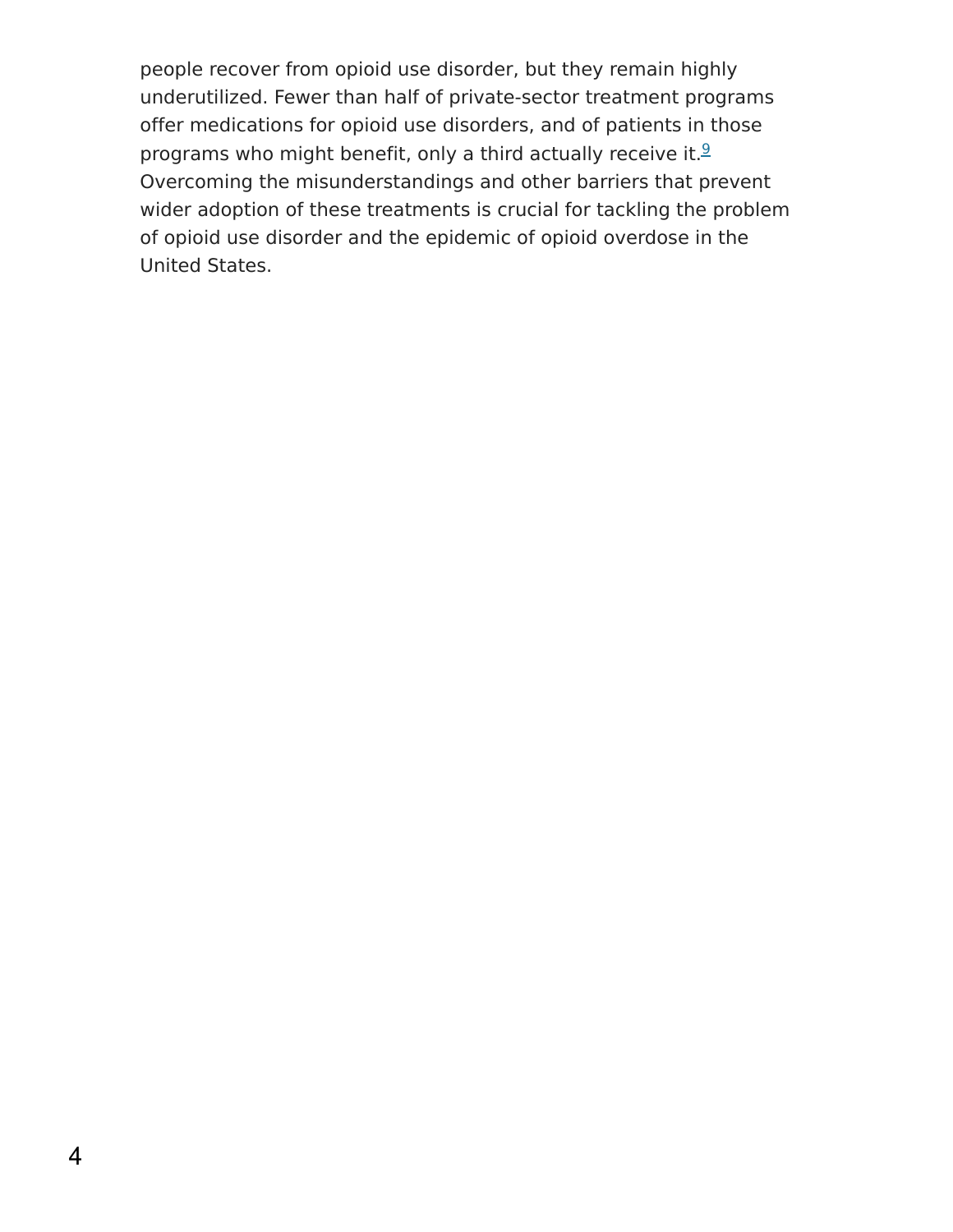### **How do medications to treat opioid use disorder work?**

#### **Opioid Agonists and Partial Agonists (Maintenance Medications)**

Studies show that people with opioid use disorder who follow detoxification with complete abstinence are very likely to relapse, or return to using the drug. $\frac{10}{10}$  $\frac{10}{10}$  $\frac{10}{10}$  While relapse is a normal step on the path to recovery, it can also be life threatening, raising the risk for a fatal overdose[.11](https://www.drugabuse.gov/publications/research-reports/medications-to-treat-opioid-addiction/references) Thus, an important way to support recovery from heroin or prescription opioid use disorder is to maintain abstinence from those drugs. Someone in recovery can also use medications that reduce the negative effects of withdrawal and cravings without producing the euphoria that the original drug of abuse caused. For example, the FDA recently approved lofexidine, a non-opioid medicine designed to reduce opioid withdrawal symptoms. **Methadone** and **buprenorphine** are other medications approved for this purpose.

Methadone is a synthetic opioid agonist that eliminates withdrawal symptoms and relieves drug cravings by acting on opioid receptors in the brain—the same receptors that other opioids such as heroin, morphine, and opioid pain medications activate. Although it occupies and activates these opioid receptors, it does so more slowly than other opioids and, in an opioid-dependent person, treatment doses do not produce euphoria. It has been used successfully for more than 40 years to treat opioid use disorder and must be dispensed through specialized opioid treatment programs.<sup>[12](https://www.drugabuse.gov/publications/research-reports/medications-to-treat-opioid-addiction/references)</sup>

Buprenorphine is a partial opioid agonist, meaning that it binds to those same opioid receptors but activates them less strongly than full agonists do. Like methadone, it can reduce cravings and withdrawal symptoms in a person with an opioid use disorder without producing euphoria, and patients tend to tolerate it well. Research has found buprenorphine to be similarly effective as methadone for treating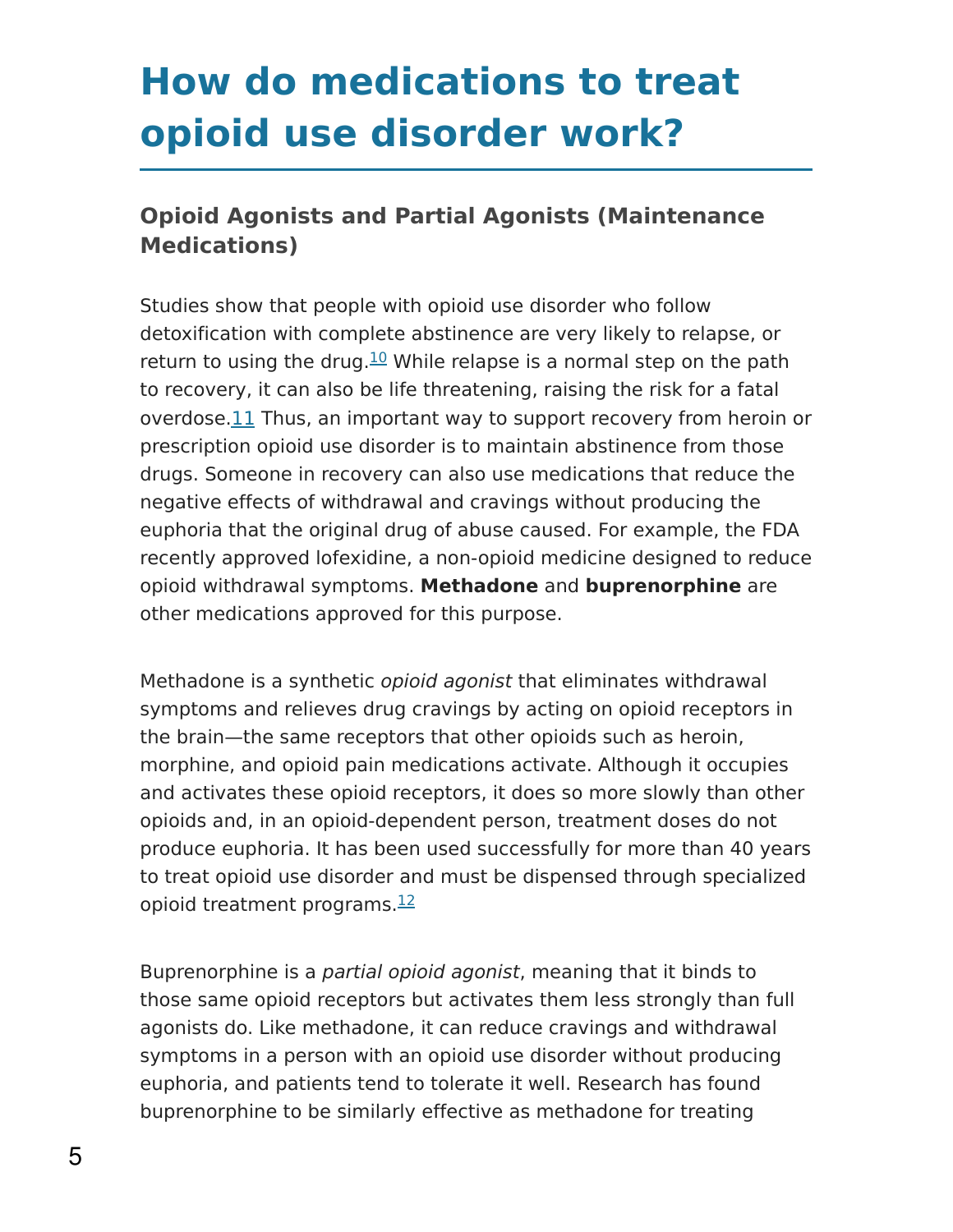opioid use disorders, as long as it is given at a sufficient dose and for sufficient duration.<sup>[13](https://www.drugabuse.gov/publications/research-reports/medications-to-treat-opioid-addiction/references)</sup> The U.S. Food and Drug Administration (FDA) approved buprenorphine in 2002, making it the first medication eligible to be prescribed by certified physicians through the Drug Addiction Treatment Act. This approval eliminates the need to visit specialized treatment clinics, thereby expanding access to treatment for many who need it. Additionally, the Comprehensive Addiction and Recovery Act (CARA), which was signed into law in July 2016, temporarily expands eligibility to prescribe buprenorphine-based drugs for medication-assisted treatment (MAT) to qualifying nurse practitioners and physician assistants through October 1, 2021. Buprenorphine has been available for opioid use disorders since 2002 as a tablet and since 2010 as a sublingual film. $\frac{14}{1}$  $\frac{14}{1}$  $\frac{14}{1}$  The FDA approved a 6-month subdermal buprenorphine implant in May 2016 and a once-monthly buprenorphine injection in November 2017. These formulations are available to patients stabilized on buprenorphine and will eliminate the treatment barrier of daily dosing for these patients. (Also see "What are [misconceptions](https://www.drugabuse.gov/publications/medications-to-treat-opioid-addiction/what-are-misconceptions-about-maintenance-treatment) about maintenance treatment?")

### **Opioid Antagonists**

Naltrexone is an opioid antagonist, which means that it works by blocking the activation of opioid receptors. Instead of controlling withdrawal and cravings, it treats opioid use disorder by preventing any opioid drug from producing rewarding effects such as euphoria. Its use for ongoing opioid use disorder treatment has been somewhat limited because of poor adherence and tolerability by patients. However, in 2010, an injectable, long-acting form of naltrexone (Vivitrol®), originally approved for treating alcohol use disorder, was FDA-approved for treating opioid use disorder. Because its effects last for weeks, Vivitrol® is a good option for patients who do not have ready access to health care or who struggle with taking their medications regularly.

Because each medication works differently, a treatment provider should decide on the optimal medication in consultation with the individual patient and should consider the patient's unique history and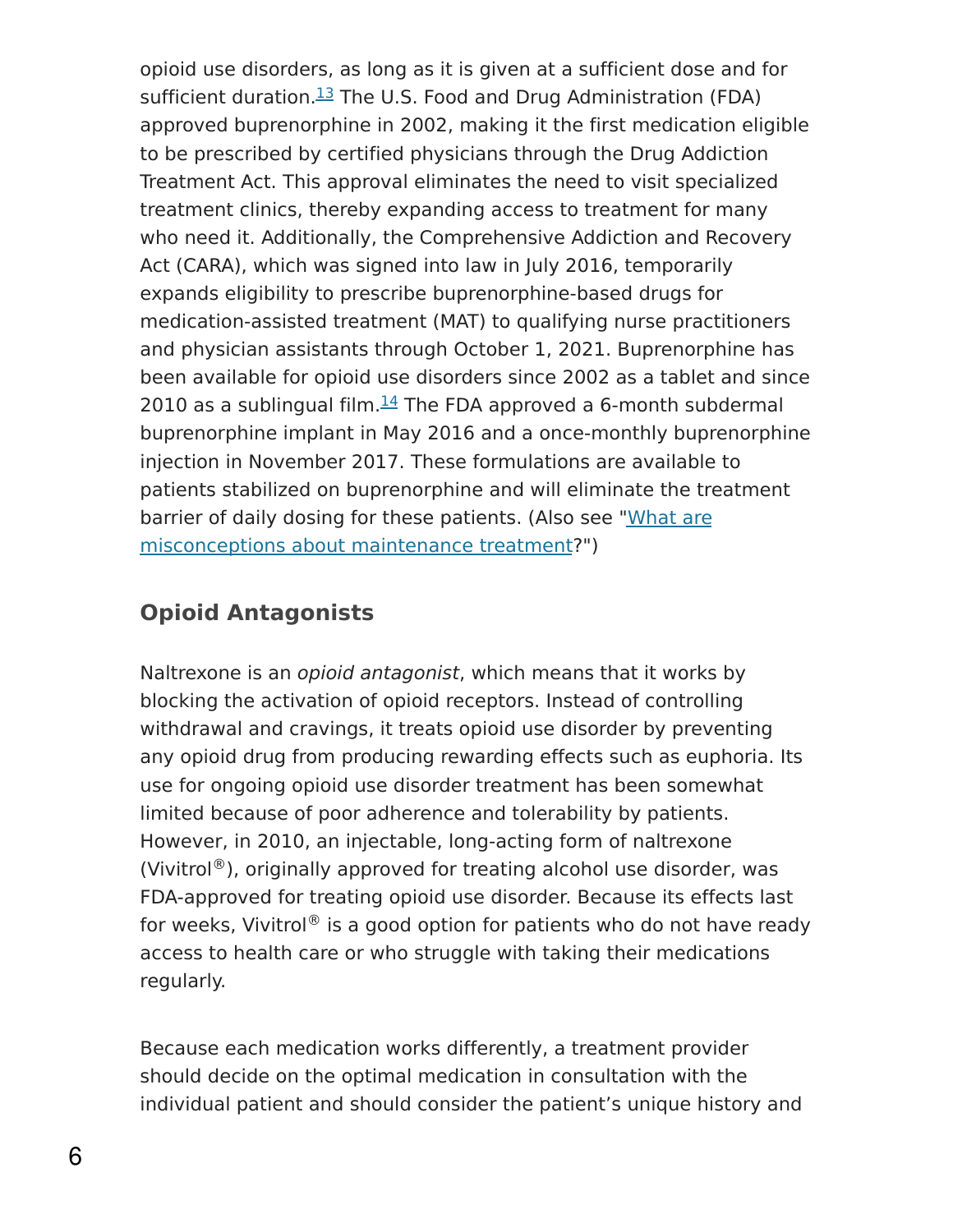circumstances.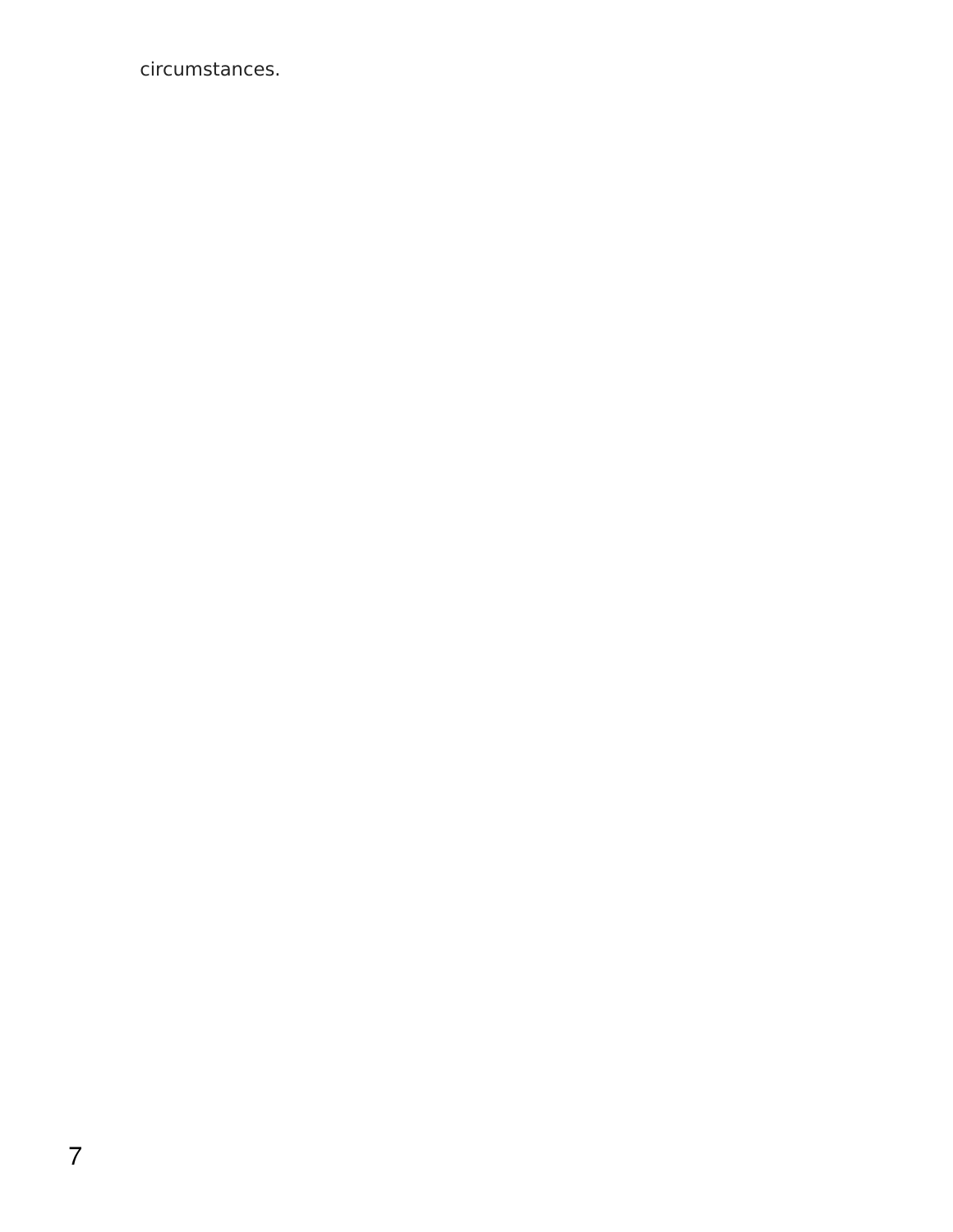### **How effective are medications to treat opioid use disorder?**

Abundant evidence shows that methadone, buprenorphine, and naltrexone all reduce opioid use and opioid use disorder-related symptoms, and they reduce the risk of infectious disease transmission as well as criminal behavior associated with drug use.<sup>[15](https://www.drugabuse.gov/publications/research-reports/medications-to-treat-opioid-addiction/references)</sup> These medications also increase the likelihood that a person will remain in treatment, which itself is associated with lower risk of overdose mortality, reduced risk of HIV and HCV transmission, reduced criminal justice involvement, and greater likelihood of employment.<sup>[15](https://www.drugabuse.gov/publications/research-reports/medications-to-treat-opioid-addiction/references)</sup>

#### **Methadone**

Methadone is the medication with the longest history of use for opioid use disorder treatment, having been used since 1947. A large number of studies (some of which are summarized in the graph below) support methadone's effectiveness at reducing opioid use. A comprehensive Cochrane review in 2009 compared methadone-based treatment (methadone plus psychosocial treatment) to placebo with psychosocial treatment and found that methadone treatment was effective in reducing opioid use, opioid use-associated transmission of infectious disease, and crime.  $12,16-20$  Patients on methadone had 33 percent fewer opioid-positive drug tests and were 4.44 times more likely to stay in treatment compared to controls. $^{12}$  $^{12}$  $^{12}$  Methadone treatment significantly improves outcomes, even when provided in the absence of regular counseling services;  $18,19,21$  long-term (beyond 6 months) outcomes are better in groups receiving methadone, regardless of the frequency of counseling received.<sup>[22,23](https://www.drugabuse.gov/publications/research-reports/medications-to-treat-opioid-addiction/references)</sup>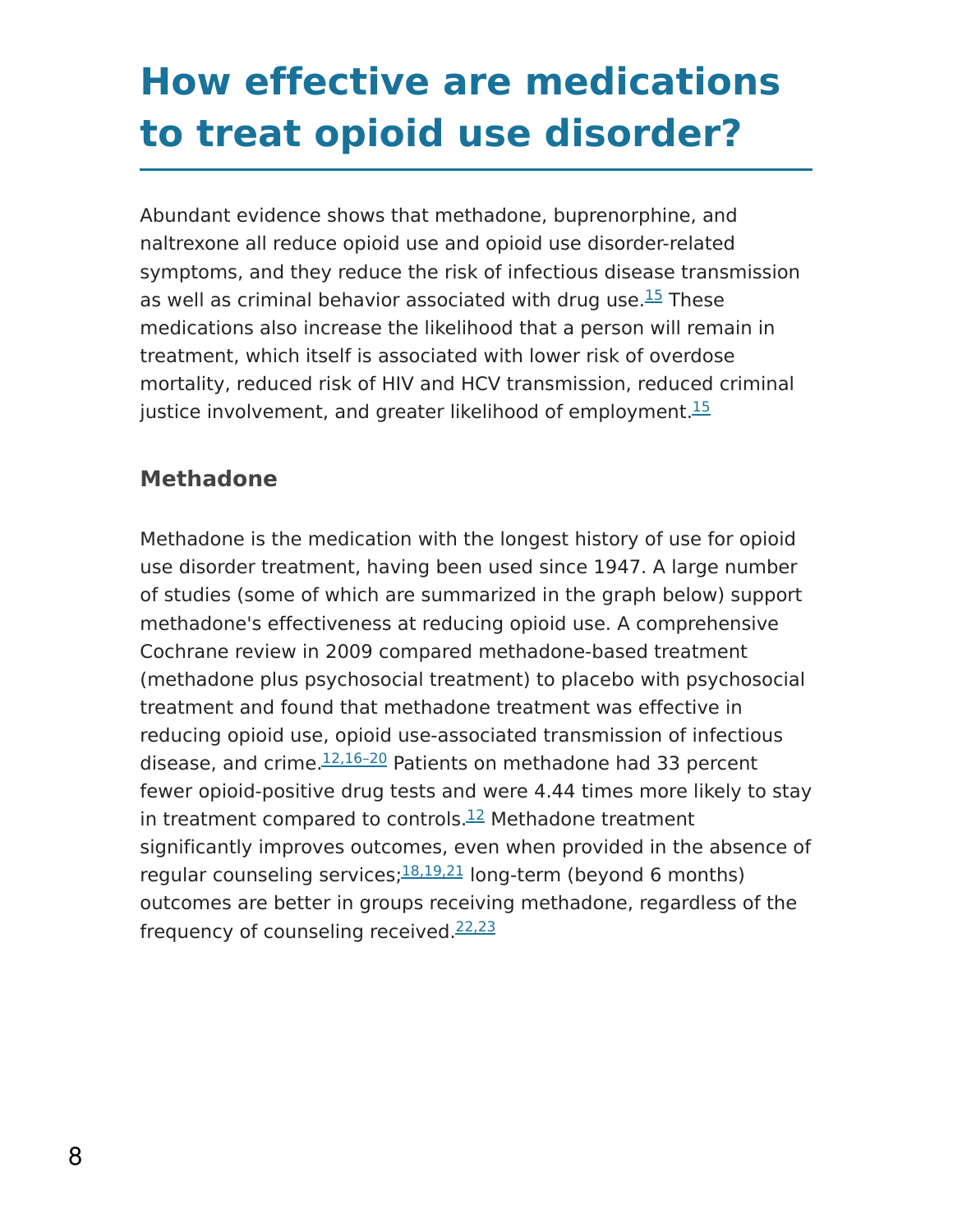

#### **Buprenorphine**

Buprenorphine, which was first approved in 2002, is currently available in two forms: alone (Probuphine®, Sublocade™, Bunavail®) and in combination with the opioid receptor antagonist naloxone (Suboxone $^{\circledR}$ , Zubsolv $^{\circledR}$ ). Both formulations of buprenorphine are effective for the treatment of opioid use disorders, though some studies have shown high relapse rates among patients tapered off of buprenorphine compared to patients maintained on the drug for a longer period of time.<sup>[24](https://www.drugabuse.gov/publications/research-reports/medications-to-treat-opioid-addiction/references)</sup>

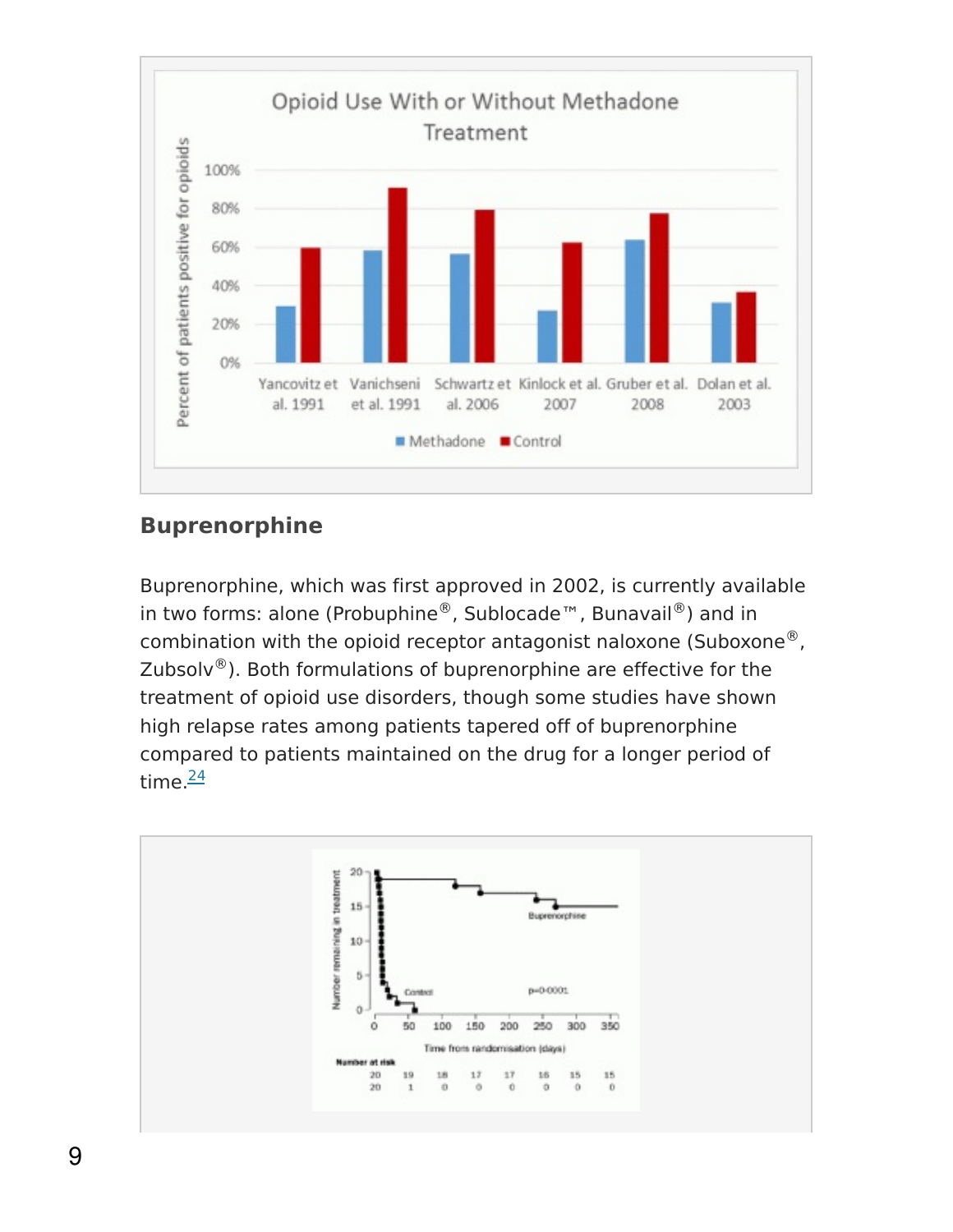A Swedish study compared patients maintained on 16 mg of buprenorphine daily to a control group that received buprenorphine for detoxification (6 days) followed by placebo.<sup>[25](https://www.drugabuse.gov/publications/research-reports/medications-to-treat-opioid-addiction/references)</sup> All patients received psychosocial supports. In this study, the treatment failure rate for placebo was 100 percent vs. 25 percent for buprenorphine. More than two opioid-positive urine tests within 3 months resulted in cessation of treatment, so treatment retention was closely related to relapse. Of patients not retained in treatment, there was a 20 percent mortality rate.

Meta-analysis determined that patients on doses of buprenorphine of 16 mg per day or more were 1.82 times more likely to stay in treatment than placebo-treated patients, and buprenorphine decreased the number of opioid-positive drug tests by 14.2 percent (the standardized mean difference was -1.17).<sup>[13,25,26](https://www.drugabuse.gov/publications/research-reports/medications-to-treat-opioid-addiction/references)</sup>

To be effective, buprenorphine must be given at a sufficiently high dose (generally, 16 mg per day or more). Some treatment providers wary of using opioids have prescribed lower doses for short treatment durations, leading to failure of buprenorphine treatment and the mistaken conclusion that the medication is ineffective.<sup>[13,27](https://www.drugabuse.gov/publications/research-reports/medications-to-treat-opioid-addiction/references)</sup>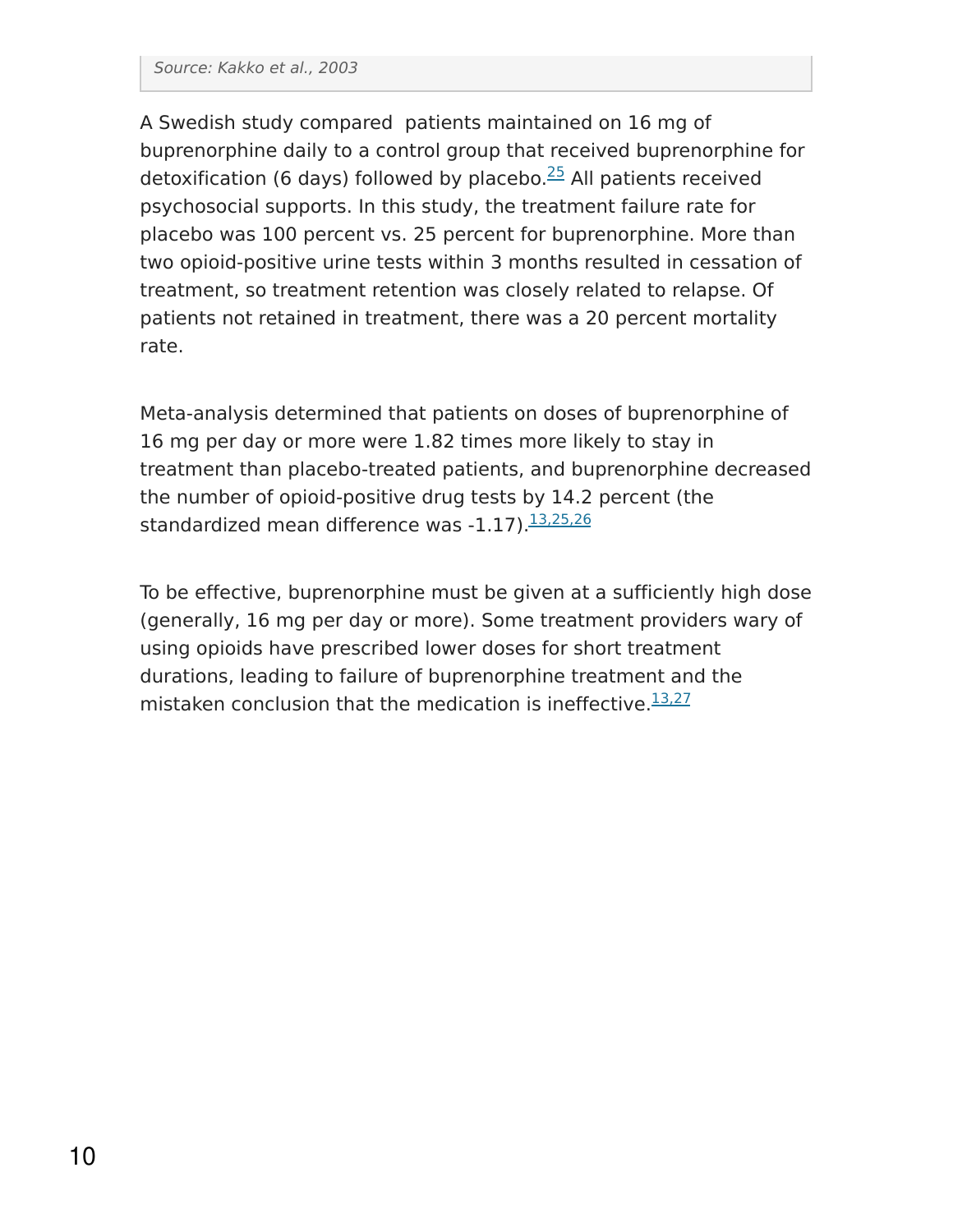

#### **Methadone and Buprenorphine Compared**

Methadone and buprenorphine are equally effective at reducing opioid use. A comprehensive Cochrane review comparing buprenorphine, methadone, and placebo found no differences in opioid-positive drug tests or self-reported heroin use when treating with methadone or buprenorphine at medium-to-high doses.<sup>[13](https://www.drugabuse.gov/publications/research-reports/medications-to-treat-opioid-addiction/references)</sup>

Notably, flexible dose regimens of buprenorphine and doses of buprenorphine of 6 mg or below are less effective than methadone at keeping patients in treatment, highlighting the need for delivery of evidence-based dosing regimens of these medications.<sup>[13](https://www.drugabuse.gov/publications/research-reports/medications-to-treat-opioid-addiction/references)</sup>

#### **Naltrexone**

Naltrexone was initially approved for the treatment of opioid use disorder in a daily pill form. It does not produce tolerance or withdrawal. Poor treatment adherence has primarily limited the real-world effectiveness of this formulation.<sup>[28](https://www.drugabuse.gov/publications/research-reports/medications-to-treat-opioid-addiction/references)</sup> As a result, there is insufficient evidence that oral naltrexone is an effective treatment for opioid use disorder.<sup>[29](https://www.drugabuse.gov/publications/research-reports/medications-to-treat-opioid-addiction/references)</sup> Extended-release injectable naltrexone (XR-NTX)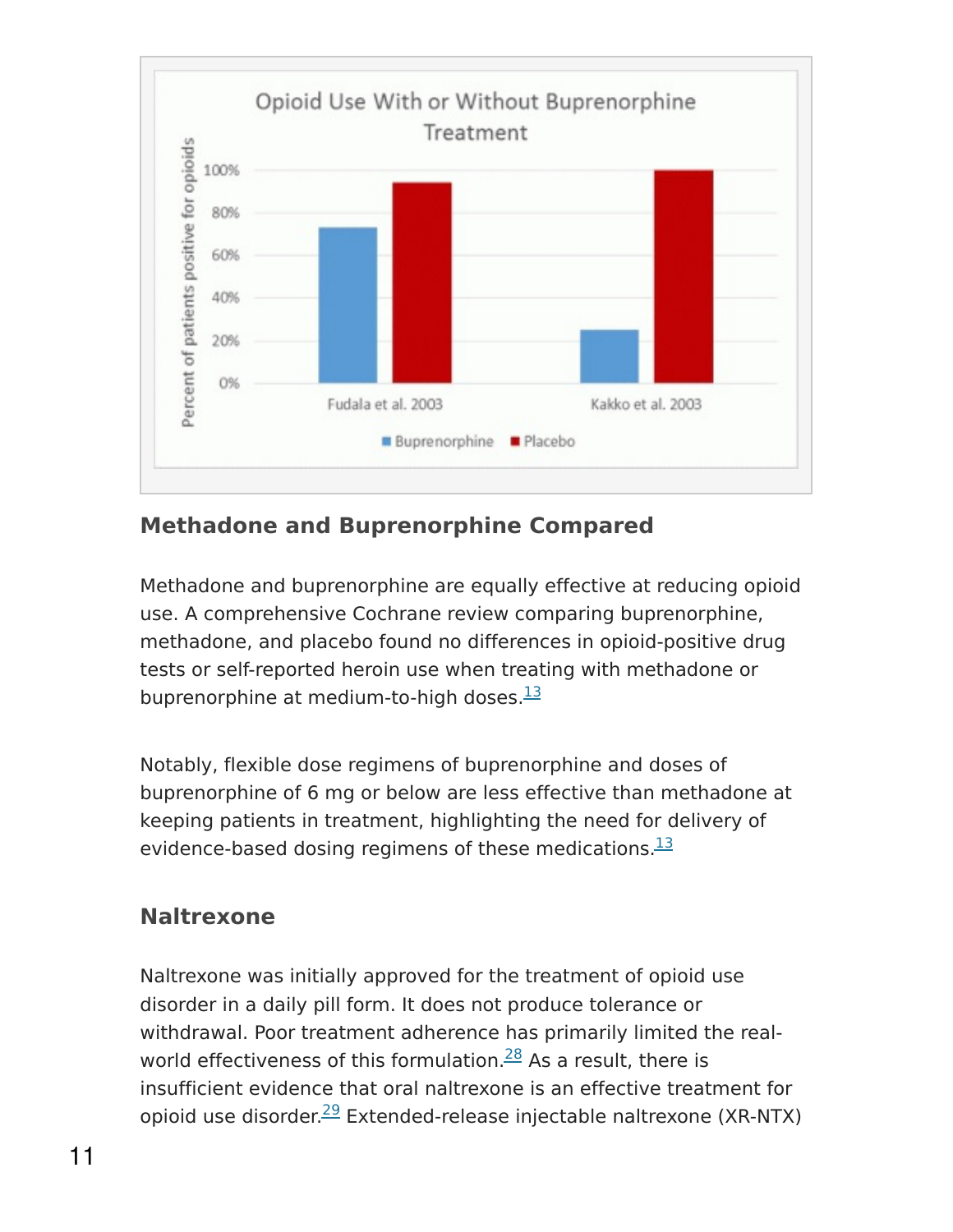is administered once monthly, which removes the need for daily dosing. While this formulation is the newest form of medication for opioid use disorder, evidence to date suggests that it is effective.<sup>[28,30](https://www.drugabuse.gov/publications/research-reports/medications-to-treat-opioid-addiction/references)</sup>

The double-blind, placebo-controlled trial that was most influential in getting XR-NTX approved by the FDA in 2010 for opioid use disorder treatment showed that XR-NTX significantly increased opioid abstinence. The XR-NTX group had 90 percent confirmed abstinent weeks compared to 35 percent in the placebo group. Treatment retention was also higher in the XR-NTX group (58 percent vs. 42 percent), while subjective drug craving and relapse were both decreased (0.8 percent vs. 13.7 percent).<sup>[31](https://www.drugabuse.gov/publications/research-reports/medications-to-treat-opioid-addiction/references)</sup> Improvement in the XR-NTX group was sustained throughout an open label period out to 76 weeks.<sup>[32](https://www.drugabuse.gov/publications/research-reports/medications-to-treat-opioid-addiction/references)</sup> These data were collected in Russia, and additional studies are required to determine if effectiveness will be similar in the United States.<sup>[33](https://www.drugabuse.gov/publications/research-reports/medications-to-treat-opioid-addiction/references)</sup>

### **Buprenorphine and Naltrexone Compared**

A NIDA study showed that once treatment is initiated, a buprenorphine/naloxone combination and an extended release naltrexone formulation are similarly effective in treating opioid use disorder. Because naltrexone requires full detoxification, initiating treatment among active opioid users was more difficult with this medication. However, once detoxification was complete, the naltrexone formulation had a similar effectiveness as the buprenorphine/naloxone combination.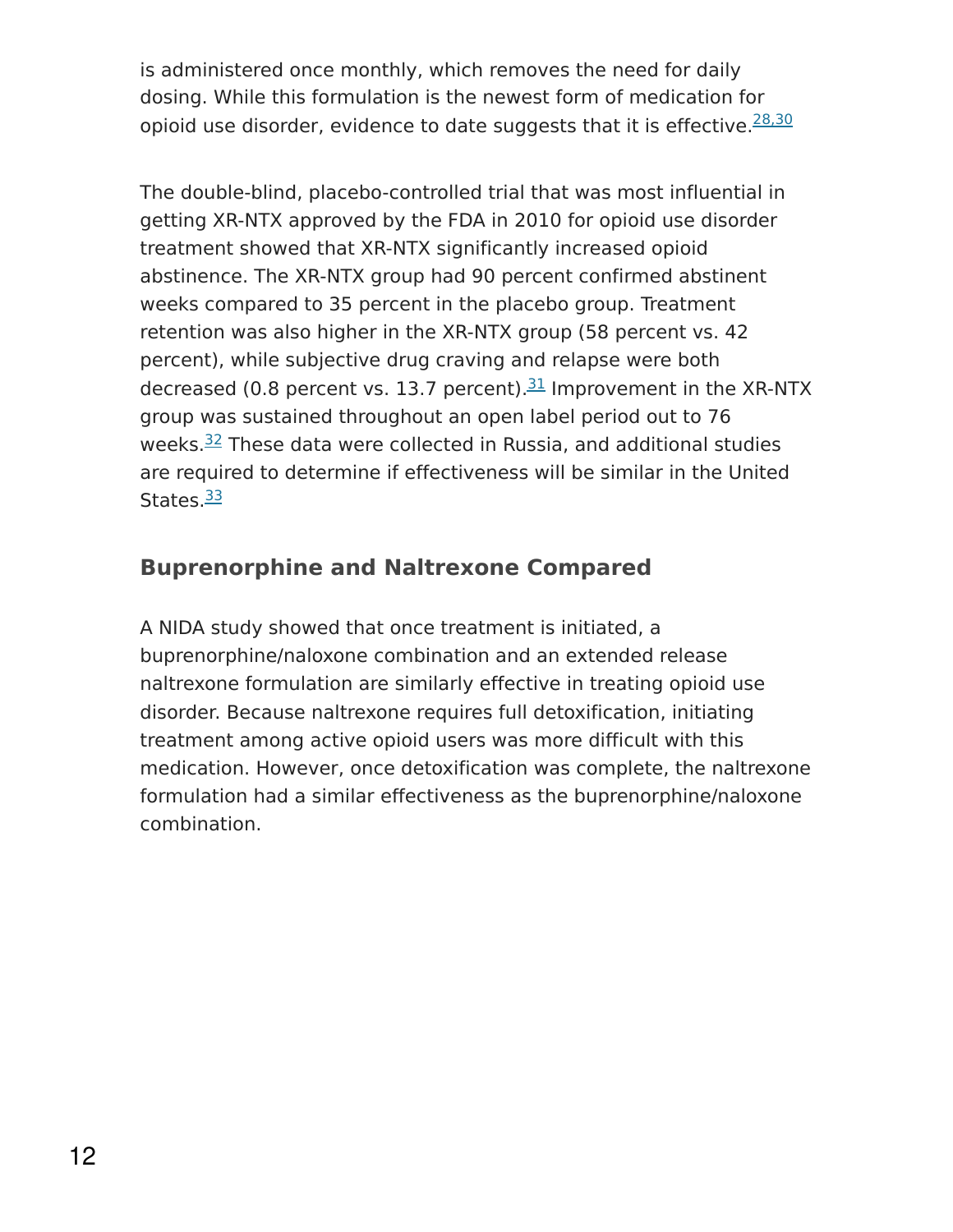### **What are misconceptions about maintenance treatment?**

Because maintenance medications (methadone and buprenorphine) are themselves opioids and are able to produce euphoria in people who are not dependent on opioids, many people have assumed that this form of treatment just substitutes a new substance use disorder for an old one. This belief has unfortunately hindered the adoption of these effective treatments. In the past, even some inpatient treatment programs that were otherwise evidence-based did not allow patients to use these medications, in favor of an "abstinence only" philosophy.

Although it is possible for individuals who do not have an opioid use disorder to get high on [buprenorphine](https://www.drugabuse.gov/publications/medications-to-treat-opioid-addiction/what-treatment-need-versus-diversion-risk-opioid-use-disorder-treatment) or methadone (see "What is the treatment need versus the diversion risk for opioid use disorder treatment?"), these medications affect people who have developed a high tolerance (see "Opioid [Tolerance"](file:////disk2/www/nida7/sites/default/files/node_pdf/21349-medications-to-treat-opioid-use-disorder.html#opioid%20tolerance)) to opioids differently. At the doses prescribed, and as a result of their pharmacodynamic and pharmacokinetic properties (the way they act at opioid receptor sites and their slower metabolism in the body), these medications do not produce a euphoric high but instead minimize withdrawal symptoms and cravings (see "Mechanisms of Opioid [Dependence"](file:////disk2/www/nida7/sites/default/files/node_pdf/21349-medications-to-treat-opioid-use-disorder.html#opioid%20dependence)). This makes it possible for the patient to function normally, attend school or work, and participate in other forms of treatment or recovery support services to help them become free of their substance use disorder over time.

The ultimate aim can be to wean off the maintenance medication, but the treatment provider should make this decision jointly with the patient and tapering the medication must be done gradually. It may take months or years in some cases. Just as body tissues require prolonged periods to heal after injury and may require external supports (e.g., a cast and crutches or a wheelchair for a broken leg), brain circuits that have been altered by prolonged drug use and substance use disorder take time to recover and benefit from external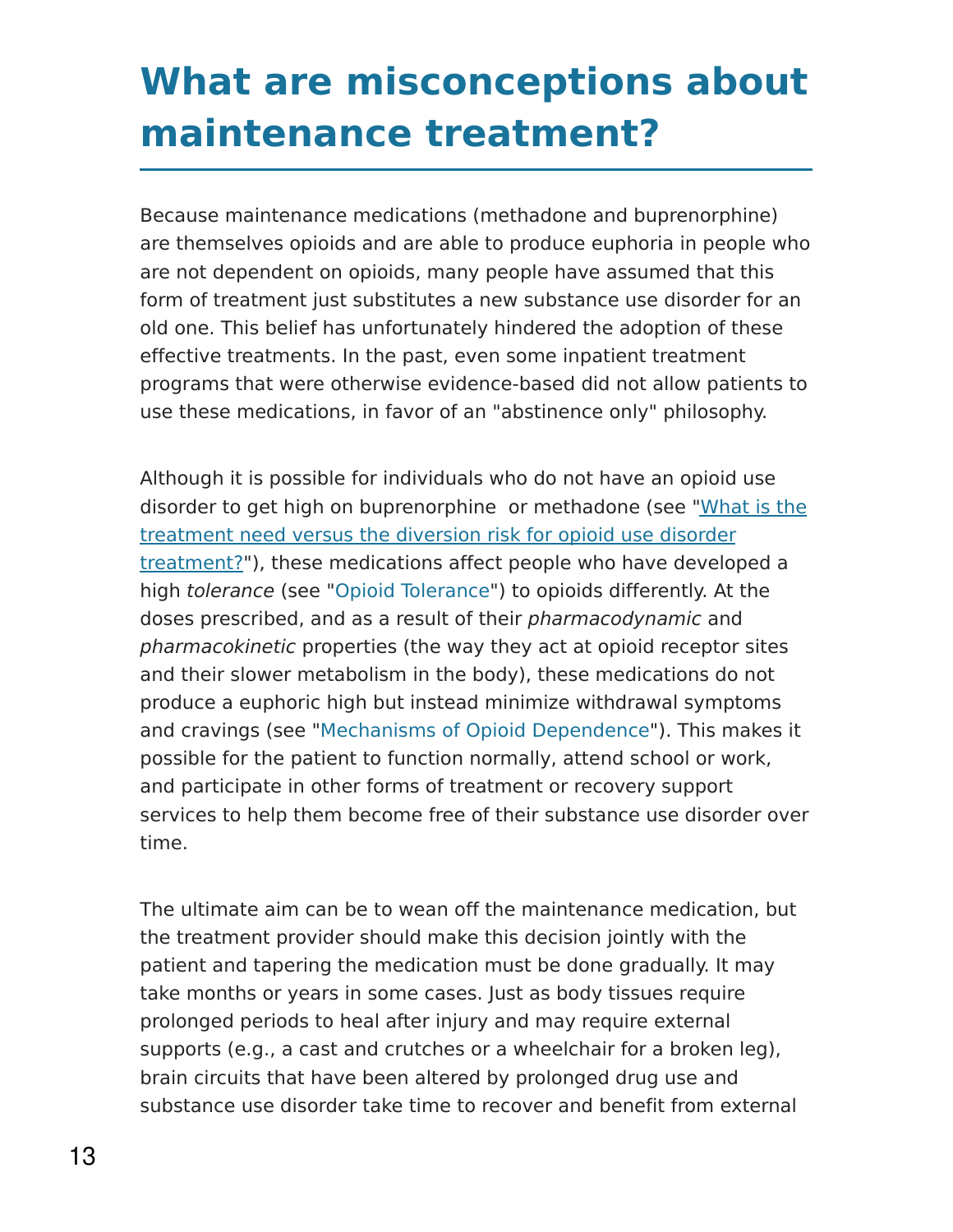supports in the form of medication. In cases of serious and long-term opioid use disorder, a patient may need these supports indefinitely.

In 2005, methadone and buprenorphine were added to the World Health Organization's list of essential medicines, defined as medicines that are "intended to be available within the context of functioning health care systems at all times in adequate amounts, in the appropriate dosage forms, with assured quality, and at a price the individual and the community can afford."<sup>[34,35](https://www.drugabuse.gov/publications/research-reports/medications-to-treat-opioid-addiction/references)</sup>

#### **Opioid Tolerance**

People who take opioids for long periods of time typically develop tolerance, a state in which more of the drug is needed to produce the same effect. Receptor desensitization and downregulation are molecular processes that cause tolerance. In people with opioid use disorder, the brain is continually exposed to high levels of opioids as well as dopamine, which is released in the reward circuit following opioid receptor activation. Brain cells respond to this by reducing their response to receptor activation and by removing opioid and dopamine receptors from the cell membrane, resulting in fewer receptors that can be activated by the drug. $36,37$  These mechanisms result in a lessened response to the drug, so higher doses are required to elicit the same effect. This opioid tolerance is the reason that people with opioid use disorder do not experience euphoric effects from therapeutic doses of buprenorphine or methadone, while people without opioid use disorder do.<sup>[38,39](https://www.drugabuse.gov/publications/research-reports/medications-to-treat-opioid-addiction/references)</sup> It is also the reason why people are at increased risk of overdose when relapsing to opioid use after a period of abstinence: They lose their tolerance to the drug without realizing it, so they no longer know what dose of the drug they can safely tolerate.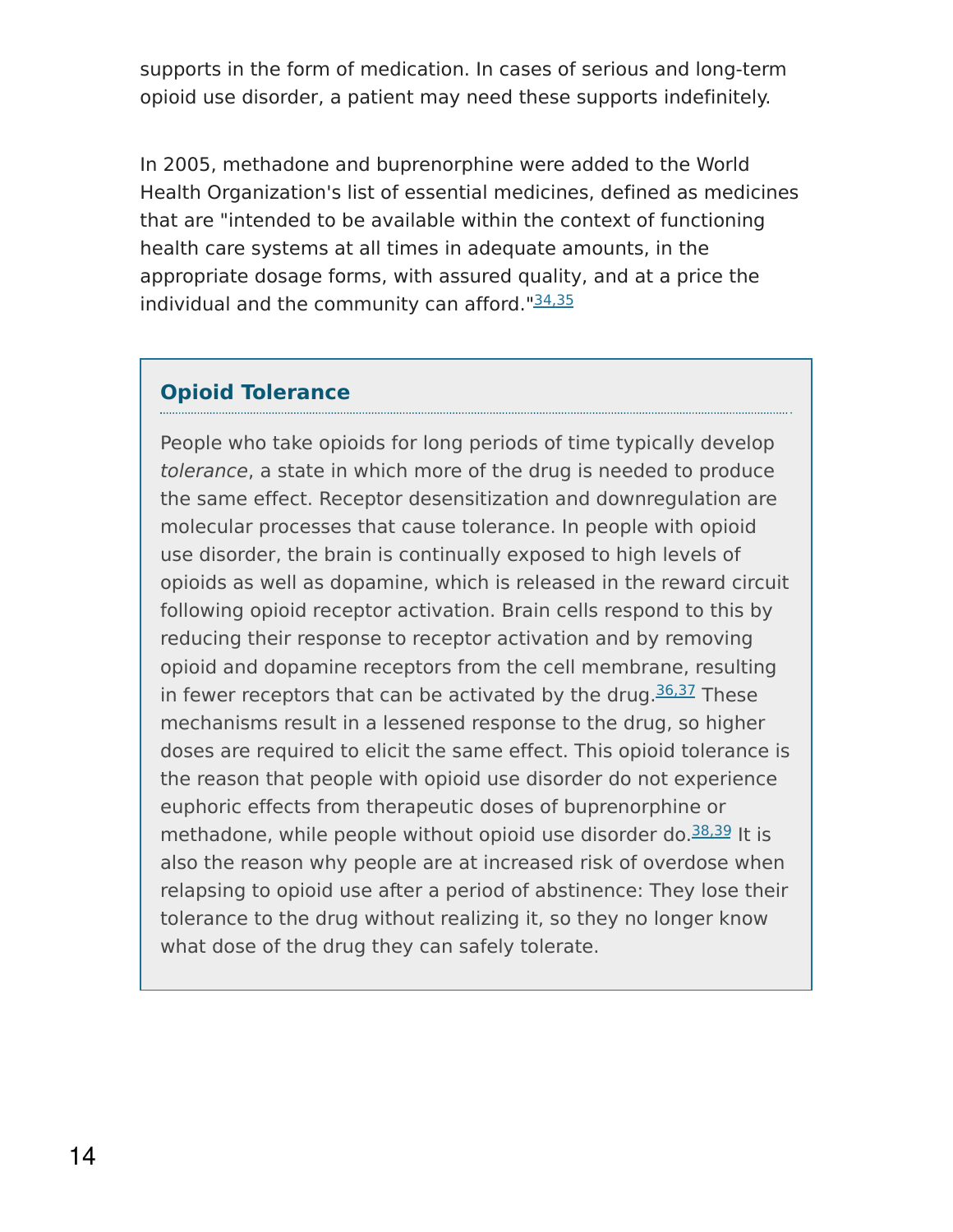#### **Mechanisms of Opioid Dependence**

The sustained activation of opioid receptors that results from opioid use disorder and causes tolerance also causes withdrawal symptoms when the opioid drugs leave the body. Drug withdrawal symptoms are opposite to the symptoms caused by drug taking. In the case of opioids, they include anxiety, jitters, and diarrhea.<sup>[40](https://www.drugabuse.gov/publications/research-reports/medications-to-treat-opioid-addiction/references)</sup> Avoidance of these negative symptoms is one reason that people keep taking opioids, and in the early stages of treatment, medications such as methadone and buprenorphine reduce withdrawal symptoms.



Opioid receptor activity. Heroin (red line) activates opioid receptors fully and quickly. Methadone (blue) is also a full agonist, but the activation is much slower and longer lasting. Buprenorphine (green) activates the receptors partially, with a similar time course to methadone. Naltrexone (purple) is an opioid receptor antagonist and therefore prevents receptor activation.<sup>[41,42](https://www.drugabuse.gov/publications/research-reports/medications-to-treat-opioid-addiction/references)</sup> Sources: Cruciani & Knotkova, 2013; Goodman et al., 2006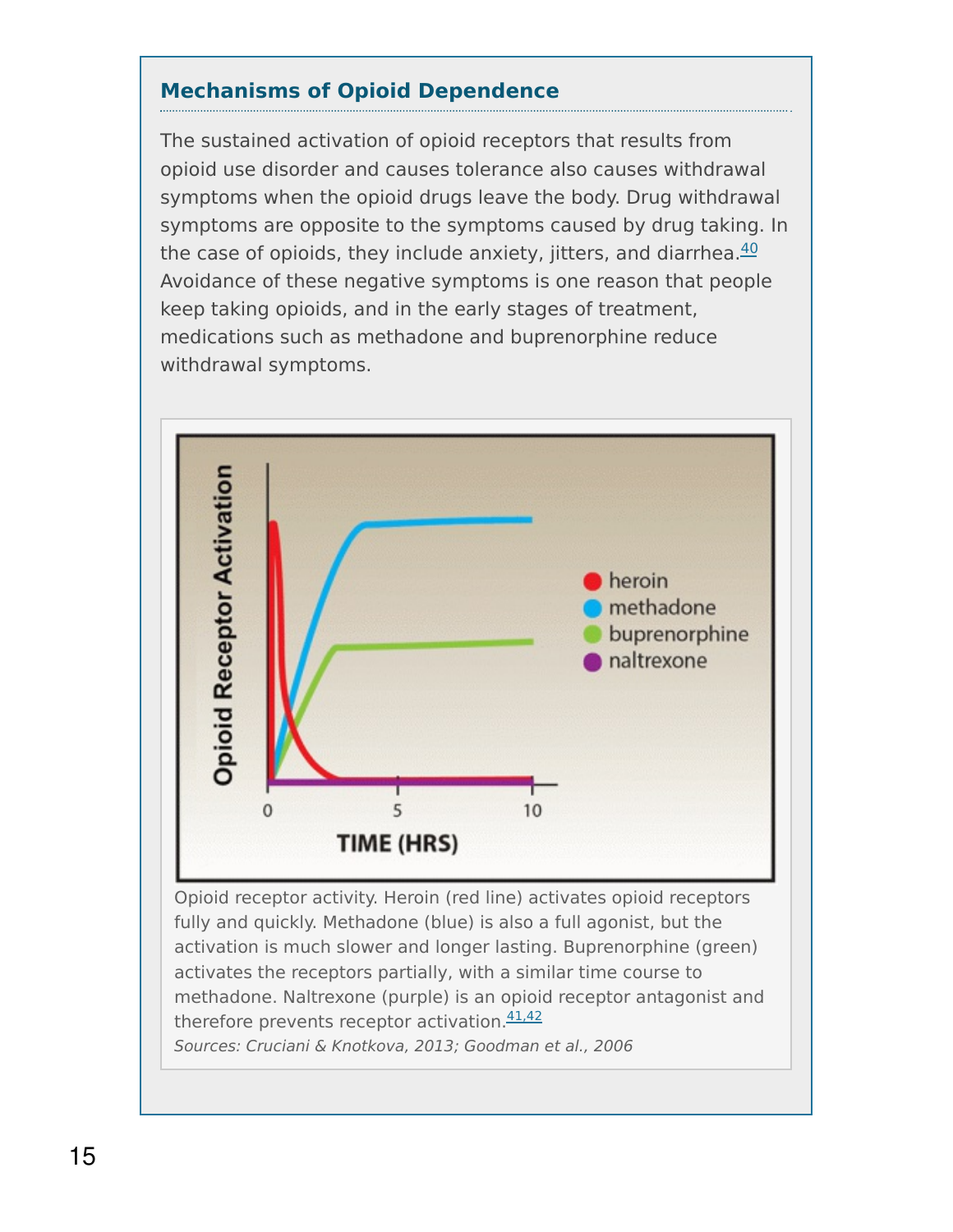# **What is the treatment need versus the diversion risk for opioid use disorder treatment?**

Like other opioid medications, buprenorphine and methadone are sometimes diverted and misused. However, most data suggest that the majority of buprenorphine and methadone misuse (use without a prescription) is for the purpose of controlling withdrawal and cravings for other opioids and not to get high. Among all opioid agonist medications, methadone and buprenorphine together make up 15 percent of diversion reports, while oxycodone and hydrocodone are responsible for 67 percent. $43$  Naltrexone, an opioid antagonist used to treat opioid addiction, does not cause euphoric effects and is not a diversion risk.

### **Diversion Risk of Buprenorphine**

Both buprenorphine and buprenorphine/naloxone formulations can interfere with the effects of full opioid agonists, such as heroin, and can precipitate withdrawal in individuals with opioid dependence. Two U.S. surveys of people with opioid use disorder found that a majority of those who used illicit buprenorphine reported that they used it for therapeutic purposes (i.e., to reduce withdrawal symptoms, reduce heroin use, etc.). $\frac{44,45}{ }$  $\frac{44,45}{ }$  $\frac{44,45}{ }$  Ninety-seven percent reported using it to prevent cravings, 90 percent to prevent withdrawal, and 29 percent to save money.<sup>[45](https://www.drugabuse.gov/publications/research-reports/medications-to-treat-opioid-addiction/references)</sup> Illicit use of buprenorphine decreased as individuals had access to treatment.<sup>[45](https://www.drugabuse.gov/publications/research-reports/medications-to-treat-opioid-addiction/references)</sup> The minority proportion of people who use buprenorphine illicitly to get high (ranging from 8 to 25 percent)<sup>[45,46](https://www.drugabuse.gov/publications/research-reports/medications-to-treat-opioid-addiction/references)</sup> has been shown to decrease over time, which could suggest that people abandon this goal after they experience the drug's blunted rewarding effects.<sup>[46](https://www.drugabuse.gov/publications/research-reports/medications-to-treat-opioid-addiction/references)</sup> Indeed, patients in treatment for opioid use disorder rarely endorse buprenorphine as the primary drug of misuse. [47](https://www.drugabuse.gov/publications/research-reports/medications-to-treat-opioid-addiction/references)

While there is some risk associated with misuse of buprenorphine, the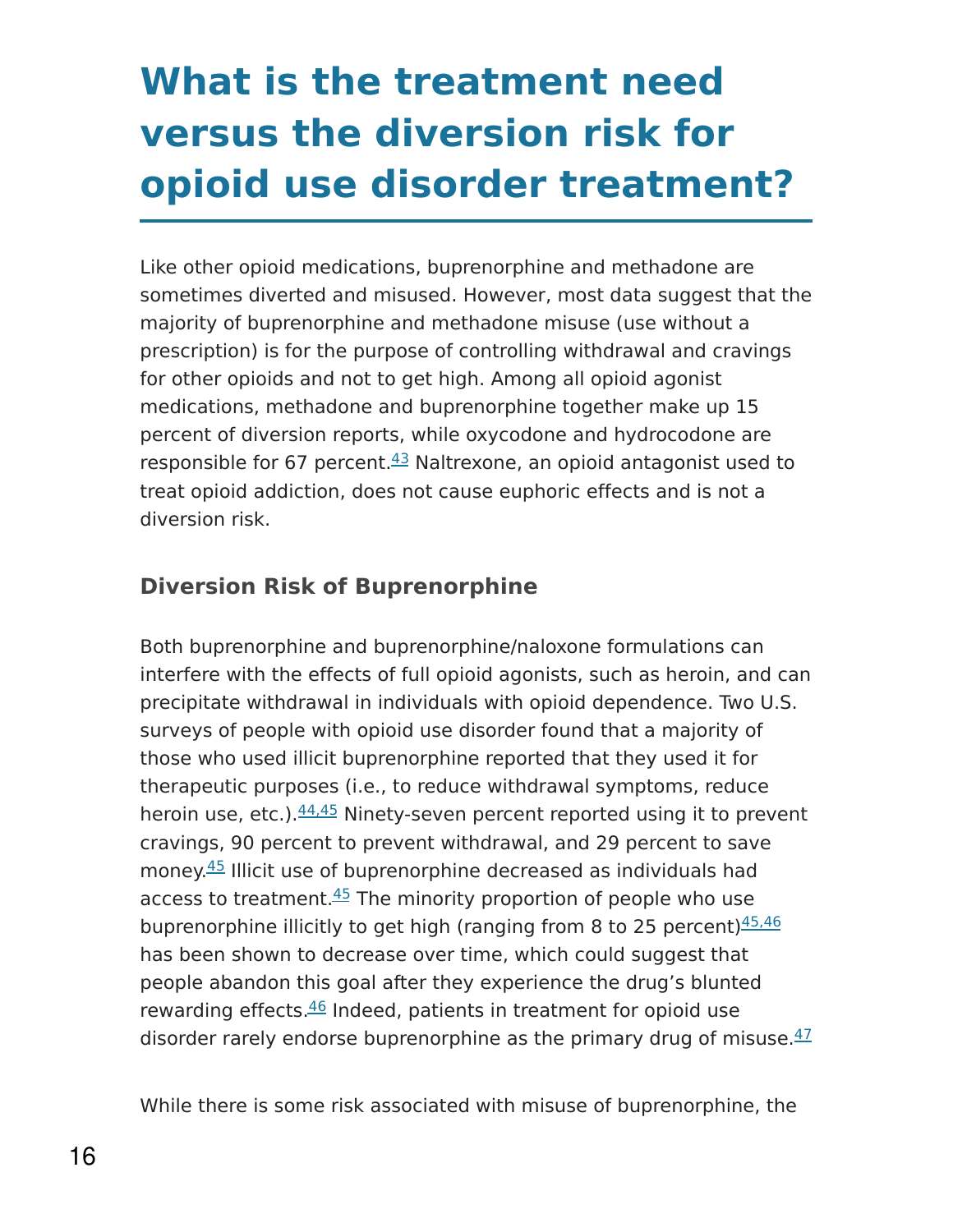risk of harms, such as fatal overdose, are significantly lower than those of full agonist opioids (oxycodone, hydrocodone, heroin). [39,51](https://www.drugabuse.gov/publications/research-reports/medications-to-treat-opioid-addiction/references) Overdoses and related deaths do occur but are usually the result of combination with other respiratory depressant drugs such as benzodiazepines or alcohol. Emergency department (ED) visits involving buprenorphine increased from 3,161 in 2005 to 30,135 visits in 2010 as availability of the drug increased (buprenorphine was first approved in 2002); but ED visits for buprenorphine remain significantly less common than those for other opioids. $52$  Fifty-two percent, or 15,778 visits (see left bar chart below), were related to nonmedical use in 2010; 59 percent of these visits involved additional drugs (see right bar chart below).<sup>[53,54](https://www.drugabuse.gov/publications/research-reports/medications-to-treat-opioid-addiction/references)</sup>

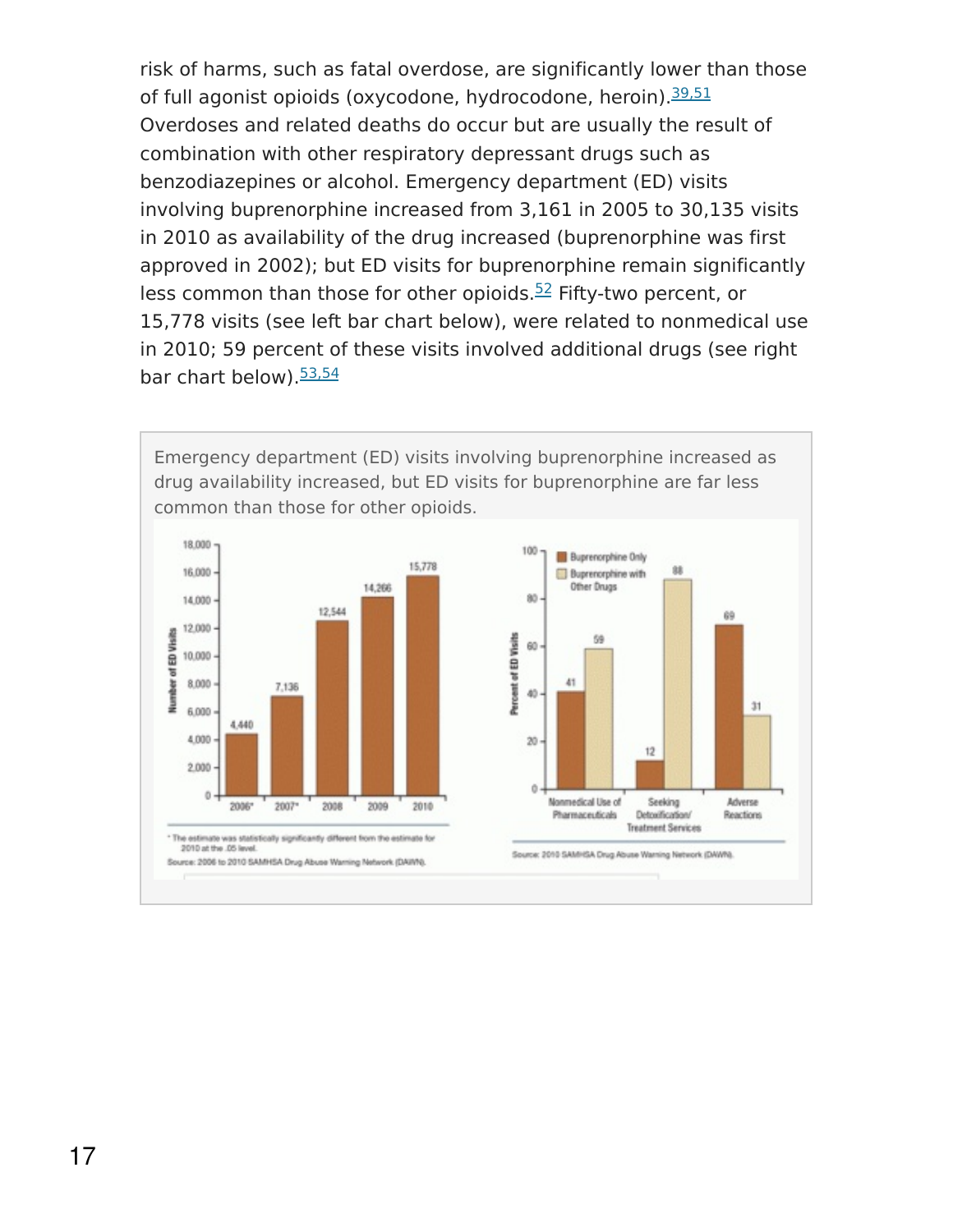

#### **Diversion Risk of Methadone**

Methadone diversion is primarily associated with methadone prescribed for the treatment of pain and not for the treatment of opioid use disorders. Opioid treatment programs are required to maintain and implement a diversion control plan; they typically require patients to come in daily to receive their medication and strictly monitor takehome doses. In addition, evidence suggests that the diversion that does occur is associated with a lack of access to medication. [48](https://www.drugabuse.gov/publications/research-reports/medications-to-treat-opioid-addiction/references) In one survey, giving methadone away was identified as the most common form of methadone diversion, $49$  which aligns with other findings that 80 percent of people who report diverting methadone did so to help others who misused substances.<sup>[48,50](https://www.drugabuse.gov/publications/research-reports/medications-to-treat-opioid-addiction/references)</sup> Among those using illicit methadone, the most common reason was a missed medication pick-up.<sup>[50](https://www.drugabuse.gov/publications/research-reports/medications-to-treat-opioid-addiction/references)</sup>

Methadone, as a full opioid agonist that is metabolized slowly, poses a greater risk of overdose than buprenorphine. In 2010, 65,945 ED visits involved nonmedical use of methadone. $53$  However, methadone that is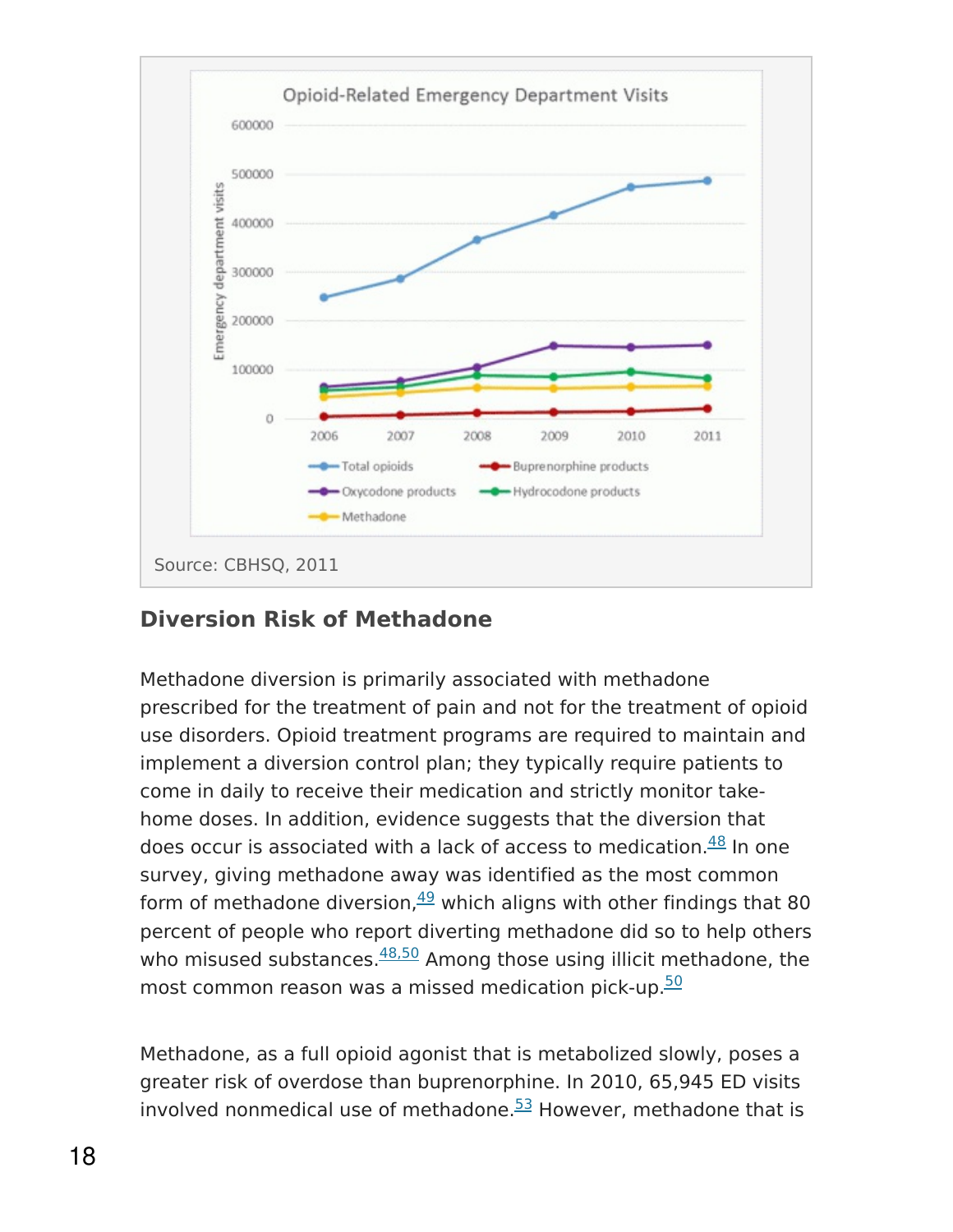dispensed for use as a pain reliever, not as an substance use disorder medication, is the main source of the methadone involved in overdose deaths.<sup>[55](https://www.drugabuse.gov/publications/research-reports/medications-to-treat-opioid-addiction/references)</sup>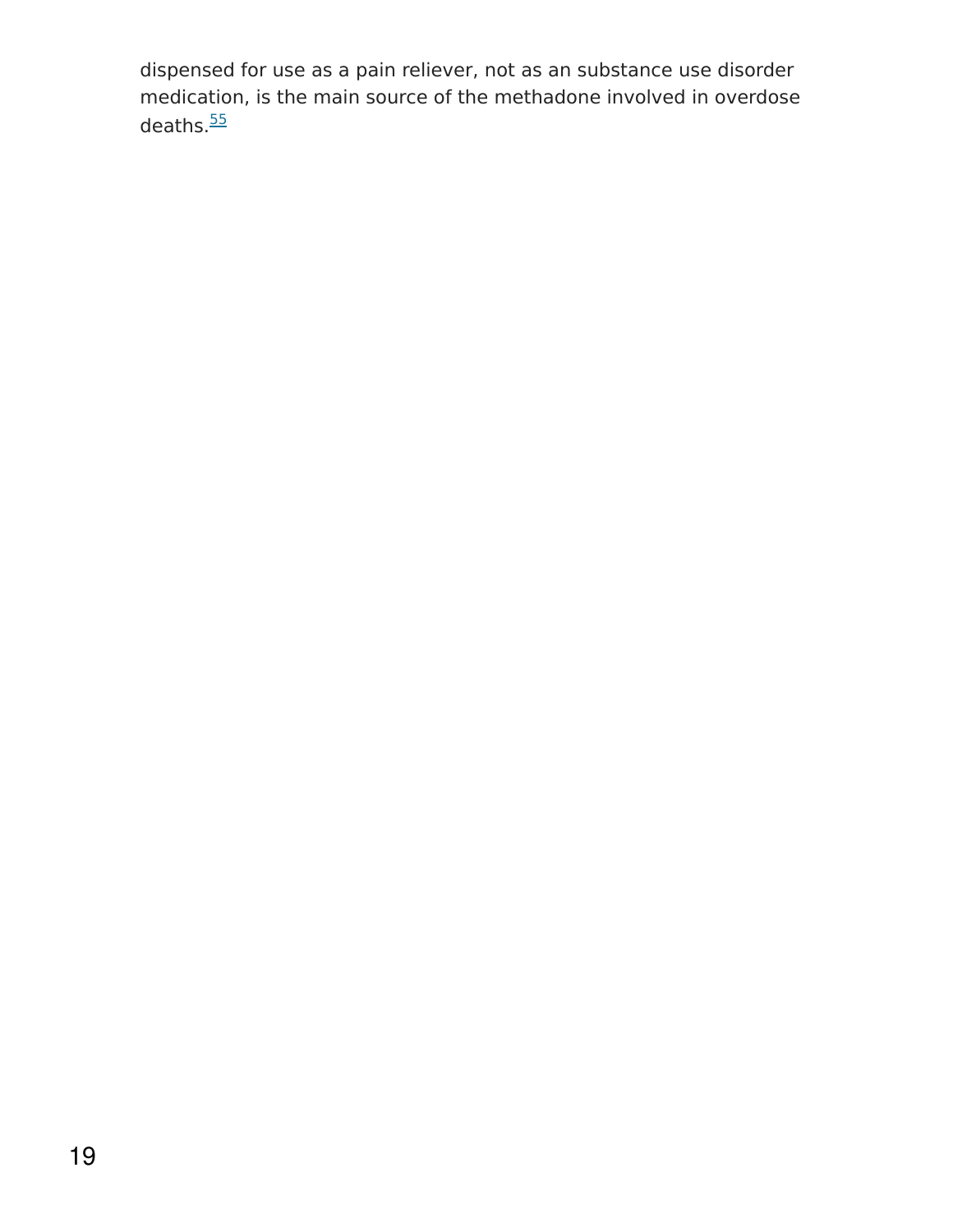# **What is the impact of medication for opioid use disorder treatment on HIV/HCV outcomes?**

Injection drug use is still a primary driver of the HIV/AIDS epidemic across the world.<sup>[56](https://www.drugabuse.gov/publications/research-reports/medications-to-treat-opioid-addiction/references)</sup> A recent example is the small community of Austin, Indiana, where 170 new HIV infections occurred in the 8 months between November 2014 and June 2015 among people misusing the prescription opioid pain reliever oxymorphone (Opana®) via injection.<sup>[6](https://www.drugabuse.gov/publications/research-reports/medications-to-treat-opioid-addiction/references)</sup> People who inject drugs frequently share their needles and other injection equipment, enabling viruses such as HIV and hepatitis C (HCV) to spread between people.

Medications for opioid use disorder treatment can reduce transmission of HIV and HCV by reducing risk behaviors in people who inject drugs and can improve HIV- and HCV-related outcomes by treating those not engaged in injection opioid use who might otherwise transition to injection, linking those with HIV/HCV infection to appropriate treatment, [57,58](https://www.drugabuse.gov/publications/research-reports/medications-to-treat-opioid-addiction/references) and improving adherence to HIV/HCV treatment. [59,60](https://www.drugabuse.gov/publications/research-reports/medications-to-treat-opioid-addiction/references) These improvements depend on accessibility of medications for opioid use disorder to people who need it and coordinating medication delivery with HCV/HIV screening and treatment.

Treatment with methadone or buprenorphine is associated with reduced injection drug use risk behaviors. Meta-analyses have shown a reduction in risk behaviors including a 32 to 69 percent reduction in illicit opioid use, a 20 to 60 percent reduction in injection drug use, and a 25 to 86 percent reduction in sharing of injection equipment. [61,62](https://www.drugabuse.gov/publications/research-reports/medications-to-treat-opioid-addiction/references) Treatment with extended-release naltrexone also reduced HIV risk behaviors compared to placebo.<sup>[31](https://www.drugabuse.gov/publications/research-reports/medications-to-treat-opioid-addiction/references)</sup>

Methadone and buprenorphine treatment are also associated with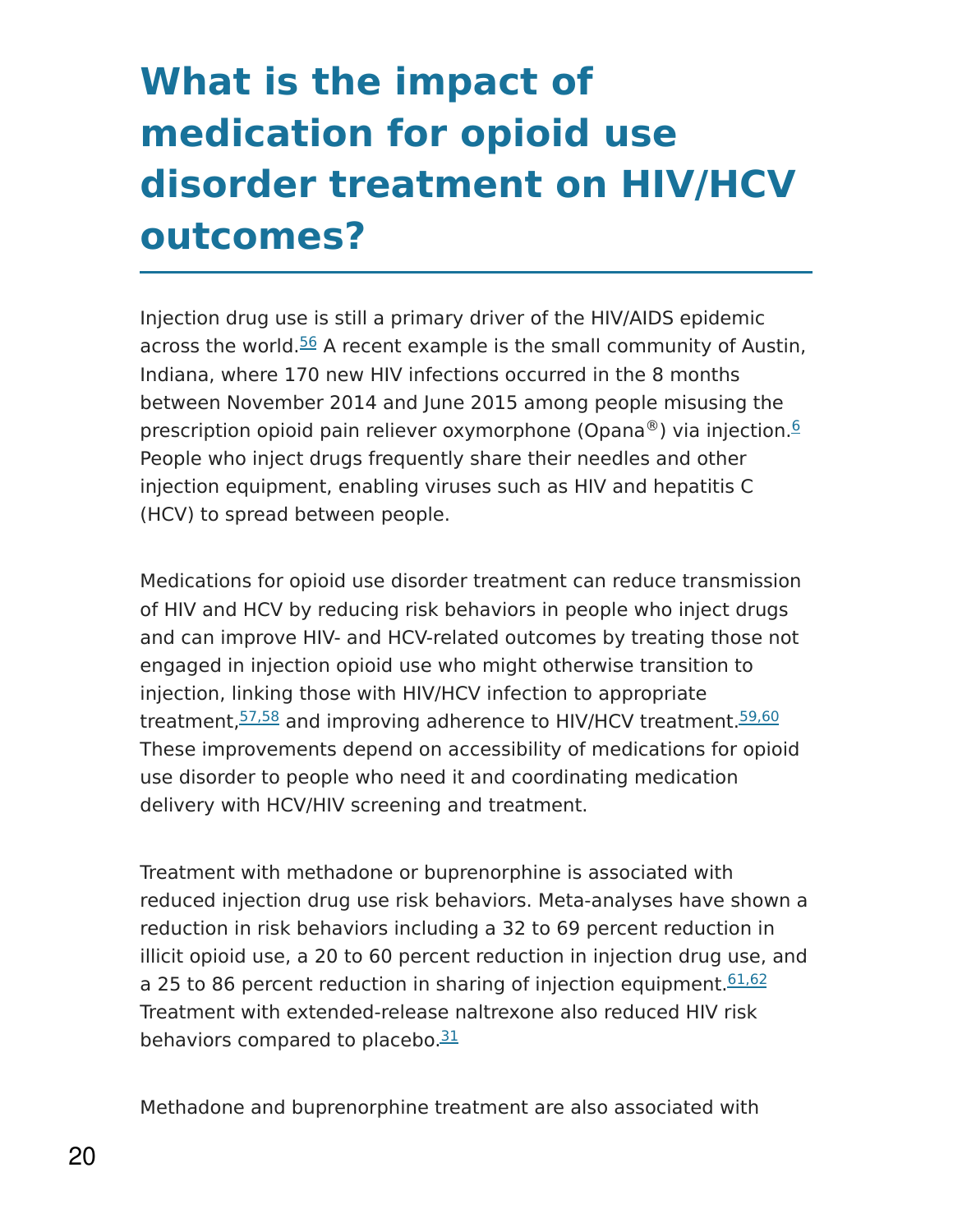lower HCV infection rates in young adults who inject drugs, while other treatments and detoxification alone are not.<sup>[63](https://www.drugabuse.gov/publications/research-reports/medications-to-treat-opioid-addiction/references)</sup> Methadone treatment is associated with low rates of contracting HCV overall, [64](https://www.drugabuse.gov/publications/research-reports/medications-to-treat-opioid-addiction/references) with mathematical modeling suggesting that it can prevent 22.6 new HCV infections per 100 treated people who engaged in injection drug use, per year.<sup>[65,66](https://www.drugabuse.gov/publications/research-reports/medications-to-treat-opioid-addiction/references)</sup> Methadone treatment also reduces both HIV risk behaviors and HIV infection, with better outcomes for people who inject drugs who are in treatment (3.5 percent contracting HIV vs. 22 percent), and better outcomes for longer treatment duration and for continuous (versus interrupted) treatment. 67-69

A study comparing the effects of methadone and buprenorphine treatment on HIV risk from injection behaviors and HIV risk from sexual behaviors showed equal and significant reductions in risky injection behaviors. Risky sexual behaviors were reduced in both male and female methadone patients but were higher in male patients on buprenorphine.<sup>[70](https://www.drugabuse.gov/publications/research-reports/medications-to-treat-opioid-addiction/references)</sup>

### **Mitigating Factors**

There are several known interactions between medications used to treat HIV or HCV and both methadone and buprenorphine.<sup>[71,72](https://www.drugabuse.gov/publications/research-reports/medications-to-treat-opioid-addiction/references)</sup> These could require an adjustment of dosage or revision of the treatment plan, and highlight the need for integrated care. For example, some patients are reluctant to begin highly active antiretroviral therapy (HAART) because of worries that it will interfere with their methadone treatment, so treatment providers should consider revised methadone doses for these patients.<sup>[72](https://www.drugabuse.gov/publications/research-reports/medications-to-treat-opioid-addiction/references)</sup>

Contracting HCV while on methadone is associated with continued injection drug use. $^{73}$  $^{73}$  $^{73}$  Some studies have shown methadone detoxification alone to be associated with increased rates of contracting HIV, so ongoing treatment with this medication is key to reducing transmission of viral infection.<sup>[74](https://www.drugabuse.gov/publications/research-reports/medications-to-treat-opioid-addiction/references)</sup>

### **Possibility of Dual Therapeutic Potential**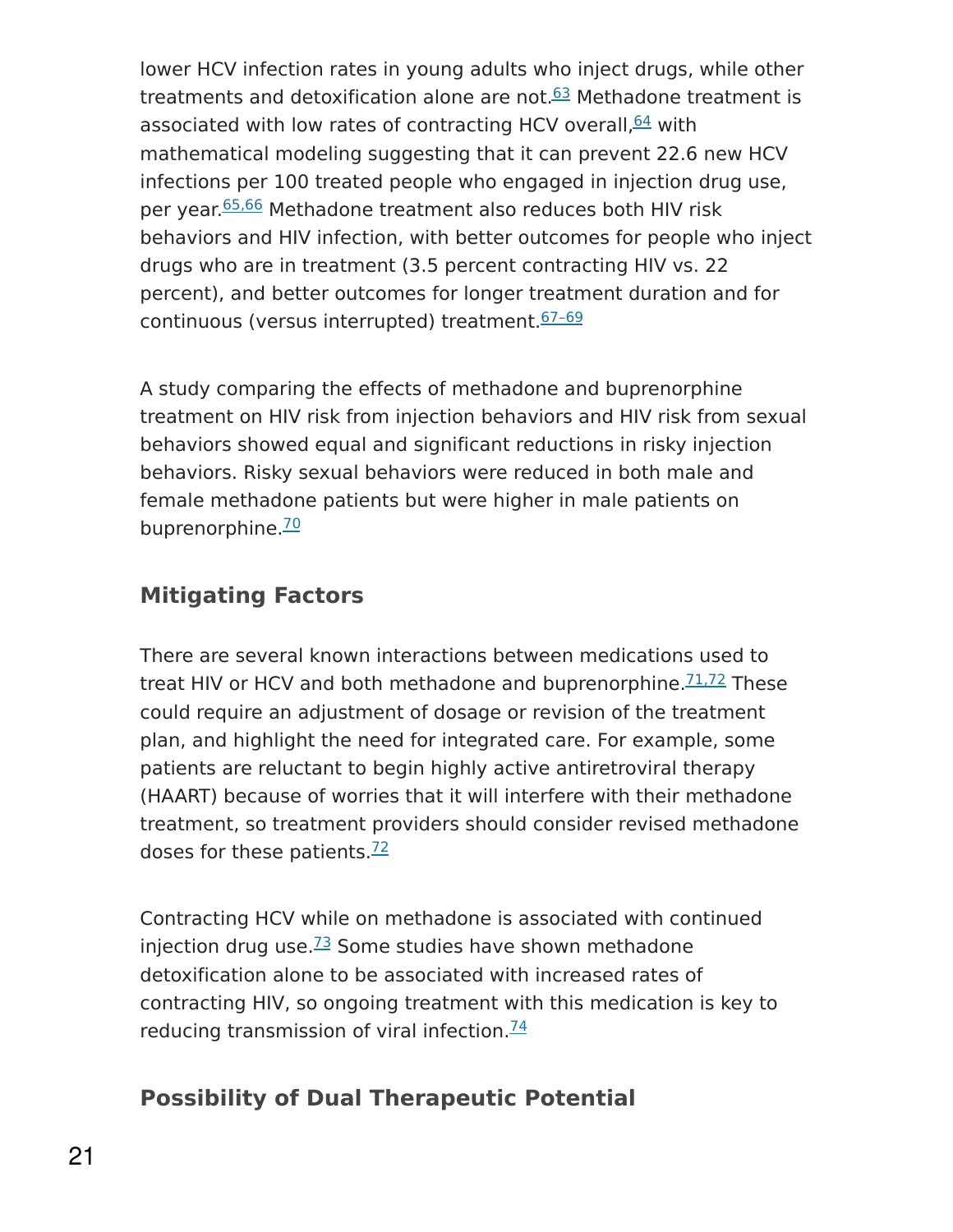One recent report demonstrates the potential of buprenorphine to counteract a neuroinflammatory process that is involved in HIVassociated neurocognitive disorders, suggesting that buprenorphine could potentially be simultaneously therapeutic for opioid use disorder and HIV.<sup>[75,76](https://www.drugabuse.gov/publications/research-reports/medications-to-treat-opioid-addiction/references)</sup> Opioid use disorder medications are also associated with increased adherence to HAART for the treatment of HIV.<sup>[59,60](https://www.drugabuse.gov/publications/research-reports/medications-to-treat-opioid-addiction/references)</sup> Some providers hesitate to treat HCV in people who inject drugs, but a naltrexone implantation clinic showed rates of sustained virologic response in their patients that were comparable to clinics treating non-injection-drug-using patients.<sup>[77](https://www.drugabuse.gov/publications/research-reports/medications-to-treat-opioid-addiction/references)</sup>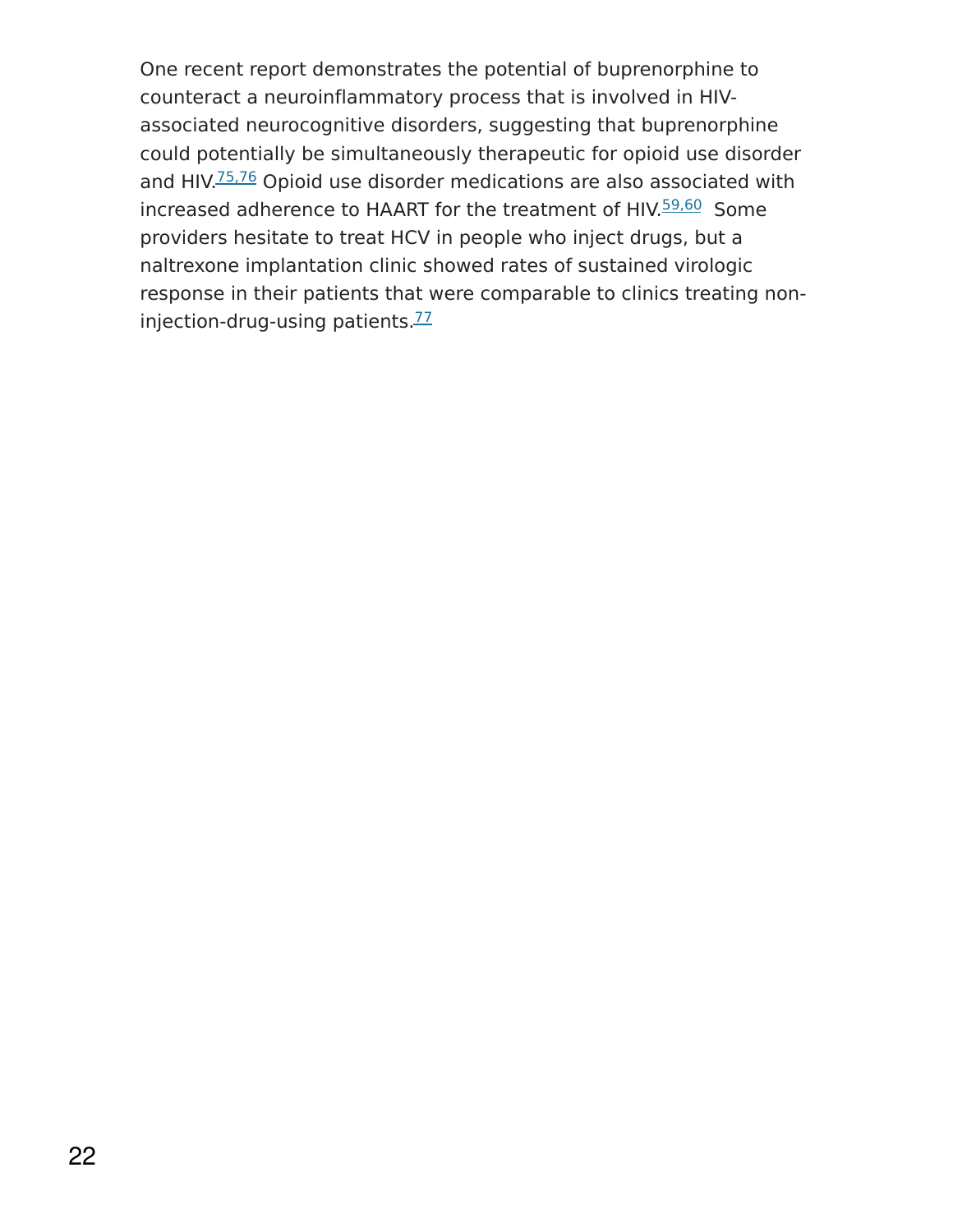# **How is opioid use disorder treated in the criminal justice system?**

Opioid use disorders are highly prevalent among criminal justice populations. According to data from the U.S. Department of Justice, approximately half of state and federal prisoners meet criteria for substance use disorder.<sup>[78](https://www.drugabuse.gov/publications/research-reports/medications-to-treat-opioid-addiction/references)</sup> Even so, there has been reticence in criminal justice settings to using methadone, buprenorphine, and naltrexone to treat opioid use disorder. In national surveys, utilization of these medications is very low in criminal justice settings, including drug courts,<sup>[79](https://www.drugabuse.gov/publications/research-reports/medications-to-treat-opioid-addiction/references)</sup> jails,<sup>[80](https://www.drugabuse.gov/publications/research-reports/medications-to-treat-opioid-addiction/references)</sup> and prisons.<sup>[81](https://www.drugabuse.gov/publications/research-reports/medications-to-treat-opioid-addiction/references)</sup> Thus, opioid use disorder goes largely untreated during periods of incarceration, and opioid use often resumes after release.

A former inmate's risk of death within the first 2 weeks of release is more than 12 times that of other individuals, with the leading cause of death being a fatal overdose. [82](https://www.drugabuse.gov/publications/research-reports/medications-to-treat-opioid-addiction/references) Overdoses are more common when a person relapses to drug use after a period of abstinence due to loss of tolerance to the drug. One study found a reduction in postincarceration deaths from overdose among individuals who had received medication for opioid use disorder in correctional facilities.<sup>[83](https://www.drugabuse.gov/publications/research-reports/medications-to-treat-opioid-addiction/references)</sup> Untreated opioid use disorders also contribute to a return to criminal activity, reincarceration, and risky behavior contributing to the spread of HIV and hepatitis B and C infections (see "What is the impact of medication for opioid use disorder treatment on HIV/HCV <u>outcomes?</u>").<sup><u>[84](https://www.drugabuse.gov/publications/research-reports/medications-to-treat-opioid-addiction/references)</u></sup>

The World Health Organization's Guidelines for the Psychosocially Assisted Pharmacological Treatment of Opioid Dependence recommends that incarcerated individuals should receive adequate healthcare and that opioid withdrawal, agonist maintenance and naltrexone treatment should all be available in prison settings, and prisoners should not be forced to accept any particular treatment."<sup>[85](https://www.drugabuse.gov/publications/research-reports/medications-to-treat-opioid-addiction/references)</sup>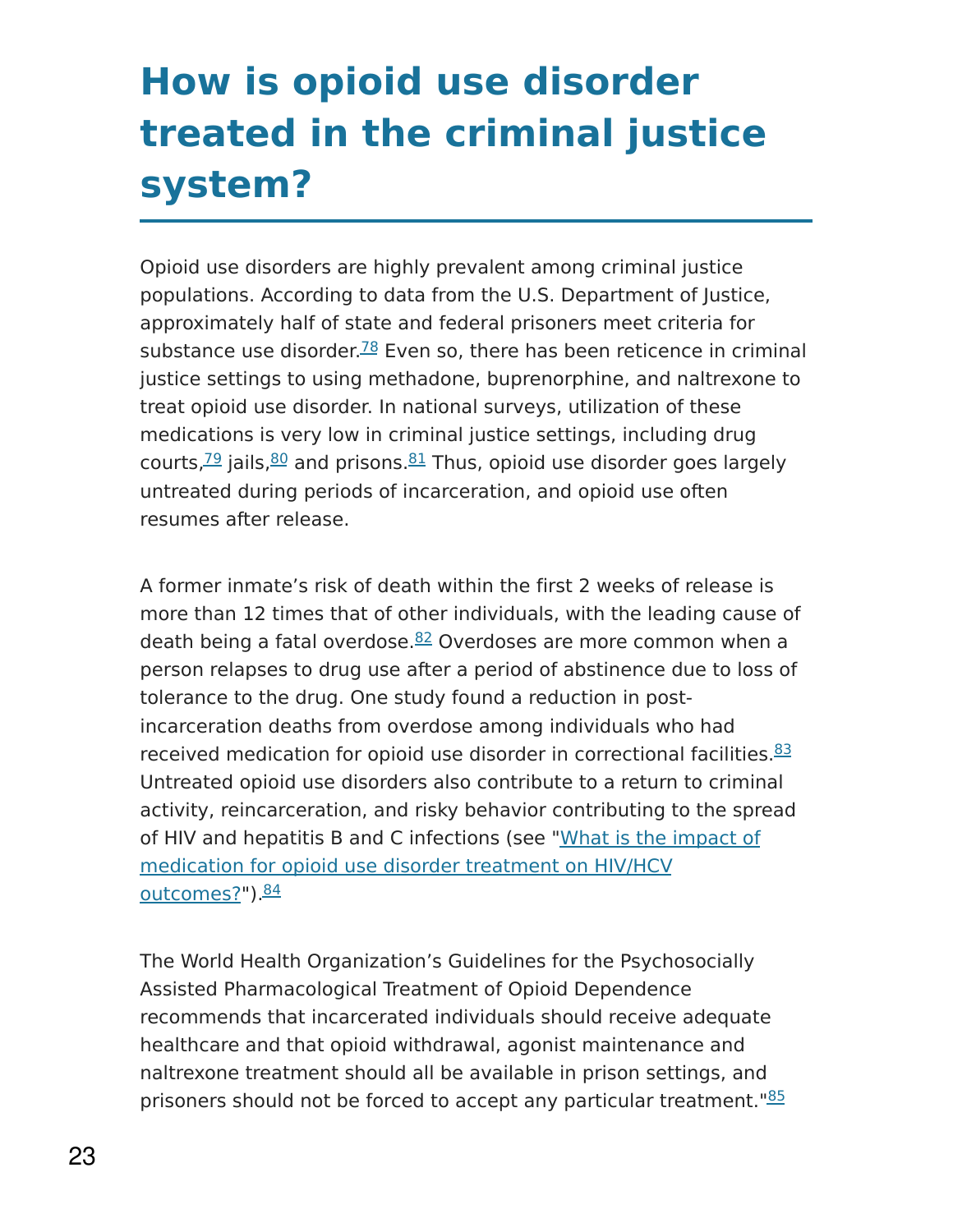Many states currently do not offer appropriate access to or utilize medications to treat opioid use disorder among arrestees or inmates even though research has shown many benefits of incorporating medication-assisted treatment into criminal justice treatment programs. Inmates who receive buprenorphine treatment prior to release are more likely to engage in treatment after their release than inmates who only participate in counseling. [87](https://www.drugabuse.gov/publications/research-reports/medications-to-treat-opioid-addiction/references) Participants who engage in methadone treatment and counseling in prison are more likely to enter community-based methadone treatment centers after their release (68.6 percent) than those receiving only counseling (7.8 percent) or those in counseling and referred to a treatment center (50 percent).<sup>[19](https://www.drugabuse.gov/publications/research-reports/medications-to-treat-opioid-addiction/references)</sup>

In one study, inmates who began buprenorphine treatment while incarcerated engaged in post-release treatment sooner, averaging 3.9 days after release, compared to 9.2 days for participants referred to treatment post-release.<sup>[84](https://www.drugabuse.gov/publications/research-reports/medications-to-treat-opioid-addiction/references)</sup> They were also likely to stay in treatment longer if they were initiated in treatment prior to release (20.3 weeks on average) than if they began treatment after their release (13.2 weeks).<mark><sup>[84](https://www.drugabuse.gov/publications/research-reports/medications-to-treat-opioid-addiction/references)</sup></mark>

Inmates who participate in methadone treatment and counseling while in prison are less likely to test positive for illicit opioids at one month following their release (27.6 percent) compared to those who only receive counseling (62.9 percent) and those who receive counseling and a referral to a treatment center (41 percent).<sup>[19](https://www.drugabuse.gov/publications/research-reports/medications-to-treat-opioid-addiction/references)</sup>

A randomized controlled trial was published in 2016, comparing prisoninitiated extended-release naltrexone (XR-NTX) treatment to standard counseling protocols for prevention of opioid relapse. During the treatment phase, relapse was significantly lower in the group receiving XR-NTX (43 percent vs. 64 percent). The XR-NTX group also experienced no overdose events, while there were seven overdose events in the control group.<sup>[88](https://www.drugabuse.gov/publications/research-reports/medications-to-treat-opioid-addiction/references)</sup>

A survey of community correction agents' views on using medications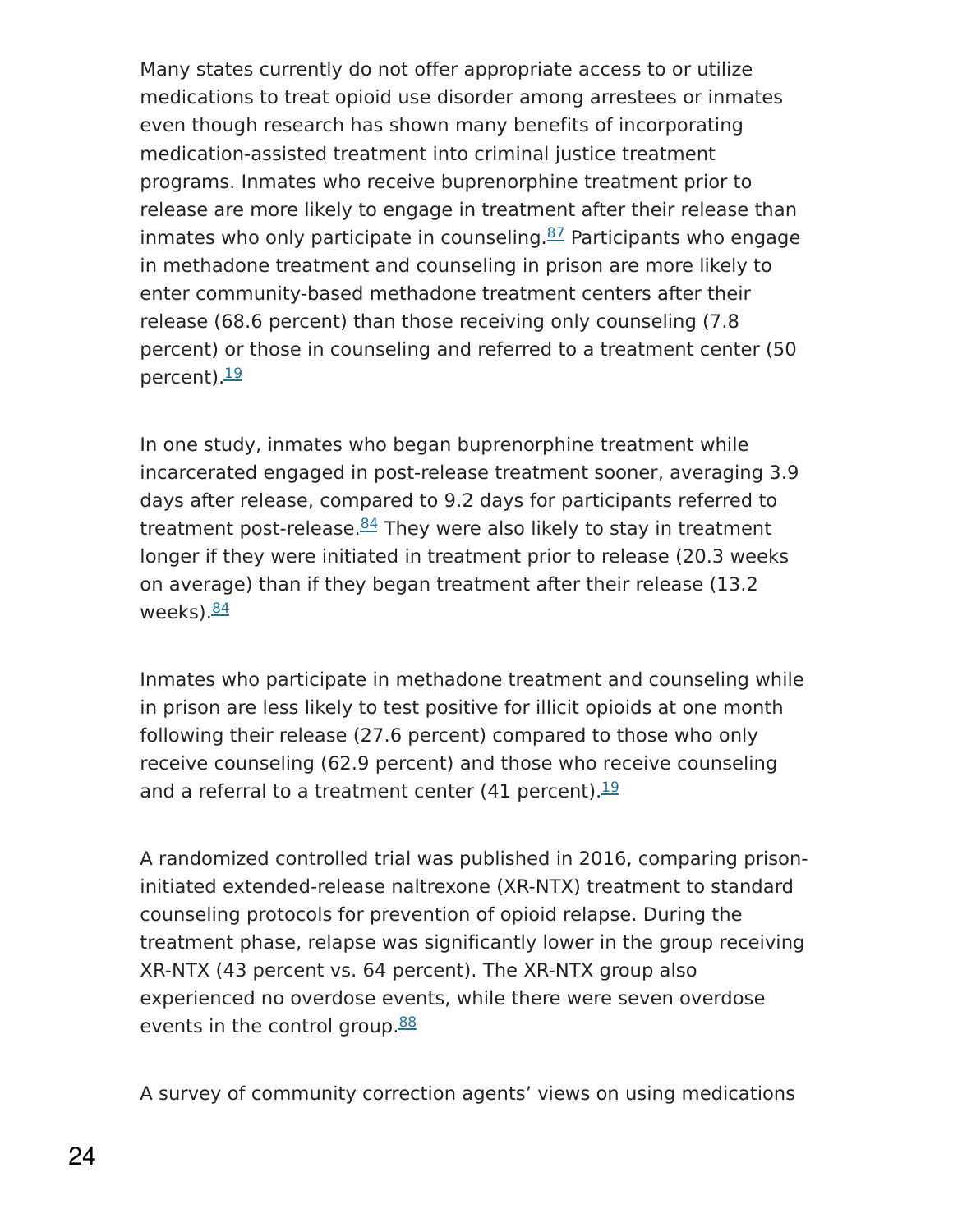to treat opioid use disorder showed that more favorable attitudes toward medication use are associated with greater knowledge about the evidence base for these medications and greater understanding of opioid use disorder as a medical disorder.<sup>[89](https://www.drugabuse.gov/publications/research-reports/medications-to-treat-opioid-addiction/references)</sup> Organizational linkage between correctional stakeholders and community treatment providers, along with training sessions, can be an effective way to change perceptions and increase knowledge about the efficacy of these medications, and can increase the intent within correctional facilities to refer individuals with opioid use disorder to treatment that incorporates medications.<sup>[86](https://www.drugabuse.gov/publications/research-reports/medications-to-treat-opioid-addiction/references)</sup>

A mechanism to reduce recidivism and divert nonviolent offenders from traditional jail and prison settings is the drug treatment court model, which provides treatment services in combination with judicial supervision.<sup>[90](https://www.drugabuse.gov/publications/research-reports/medications-to-treat-opioid-addiction/references)</sup> Still, resistance to medications persists even in this area of the criminal justice system; a survey published in 2013 reported that 50 percent of drug courts did not allow agonist treatment for opioid use disorder under any circumstances.<sup>[79](https://www.drugabuse.gov/publications/research-reports/medications-to-treat-opioid-addiction/references)</sup> In 2015, the Office of National Drug Control Policy announced that state drug courts receiving federal grants must not: 1) deny any appropriate and eligible client for the treatment drug court access to the program because of their use of FDA-approved medications that is in accordance with an appropriately authorized prescription; or 2) mandate that a drug court client no longer use medications as part of the conditions of the drug court if such a mandate is inconsistent with a medical practitioner's recommendation or prescription.<sup>[91](https://www.drugabuse.gov/publications/research-reports/medications-to-treat-opioid-addiction/references)</sup>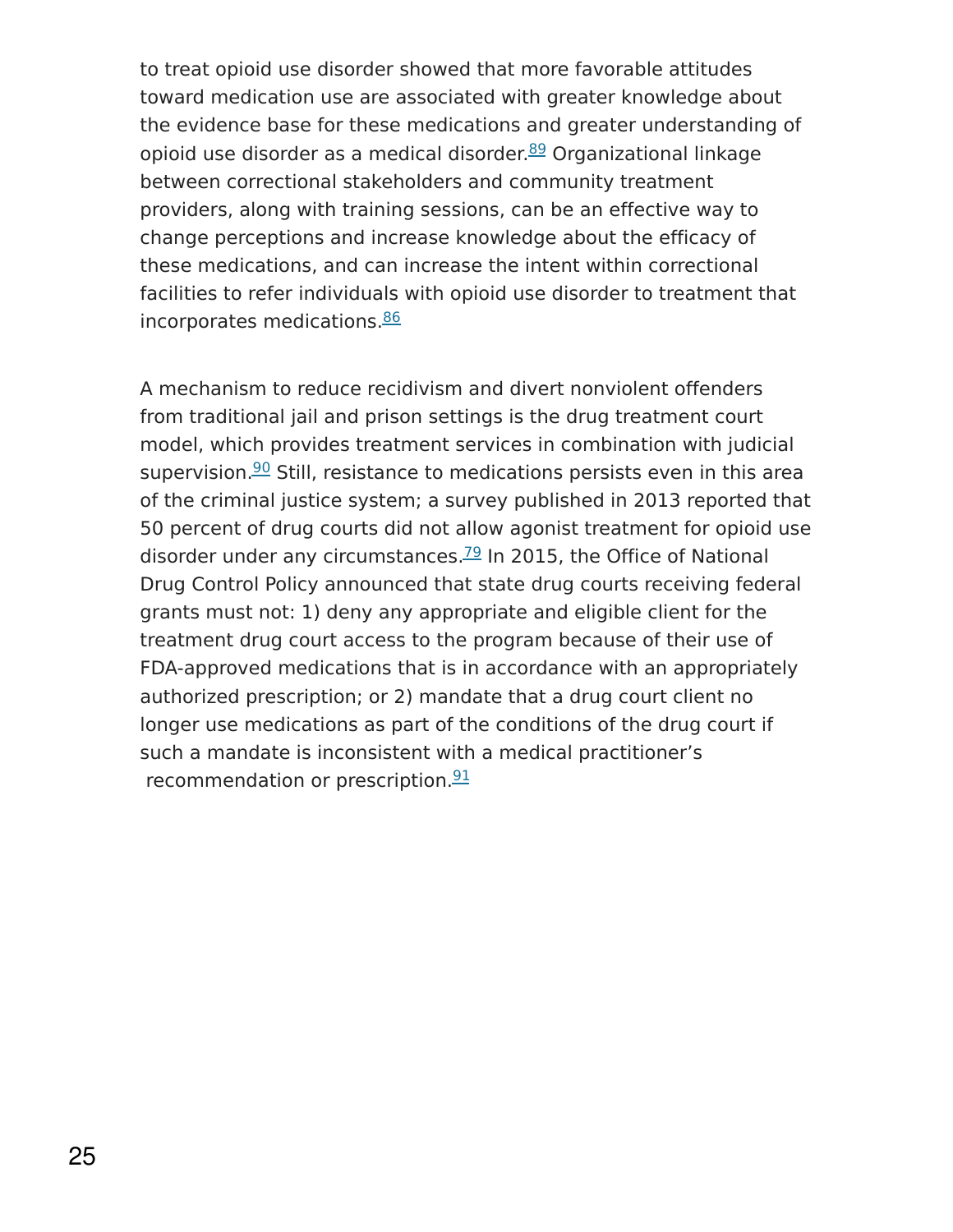# **Is medication to treat opioid use disorder available in the military?**

Rates of prescription opioid misuse are higher among service members than among civilians.<sup>[92](https://www.drugabuse.gov/publications/research-reports/medications-to-treat-opioid-addiction/references)</sup> Survey results suggest drug use among returning soldiers is often a coping strategy to treat arousal symptoms of post-traumatic stress disorder.<sup>[93](https://www.drugabuse.gov/publications/research-reports/medications-to-treat-opioid-addiction/references)</sup> Returning military personnel also experience higher rates of chronic pain and related medical use of opioid pain relievers compared to the civilian population. These data collectively suggest an unmet need for the assessment, management, and treatment of both chronic pain and opioid use disorder in this population  $\frac{94}{3}$  $\frac{94}{3}$  $\frac{94}{3}$ 

The Veterans Health Administration (VHA) acknowledges that treatment with opioid agonists (methadone or buprenorphine) is the first-line treatment for opioid use disorder and recommends it for all opioid-dependent patients. Notably, a 2015 revision of treatment guidelines for the U.S. Department of Veteran Affairs and U.S. Department of Defense shifted toward allowing these medications as a treatment option for active duty military members.<sup>[95](https://www.drugabuse.gov/publications/research-reports/medications-to-treat-opioid-addiction/references)</sup> Still, only about a quarter of patients with an opioid use disorder treated at VHA facilities receive medication.<sup>[96](https://www.drugabuse.gov/publications/research-reports/medications-to-treat-opioid-addiction/references)</sup> Barriers to opioid agonist medication among VHA providers include lack of perceived patient interest, stigma toward the patient population, and lack of education about opioid agonist treatment.<sup>[97](https://www.drugabuse.gov/publications/research-reports/medications-to-treat-opioid-addiction/references)</sup>

In the past, lack of insurance coverage for opioid agonist medications was a barrier for use among active duty military; however, as of 2013, TRICARE included coverage for these medications, and a 2016 modification of TRICARE regulation included provisions for expanded coverage of opioid use disorder treatment.<sup>[98](https://www.drugabuse.gov/publications/research-reports/medications-to-treat-opioid-addiction/references)</sup> This expanded coverage removed annual and lifetime limitations on substance use disorder treatment allowed for office-based opioid treatment, and established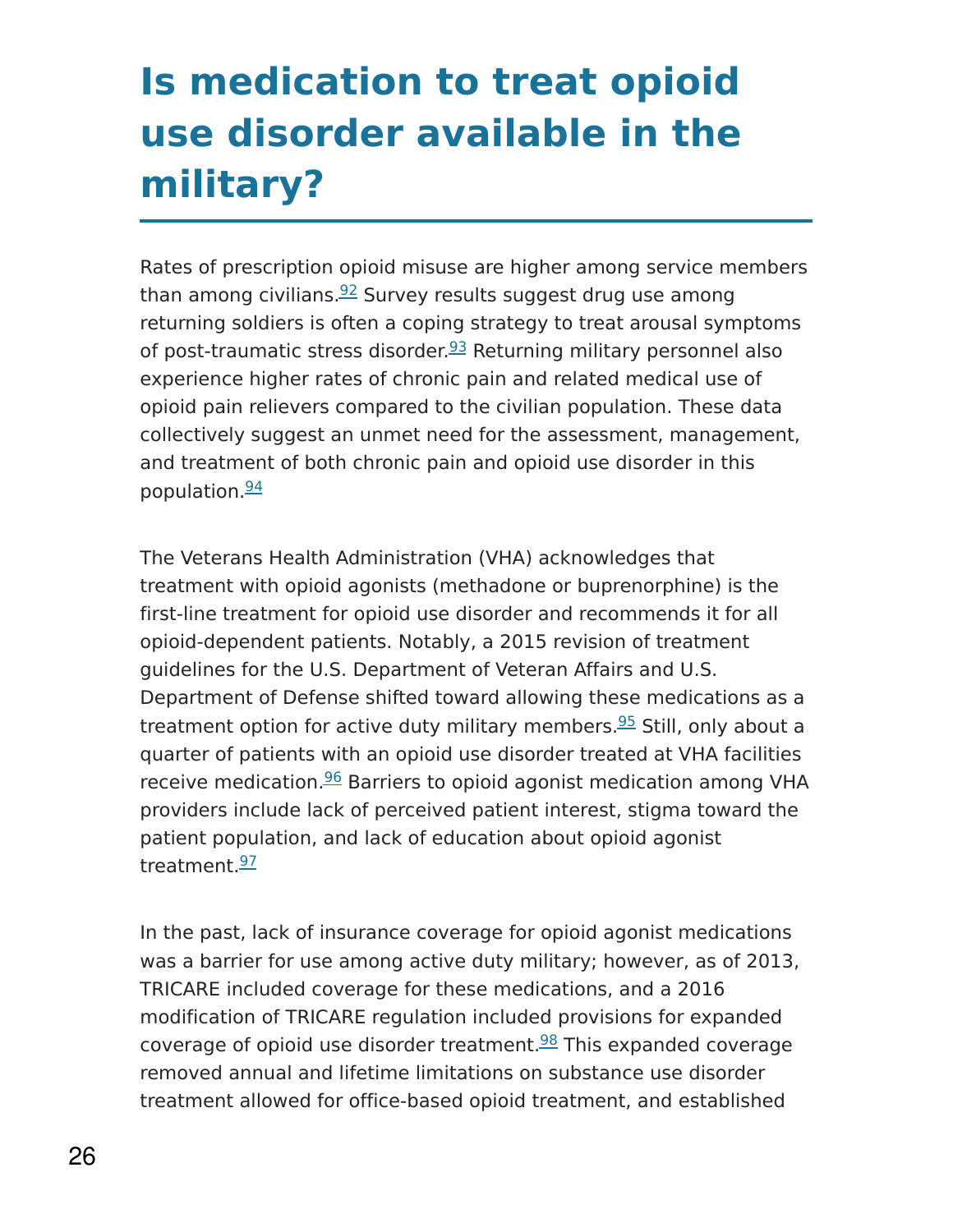opioid treatment programs as a newly recognized category of institutional provider under TRICARE.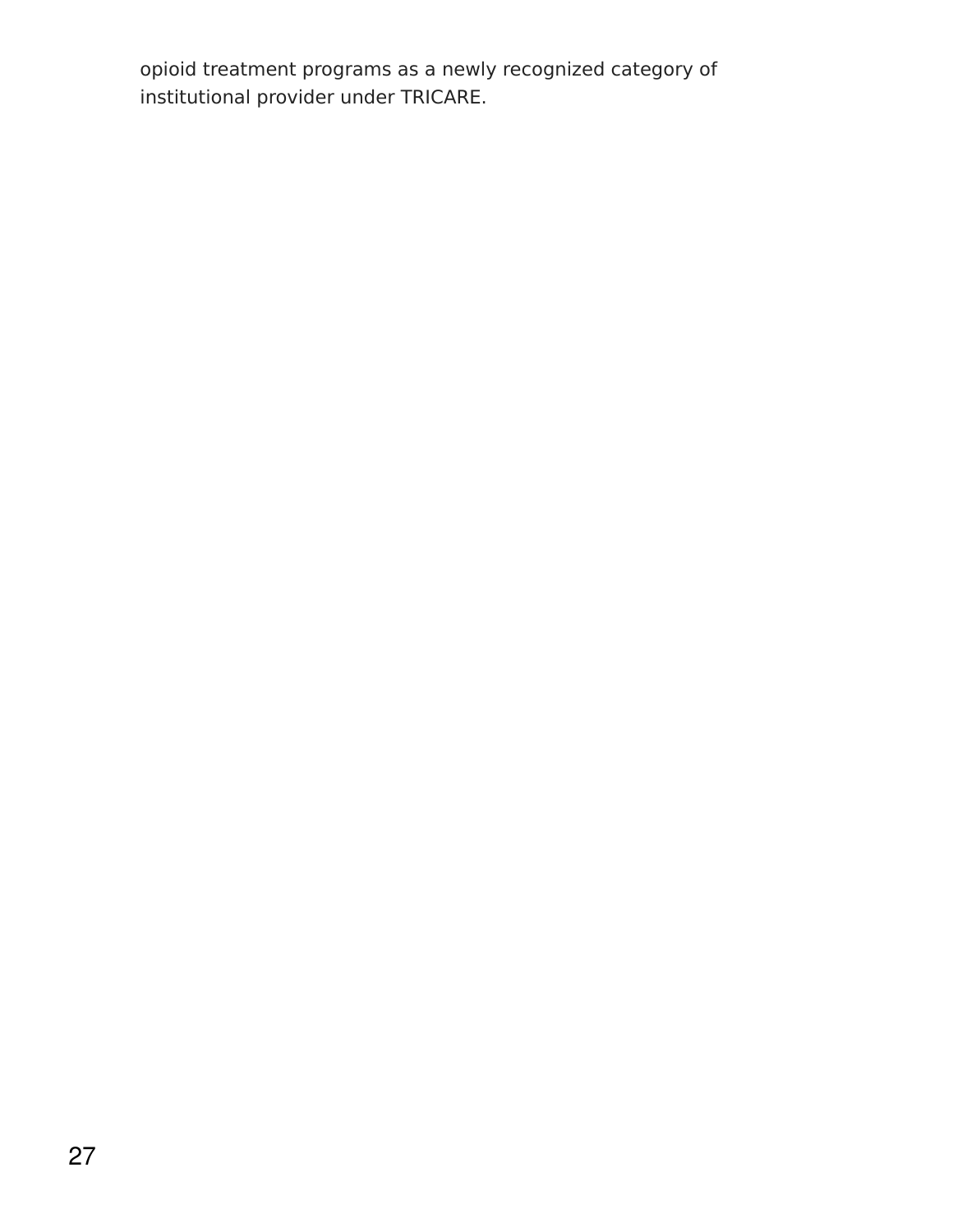### **What treatment is available for pregnant mothers and their babies?**



Paralleling the large recent increases in opioid use, use disorder, and overdose, the incidence of babies born dependent on opioids (neonatal abstinence syndrome, or NAS) as a result of the mother's opioid use during pregnancy has also greatly increased.<sup>[5](https://www.drugabuse.gov/publications/research-reports/medications-to-treat-opioid-addiction/references)</sup> Incidence of NAS rose nearly fivefold between 2000 and 2012; $\frac{4}{5}$  $\frac{4}{5}$  $\frac{4}{5}$  this increase was associated with increases in the prescription of opioids to pregnant women for pain, which doubled between 1995 and 2009.<sup>[99,100](https://www.drugabuse.gov/publications/research-reports/medications-to-treat-opioid-addiction/references)</sup>

Untreated opioid use disorder during pregnancy can have devastating effects on the fetus. The fluctuating levels of opioids in the blood of mothers misusing opioids expose the fetus to repeated periods of withdrawal, $\frac{101}{101}$  $\frac{101}{101}$  $\frac{101}{101}$  which can also harm the function of the placenta and increase the risk of:

- fetal growth restriction<sup>[101](https://www.drugabuse.gov/publications/research-reports/medications-to-treat-opioid-addiction/references)</sup>
- placental abruption<sup>[101](https://www.drugabuse.gov/publications/research-reports/medications-to-treat-opioid-addiction/references)</sup>
- preterm labor<sup>[101](https://www.drugabuse.gov/publications/research-reports/medications-to-treat-opioid-addiction/references)</sup>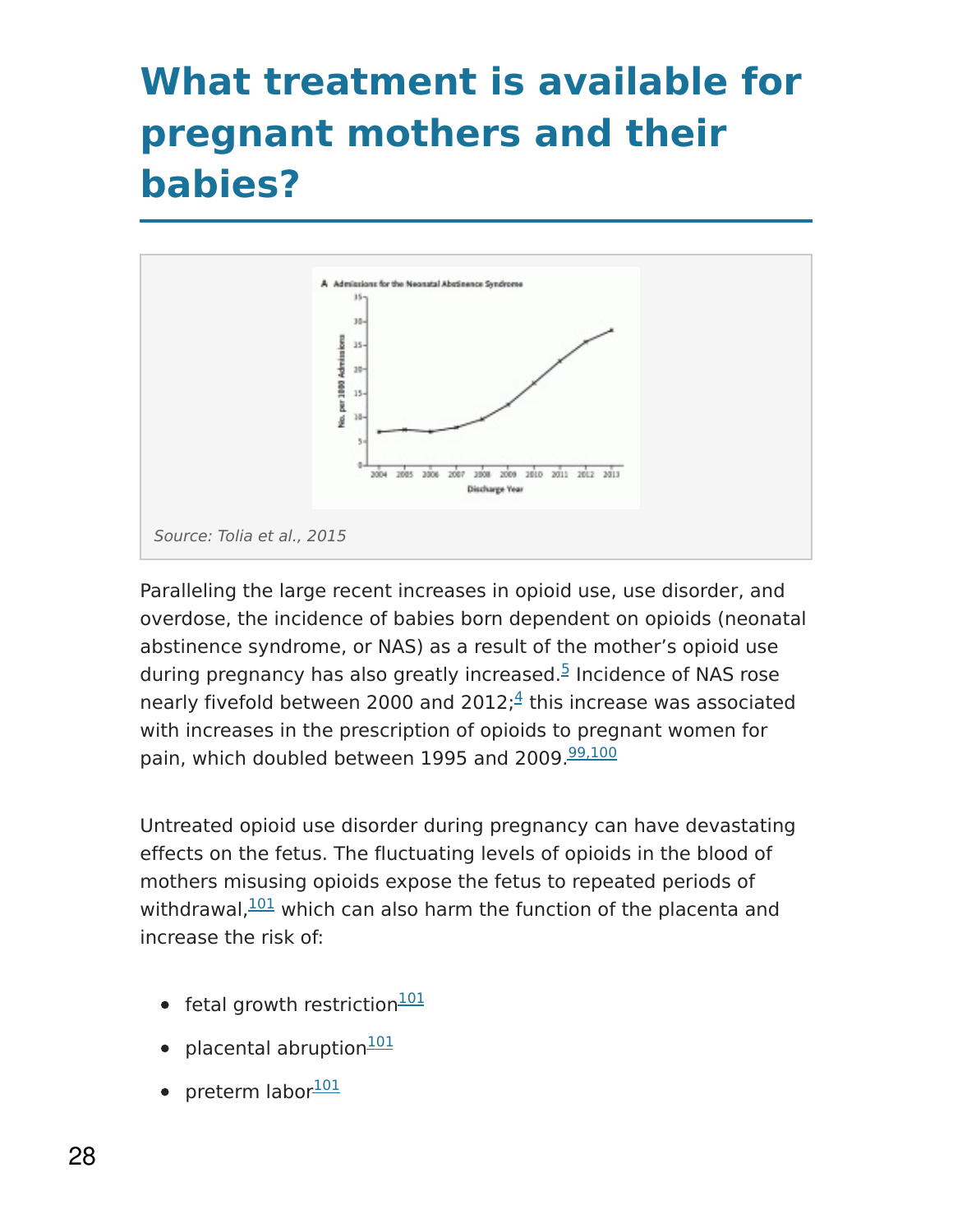- fetal convulsions<sup>[101](https://www.drugabuse.gov/publications/research-reports/medications-to-treat-opioid-addiction/references)</sup>
- intrauterine passage of meconium<sup>[101](https://www.drugabuse.gov/publications/research-reports/medications-to-treat-opioid-addiction/references)</sup>
- fetal death<sup>[102](https://www.drugabuse.gov/publications/research-reports/medications-to-treat-opioid-addiction/references)</sup>

In addition to these direct physical effects, other risks to the fetus include:

- untreated maternal infections such as HIV<sup>[103](https://www.drugabuse.gov/publications/research-reports/medications-to-treat-opioid-addiction/references)</sup>
- malnutrition and poor prenatal care<sup>[104](https://www.drugabuse.gov/publications/research-reports/medications-to-treat-opioid-addiction/references)</sup>
- dangers conferred by drug-seeking lifestyle, including violence and incarceration<sup>[102,104](https://www.drugabuse.gov/publications/research-reports/medications-to-treat-opioid-addiction/references)</sup>

### **Methadone and Buprenorphine as the Standard of Care for Opioid Use Disorder in Pregnancy**

To lessen the negative effects of opioid dependence on the fetus, treatment with methadone has been used for pregnant women with opioid use disorder since the 1970s and has been recognized as the standard of care since 1998.<sup>[102,103](https://www.drugabuse.gov/publications/research-reports/medications-to-treat-opioid-addiction/references)</sup> Recent evidence, however, suggests that buprenorphine may be an even better treatment option.<sup>[105](https://www.drugabuse.gov/publications/research-reports/medications-to-treat-opioid-addiction/references)</sup>

Both methadone and buprenorphine treatment during pregnancy:

- stabilize fetal levels of opioids, reducing repeated prenatal withdrawal<sup>[101,106](https://www.drugabuse.gov/publications/research-reports/medications-to-treat-opioid-addiction/references)</sup>
- improve neonatal outcomes<sup>[104](https://www.drugabuse.gov/publications/research-reports/medications-to-treat-opioid-addiction/references)</sup>
- increase maternal HIV treatment to reduce the likelihood of transmitting the virus to the fetus<sup>102-104</sup>
- link mothers to better prenatal care<sup>[102,104](https://www.drugabuse.gov/publications/research-reports/medications-to-treat-opioid-addiction/references)</sup>

A meta-analysis showed that, compared to single-dose methadone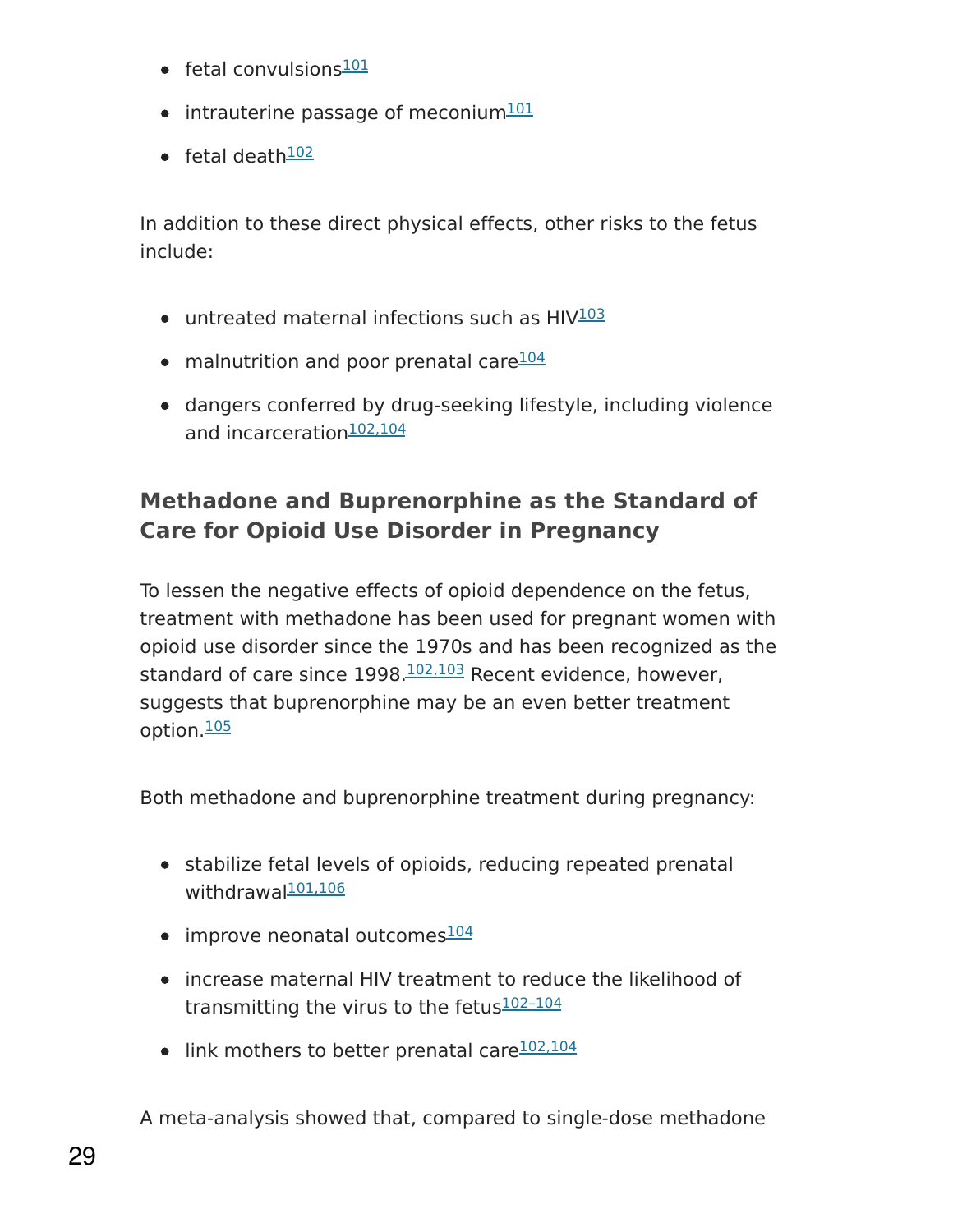treatment, buprenorphine resulted in:

- 10 percent lower incidence of NAS
- shorter neonatal treatment time (an average of 8.4 days shorter)
- lower amount of morphine used for NAS treatment (an average of 3.6 mg lower)
- higher gestational age, weight, and head circumference at birth<sup>[105](https://www.drugabuse.gov/publications/research-reports/medications-to-treat-opioid-addiction/references)</sup>

Data from the NIDA-funded Maternal Opioid Treatment: Human Experimental Research study show similar benefits of buprenorphine.<sup>[107](https://www.drugabuse.gov/publications/research-reports/medications-to-treat-opioid-addiction/references)</sup> Still, methadone is associated with higher treatment retention than buprenorphine.<sup>[105](https://www.drugabuse.gov/publications/research-reports/medications-to-treat-opioid-addiction/references)</sup> Divided dosing with methadone has been explored as a way to reduce fetal exposure to withdrawal periods, and recent data show low levels of NAS in babies born to mothers treated with divided doses of methadone.<sup>[108](https://www.drugabuse.gov/publications/research-reports/medications-to-treat-opioid-addiction/references)</sup> Larger comparison studies are needed to determine if split methadone dosing for opioid use disorders in pregnancy is associated with better outcomes.

NAS still occurs in babies whose mothers have received buprenorphine or methadone, but it is less severe than it would be in the absence of treatment.<sup>[109](https://www.drugabuse.gov/publications/research-reports/medications-to-treat-opioid-addiction/references)</sup> Research does not support reducing maternal methadone dose to avoid NAS, as this may promote increased illicit drug use, resulting in increased risk to the fetus. [101](https://www.drugabuse.gov/publications/research-reports/medications-to-treat-opioid-addiction/references)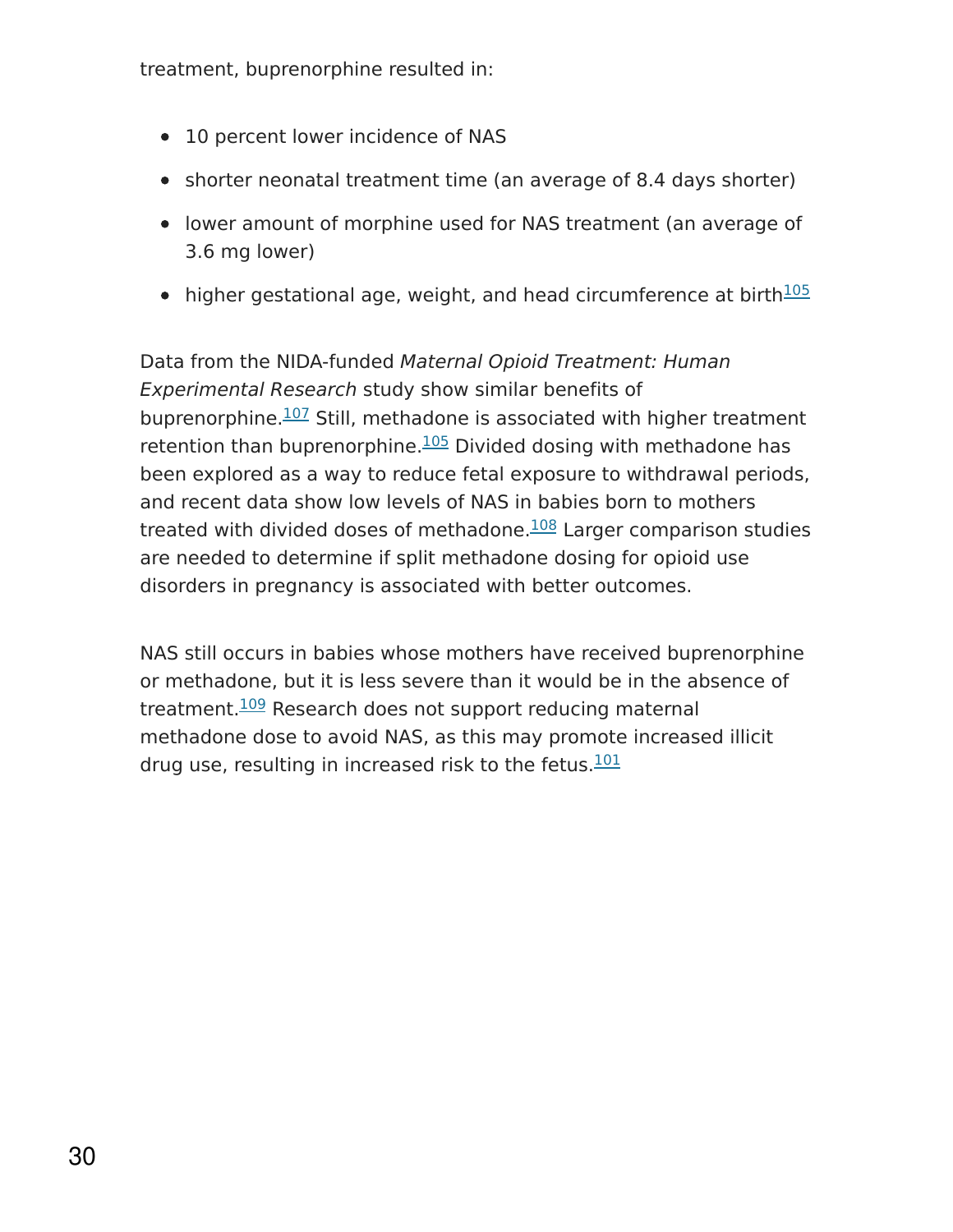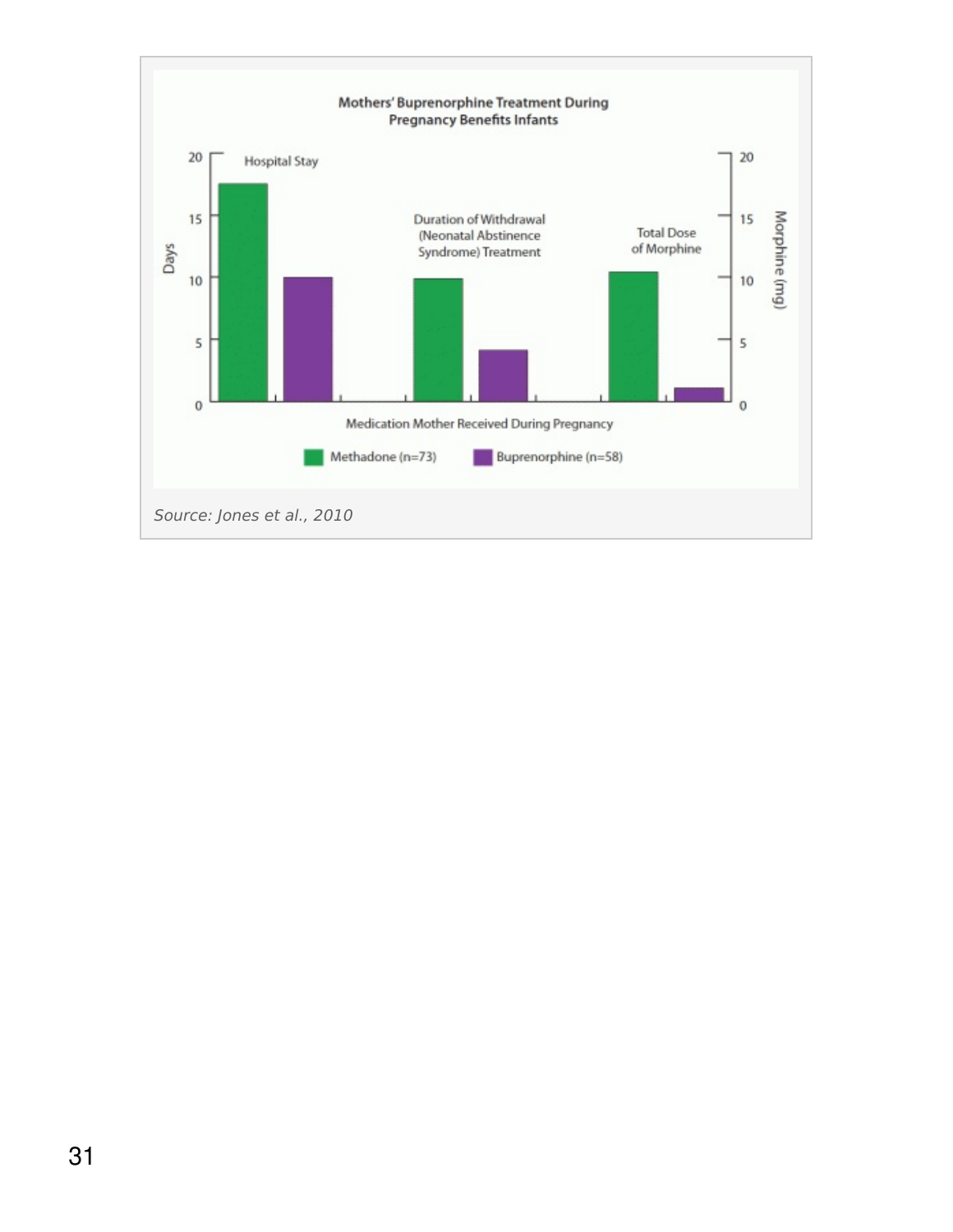# **How Much Does Opioid Treatment Cost?**

Although the price for opioid treatment may vary based on a number of factors, recent preliminary cost estimates from the U.S. Department of Defense for treatment in a certified opioid treatment program (OTP) provide a reasonable basis for comparison: [98](https://www.drugabuse.gov/publications/research-reports/medications-to-treat-opioid-addiction/references)

- methadone treatment, including medication and integrated psychosocial and medical support services (assumes daily visits): \$126.00 per week or \$6,552.00 per year
- buprenorphine for a stable patient provided in a certified OTP, including medication and twice-weekly visits: \$115.00 per week or \$5,980.00 per year
- naltrexone provided in an OTP, including drug, drug administration, and related services: \$1,176.50 per month or \$14,112.00 per year

To put these costs into context, it is useful to compare them with the costs of other conditions. According to the Agency for Healthcare Research and Quality, annual expenditures for individuals who received health care are \$3,560.00 for those with diabetes mellitus and \$5,624.00 for kidney disease.<sup>[110](https://www.drugabuse.gov/publications/research-reports/medications-to-treat-opioid-addiction/references)</sup>

It is also important to remember the costs associated with untreated opioid use disorders, including costs associated with:

- criminal justice
- treating babies born dependent on opioids
- **•** greater transmission of infectious diseases
- treating overdoses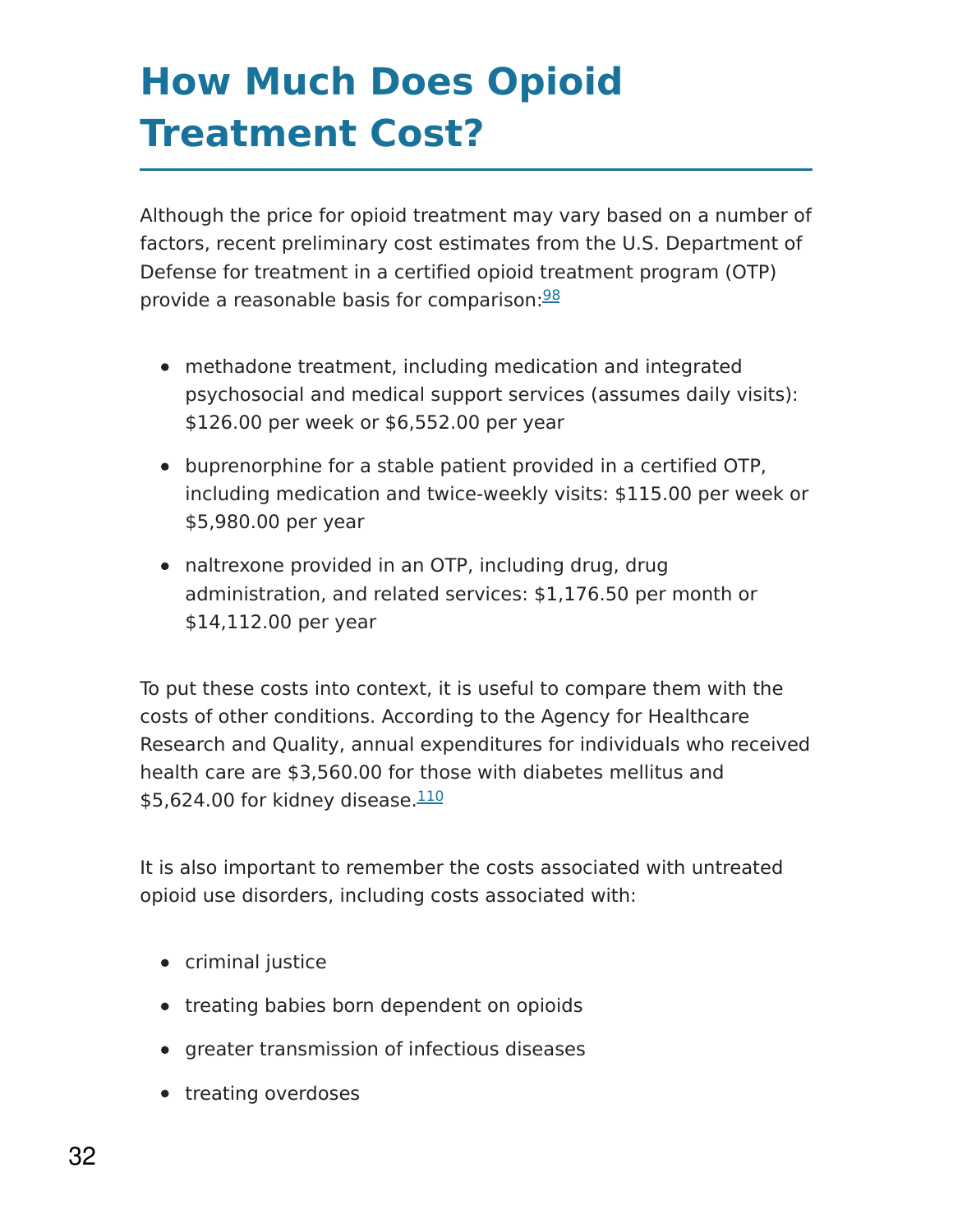- injuries associated with intoxication (e.g., drugged driving)
- lost productivity

The amount paid for treatment of substance use disorders is only a small portion of the costs these disorders impose on society. An analysis suggested that the total costs of prescription opioid use disorders and overdoses in the United States was \$78 billion in 2013. Of that, only 3.6 percent, or about \$2.8 billion, was for treatment. $111$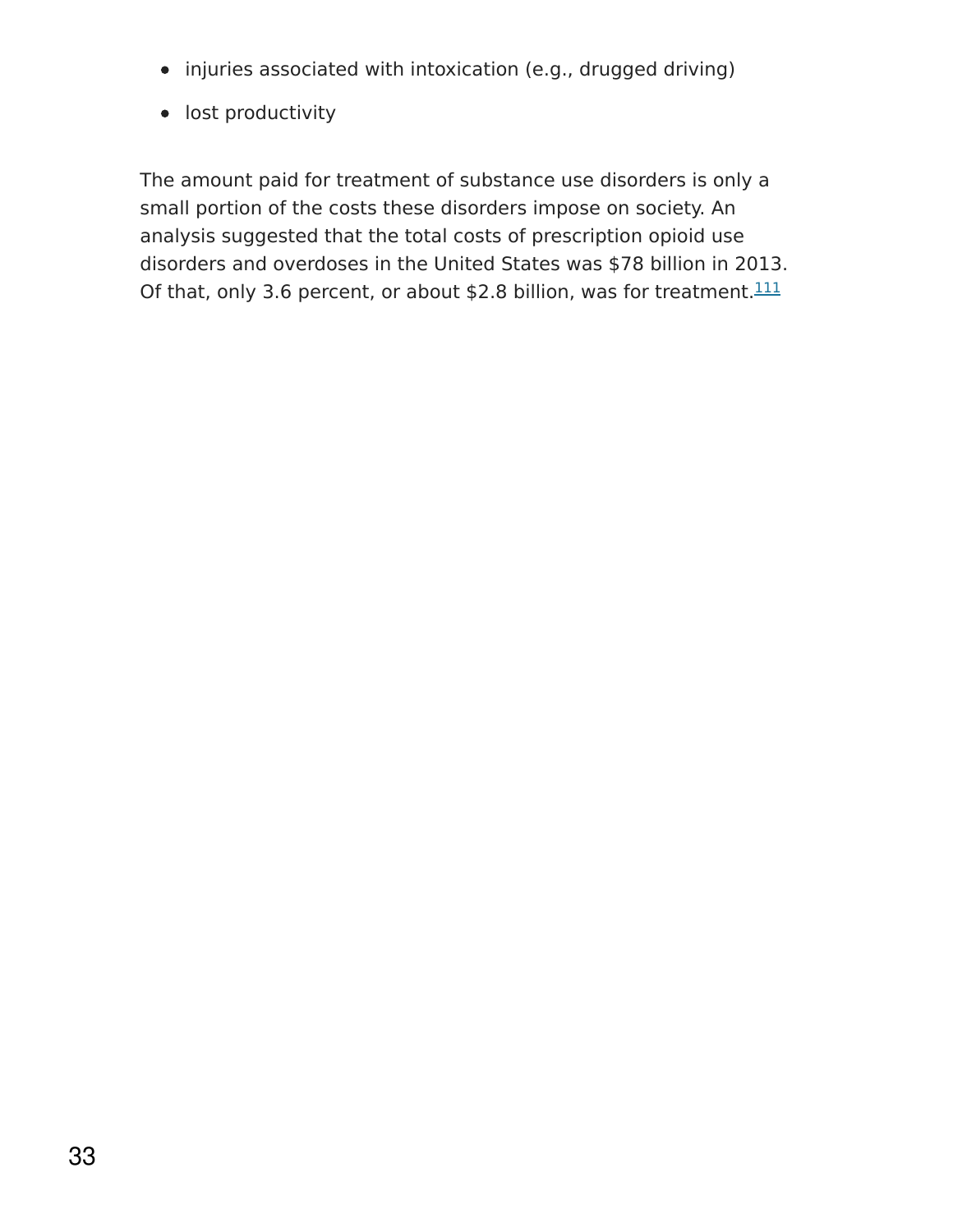### **Is naloxone accessible?**

Naloxone is an opioid antagonist that can reverse an opioid overdose. Naloxone access increased between 2010 and 2014, with:<sup>[8](https://www.drugabuse.gov/publications/research-reports/medications-to-treat-opioid-addiction/references)</sup>

- more than three times the number of local sites providing naloxone (from 188 to 644)
- nearly three times the number of laypersons provided naloxone kits (from 53,032 to 152,283)
- a 94 percent increase in states (from 16 to 30), including Washington, DC, with at least one organization providing naloxone
- more than 2.5 times the number of overdose reversals reported (from 10,171 to 26,463)

Naloxone prescriptions dispensed from retail pharmacies increased nearly twelvefold between the fourth quarter of 2013 and the second quarter of 2015. [112](https://www.drugabuse.gov/publications/research-reports/medications-to-treat-opioid-addiction/references)

Most states have passed laws to widen the availability to naloxone for family, friends, and other potential bystanders of overdose.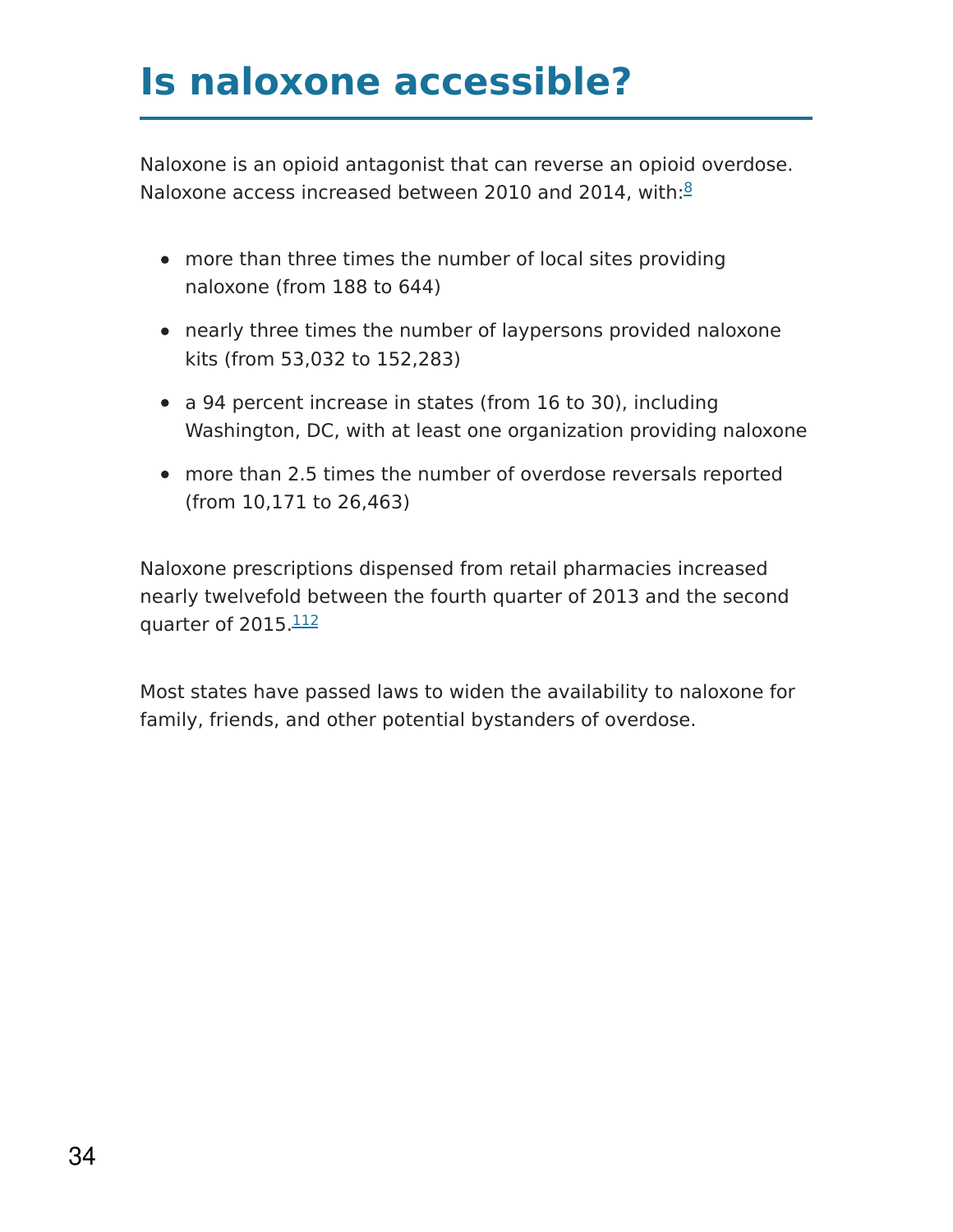

Naloxone has become widely used by emergency medical providers, with all 50 states and the District of Columbia, Guam, and Puerto Rico certifying and approving emergency medical service personnel at the paramedic level to administer naloxone. One step further, emergency medical technicians (EMTs) were explicitly permitted to administer naloxone in 12 of these 53 jurisdictions (23 percent—California, Colorado, District of Columbia, Massachusetts, Maryland, New Mexico, North Carolina, Ohio, Oklahoma, Rhode Island, Virginia, and Vermont) as of November 2013. Because non-paramedic EMTs are typically the first and sometimes only source of emergency care, providing authorization and training for them to administer naloxone is a promising strategy to reduce overdose deaths.<sup>[113](https://www.drugabuse.gov/publications/research-reports/medications-to-treat-opioid-addiction/references)</sup>

After a naloxone training session, a majority of police officers reported that it would not be difficult to use naloxone at the scene of an overdose (89.7 percent) and that it was important that other officers be trained to use naloxone (82.9 percent).<sup>[114](https://www.drugabuse.gov/publications/research-reports/medications-to-treat-opioid-addiction/references)</sup>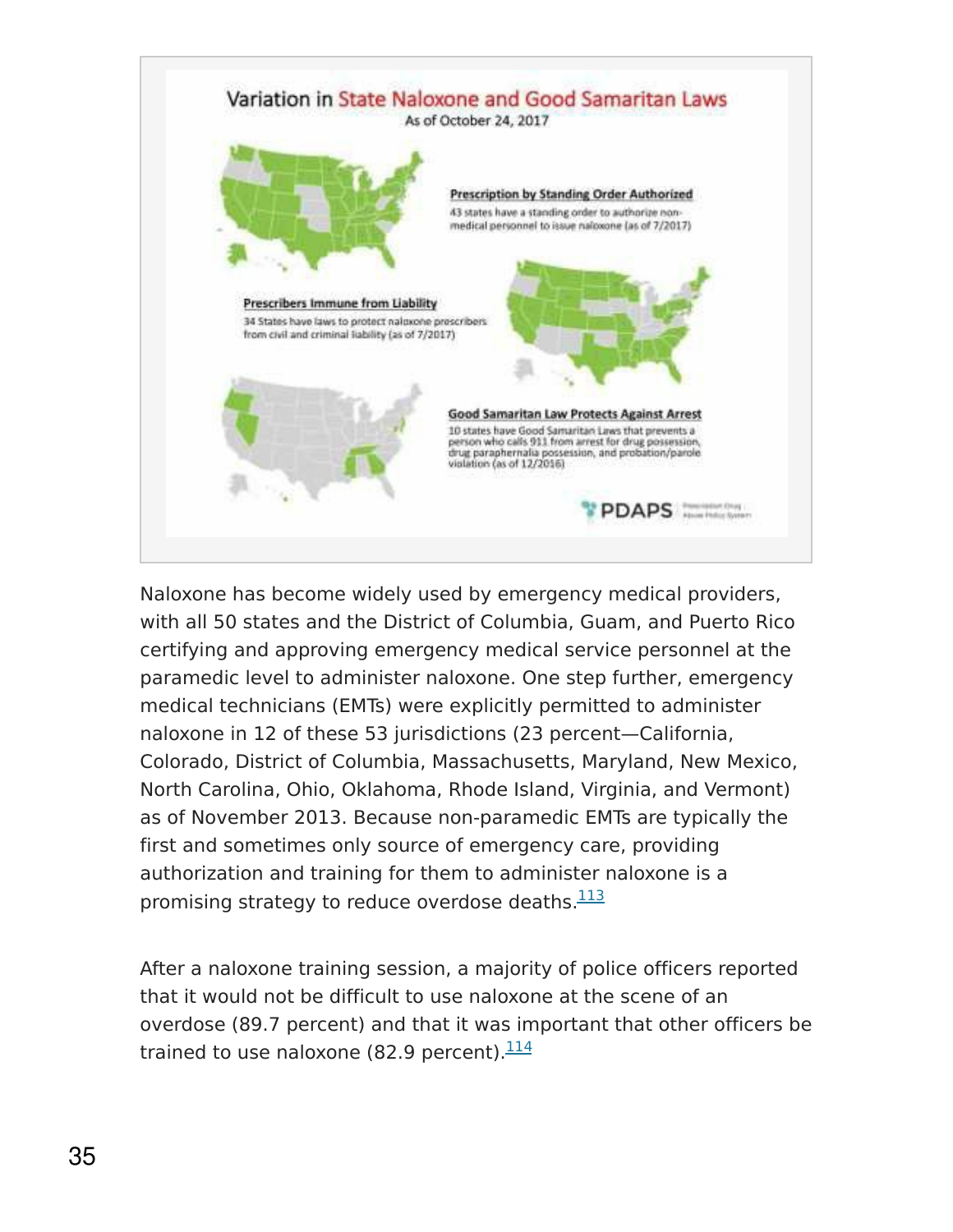#### **Effects of Naloxone Distribution**

Overdose education and naloxone distribution (OEND) has been shown to increase the reversal of potentially fatal overdoses; one study showed opioid overdose death rates to be 27 to 46 percent lower in communities where OEND was implemented. $115$  Among 4,926 people who used substances and participated in OEND in Massachusetts, 373 (7.6 percent) reported administering naloxone during an overdose rescue, with few differences in behavior between trained and untrained overdose rescuers.<sup>[116](https://www.drugabuse.gov/publications/research-reports/medications-to-treat-opioid-addiction/references)</sup> A naloxone distribution study in San Francisco reported that 11 percent of participants used naloxone during an overdose; of 399 overdose events where naloxone was used, 89 percent were reversed.<sup>[117](https://www.drugabuse.gov/publications/research-reports/medications-to-treat-opioid-addiction/references)</sup> Brief education is sufficient to improve comfort and competence in recognizing and managing overdose.<sup>[118](https://www.drugabuse.gov/publications/research-reports/medications-to-treat-opioid-addiction/references)</sup> Prospective studies are needed to determine the optimal level of training and whether naloxone rescue kits can meet the standard for becoming available over the counter.<sup>[116](https://www.drugabuse.gov/publications/research-reports/medications-to-treat-opioid-addiction/references)</sup>

In a probabilistic analysis, naloxone distribution programs were shown to prevent overdose deaths, increase quality-adjusted life years (QALYs) and be highly cost-effective. Naloxone distribution was predicted to prevent 6 percent of overdose deaths, 1 for every 227 naloxone kits distributed. Cost effectiveness, under markedly conservative predictions, was measured to be \$14,000.00 per QALY, well within the standard favorable range of cost-benefit ratios (under \$50,000.00 per QALY). $\frac{119}{1}$  $\frac{119}{1}$  $\frac{119}{1}$ 

Critics of naloxone distribution have claimed that it could lead to an increase in risky opioid use, but a study in Massachusetts showed rates of opioid-related emergency department visits and hospital admissions were not significantly different in communities with low or high implementation of OEND programs.<sup>[115](https://www.drugabuse.gov/publications/research-reports/medications-to-treat-opioid-addiction/references)</sup>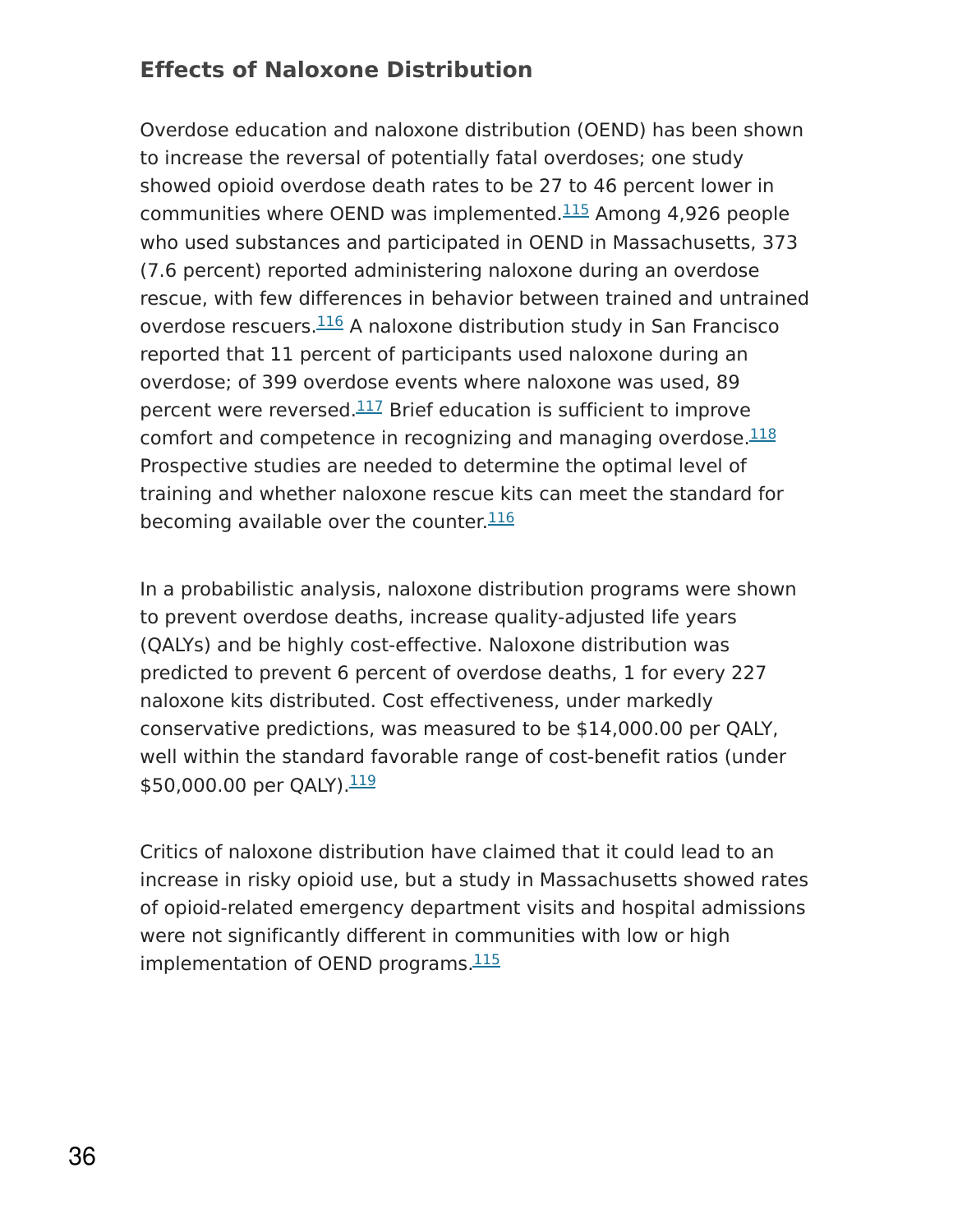### **References**

- 1. Substance Abuse Center for Behavioral Health Statistics and Quality. Results from the 2016 National Survey on Drug Use and Health: Detailed Tables. SAMHSA. [https://www.samhsa.gov/data/sites/default/files/NSDUH-](https://www.samhsa.gov/data/sites/default/files/NSDUH-DetTabs-2015/NSDUH-DetTabs-2015/NSDUH-DetTabs-2015.pdf)DetTabs-2016/NSDUH-DetTabs-2016.htm. Published September 7, 2017. Accessed March 7, 2018.
- 2. Rudd RA, Aleshire N, Zibbell JE, Gladden RM. Increases in Drug and Opioid Overdose Deaths--United States, 2000-2014. MMWR Morb Mortal Wkly Rep. 2016;64(50-51):1378-1382. doi:10.15585/mmwr.mm6450a3.
- 3. Rudd RA, Seth P, David F, Scholl L. Increases in Drug and Opioid-Involved Overdose Deaths - United States, 2010-2015. MMWR Morb Mortal Wkly Rep. 2016;65(5051):1445-1452. doi:10.15585/mmwr.mm655051e1.
- 4. Patrick SW, Davis MM, Lehmann CU, Lehman CU, Cooper WO. Increasing incidence and geographic distribution of neonatal abstinence syndrome: United States 2009 to 2012. J Perinatol Off J Calif Perinat Assoc. 2015;35(8):650-655. doi:10.1038/jp.2015.36.
- 5. Tolia VN, Patrick SW, Bennett MM, et al. Increasing incidence of the neonatal abstinence syndrome in U.S. neonatal ICUs. N Engl J Med. 2015;372(22):2118-2126. doi:10.1056/NEJMsa1500439.
- 6. Conrad C, Bradley HM, Broz D, et al. Community Outbreak of HIV Infection Linked to Injection Drug Use of Oxymorphone--Indiana, 2015. MMWR Morb Mortal Wkly Rep. 2015;64(16):443-444.
- 7. U.S. Department of Health and Human Services, Office of the Assistant Secretary for Planning and Evaluation. Opioid Abuse in the U.S. and HHS Actions to Address Opioid-Drug Related Overdoses and Deaths. ASPE. https://aspe.hhs.gov/pdf[report/opioid-abuse-us-and-hhs-actions-address-opioid-drug](https://aspe.hhs.gov/pdf-report/opioid-abuse-us-and-hhs-actions-address-opioid-drug-related-overdoses-and-deaths)related-overdoses-and-deaths. Published November 23, 2015. Accessed May 11, 2017.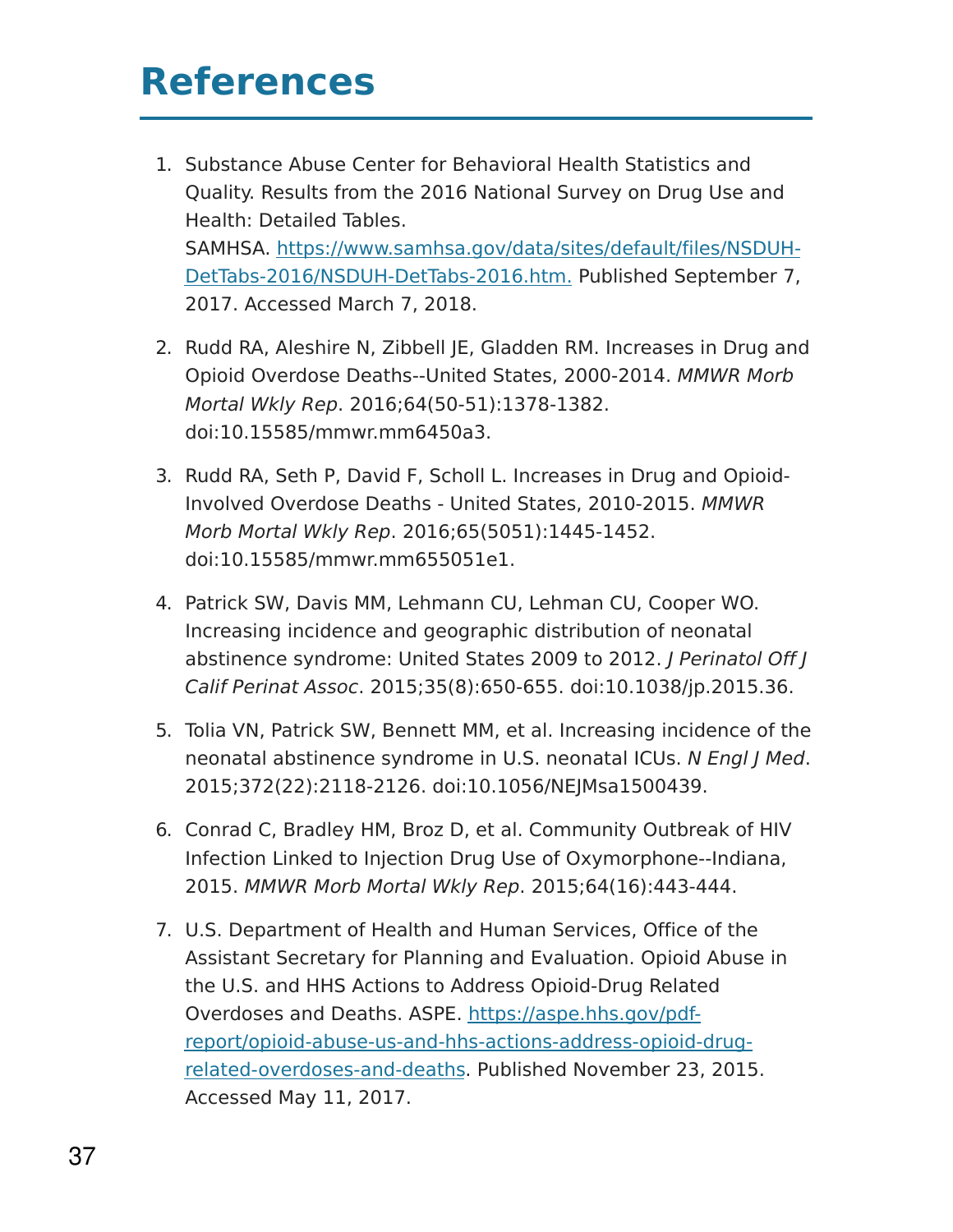- 8. Wheeler E, Jones TS, Gilbert MK, Davidson PJ, Centers for Disease Control and Prevention (CDC). Opioid Overdose Prevention Programs Providing Naloxone to Laypersons - United States, 2014. MMWR Morb Mortal Wkly Rep. 2015;64(23):631-635.
- 9. Knudsen HK, Abraham AJ, Roman PM. Adoption and implementation of medications in addiction treatment programs. J Addict Med. 2011;5(1):21-27. doi:10.1097/ADM.0b013e3181d41ddb.
- 10. Bart G. Maintenance medication for opiate addiction: the foundation of recovery. J Addict Dis. 2012;31(3):207-225. doi:10.1080/10550887.2012.694598.
- 11. Davoli M, Bargagli AM, Perucci CA, et al. Risk of fatal overdose during and after specialist drug treatment: the VEdeTTE study, a national multi-site prospective cohort study. Addict Abingdon Engl. 2007;102(12):1954-1959. doi:10.1111/j.1360-0443.2007.02025.x.
- 12. Mattick RP, Breen C, Kimber J, Davoli M. Methadone maintenance therapy versus no opioid replacement therapy for opioid dependence. Cochrane Database Syst Rev. 2009;(3):CD002209. doi:10.1002/14651858.CD002209.pub2.
- 13. Mattick RP, Breen C, Kimber J, Davoli M. Buprenorphine maintenance versus placebo or methadone maintenance for opioid dependence. Cochrane Database Syst Rev. 2014; (2):CD002207. doi:10.1002/14651858.CD002207.pub4.
- 14. Substance Abuse and Mental Health Services Administration. Clinical Guidelines for the Use of Buprenorphine in the Treatment of Opioid Addiction: A Treatment Improvement Protocol TIP 40. Substance Abuse and Mental Health Services Administration; 2004. https://www.ncbi.nlm.nih.gov/books/NBK64245/pdf/Bookshelf\_NBK64245.pd Accessed May 11, 2017.
- 15. The American Society of Addiction Medicine. Advancing Access to Addiction Medications. http://www.asam.org/docs/default[source/advocacy/aaam\\_implications-for-opioid-addiction](http://www.asam.org/docs/default-source/advocacy/aaam_implications-for-opioid-addiction-treatment_final)treatment final. Accessed May 11, 2017.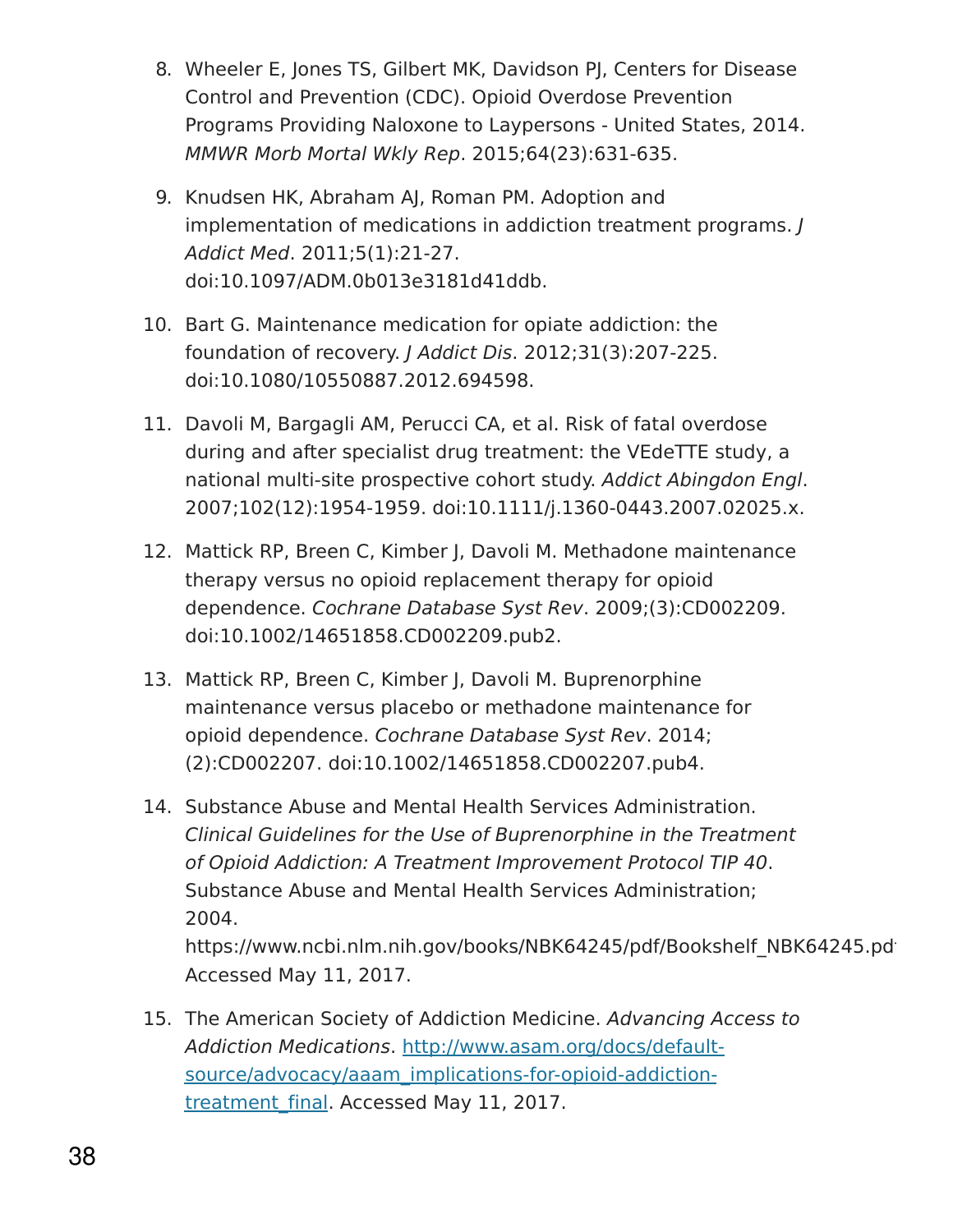- 16. Yancovitz SR, Des Jarlais DC, Peyser NP, et al. A randomized trial of an interim methadone maintenance clinic. Am J Public Health. 1991;81(9):1185-1191.
- 17. Vanichseni S, Wongsuwan B, Choopanya K, Wongpanich K. A controlled trial of methadone maintenance in a population of intravenous drug users in Bangkok: implications for prevention of HIV. Int J Addict. 1991;26(12):1313-1320.
- 18. Schwartz RP, Highfield DA, Jaffe JH, et al. A randomized controlled trial of interim methadone maintenance. Arch Gen Psychiatry. 2006;63(1):102-109. doi:10.1001/archpsyc.63.1.102.
- 19. Kinlock TW, Gordon MS, Schwartz RP, O'Grady K, Fitzgerald TT, Wilson M. A randomized clinical trial of methadone maintenance for prisoners: results at 1-month post-release. Drug Alcohol Depend. 2007;91(2-3):220-227. doi:10.1016/j.drugalcdep.2007.05.022.
- 20. Dolan KA, Shearer J, MacDonald M, Mattick RP, Hall W, Wodak AD. A randomised controlled trial of methadone maintenance treatment versus wait list control in an Australian prison system. Drug Alcohol Depend. 2003;72(1):59-65.
- 21. Schwartz RP, Kelly SM, O'Grady KE, Gandhi D, Jaffe JH. Randomized trial of standard methadone treatment compared to initiating methadone without counseling: 12-month findings. Addict Abingdon Engl. 2012;107(5):943-952. doi:10.1111/j.1360- 0443.2011.03700.x.
- 22. Sees KL, Delucchi KL, Masson C, et al. Methadone maintenance vs 180-day psychosocially enriched detoxification for treatment of opioid dependence: a randomized controlled trial. JAMA. 2000;283(10):1303-1310.
- 23. Gruber VA, Delucchi KL, Kielstein A, Batki SL. A randomized trial of 6-month methadone maintenance with standard or minimal counseling versus 21-day methadone detoxification. Drug Alcohol Depend. 2008;94(1-3):199-206. doi:10.1016/j.drugalcdep.2007.11.021.
- 24. Fiellin DA, Schottenfeld RS, Cutter CJ, Moore BA, Barry DT,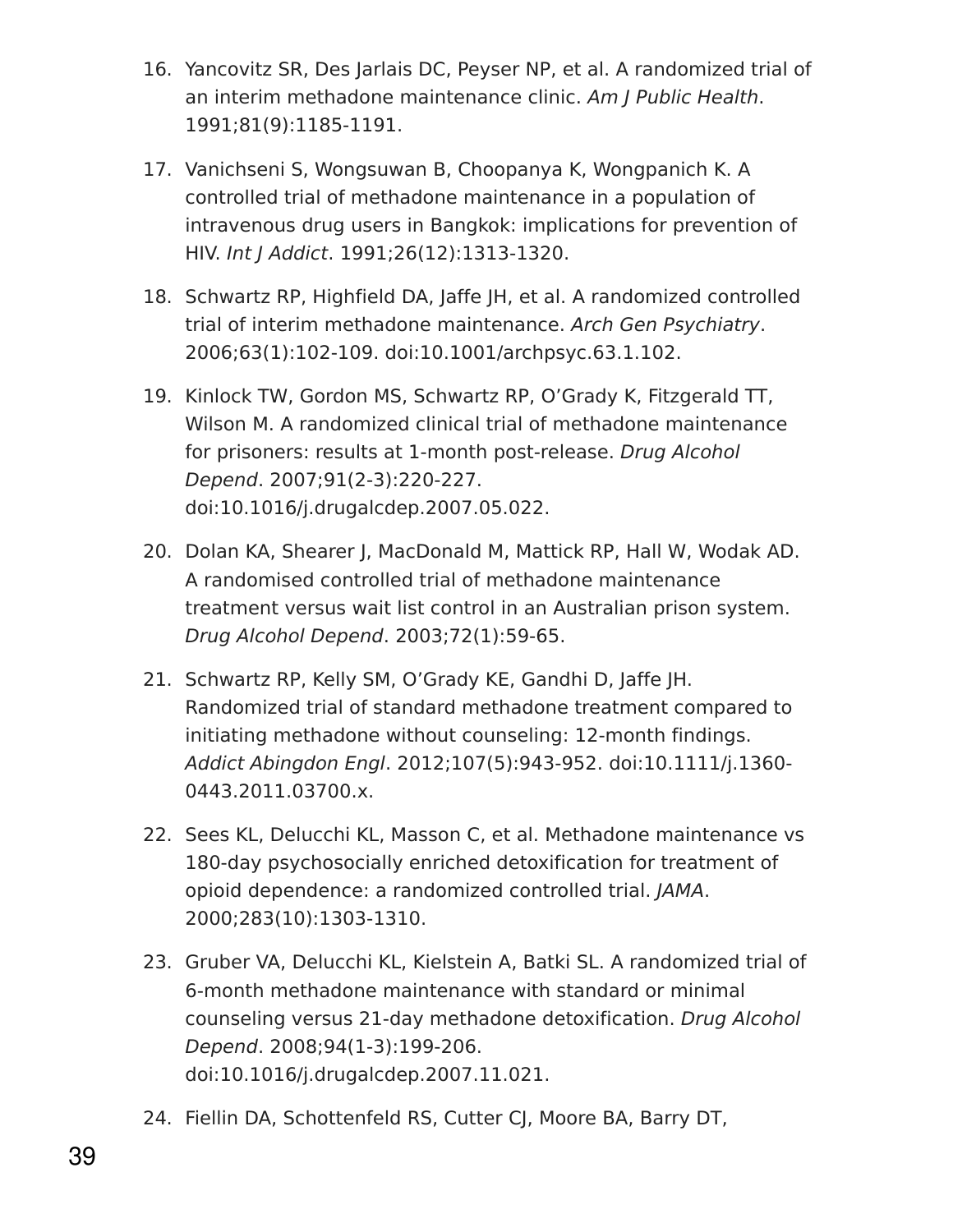O'Connor PG. Primary care-based buprenorphine taper vs maintenance therapy for prescription opioid dependence: a randomized clinical trial. JAMA Intern Med. 2014;174(12):1947- 1954. doi:10.1001/jamainternmed.2014.5302.

- 25. Kakko J, Svanborg KD, Kreek MJ, Heilig M. 1-year retention and social function after buprenorphine-assisted relapse prevention treatment for heroin dependence in Sweden: a randomised, placebo-controlled trial. Lancet Lond Engl. 2003;361(9358):662- 668. doi:10.1016/S0140-6736(03)12600-1.
- 26. Fudala PJ, Bridge TP, Herbert S, et al. Office-based treatment of opiate addiction with a sublingual-tablet formulation of buprenorphine and naloxone. N Engl J Med. 2003;349(10):949-958. doi:10.1056/NEJMoa022164.
- 27. MacDonald K, Lamb K, Thomas ML, Khentigan W. Buprenorphine Maintenance Treatment of Opiate Dependence: Correlations Between Prescriber Beliefs and Practices. Subst Use Misuse. 2016;51(1):85-90. doi:10.3109/10826084.2015.1089905.
- 28. Nunes EV, Krupitsky E, Ling W, et al. Treating Opioid Dependence With Injectable Extended-Release Naltrexone (XR-NTX): Who Will Respond? J Addict Med. 2015;9(3):238-243. doi:10.1097/ADM.0000000000000125.
- 29. Minozzi S, Amato L, Vecchi S, Davoli M, Kirchmayer U, Verster A. Oral naltrexone maintenance treatment for opioid dependence. Cochrane Database Syst Rev. 2011;(4):CD001333. doi:10.1002/14651858.CD001333.pub4.
- 30. Krupitsky E, Nunes EV, Ling W, Gastfriend DR, Memisoglu A, Silverman BL. Injectable extended-release naltrexone (XR-NTX) for opioid dependence: long-term safety and effectiveness. Addict Abingdon Engl. 2013;108(9):1628-1637. doi:10.1111/add.12208.
- 31. Krupitsky E, Nunes EV, Ling W, Illeperuma A, Gastfriend DR, Silverman BL. Injectable extended-release naltrexone for opioid dependence: a double-blind, placebo-controlled, multicentre randomised trial. Lancet Lond Engl. 2011;377(9776):1506-1513. doi:10.1016/S0140-6736(11)60358-9.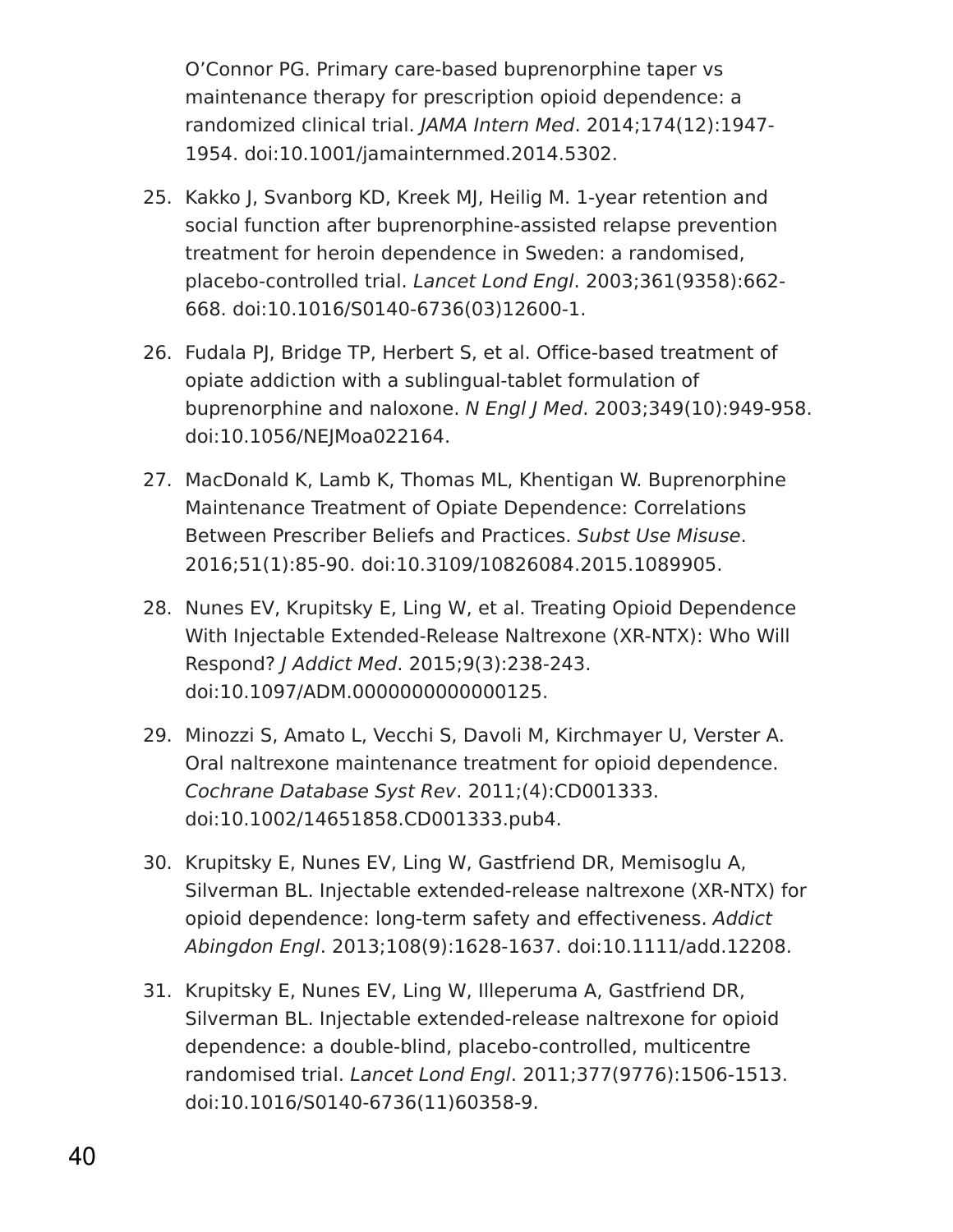- 32. Syed YY, Keating GM. Extended-release intramuscular naltrexone (VIVITROL®): a review of its use in the prevention of relapse to opioid dependence in detoxified patients. CNS Drugs. 2013;27(10):851-861. doi:10.1007/s40263-013-0110-x.
- 33. Jackson H, Mandell K, Johnson K, Chatterjee D, Vanness DJ. Cost-Effectiveness of Injectable Extended-Release Naltrexone Compared With Methadone Maintenance and Buprenorphine Maintenance Treatment for Opioid Dependence. Subst Abuse. 2015;36(2):226-231. doi:10.1080/08897077.2015.1010031.
- 34. World Health Organization. Proposal for the Inclusion of Buprenorphine in the WHO Model List of Essential Medicines.; 2004. http://www.who.int/substance\_abuse/activities/buprenorphine\_essential\_medi Accessed May 11, 2017.
- 35. World Health Organization. Proposal for the Inclusion of Methadone in the WHO Model List of Essential Medicines. World Health Organization; 2004. http://www.who.int/substance\_abuse/activities/methadone\_essential\_medici Accessed May 11, 2017.
- 36. Williams JT, Ingram SL, Henderson G, et al. Regulation of μ-opioid receptors: desensitization, phosphorylation, internalization, and tolerance. Pharmacol Rev. 2013;65(1):223-254. doi:10.1124/pr.112.005942.
- 37. Allouche S, Noble F, Marie N. Opioid receptor desensitization: mechanisms and its link to tolerance. Front Pharmacol. 2014;5:280. doi:10.3389/fphar.2014.00280.
- 38. Walsh SL, June HL, Schuh KJ, Preston KL, Bigelow GE, Stitzer ML. Effects of buprenorphine and methadone in methadonemaintained subjects. Psychopharmacology (Berl). 1995;119(3):268-276.
- 39. Highlights of Prescribing Information: SUBOXONE®. February 2017. [https://www.suboxone.com/content/pdfs/prescribing](https://www.suboxone.com/content/pdfs/prescribing-information.pdf)information.pdf. Accessed May 11, 2017.
- 40. Kosten TR, George TP. The neurobiology of opioid dependence: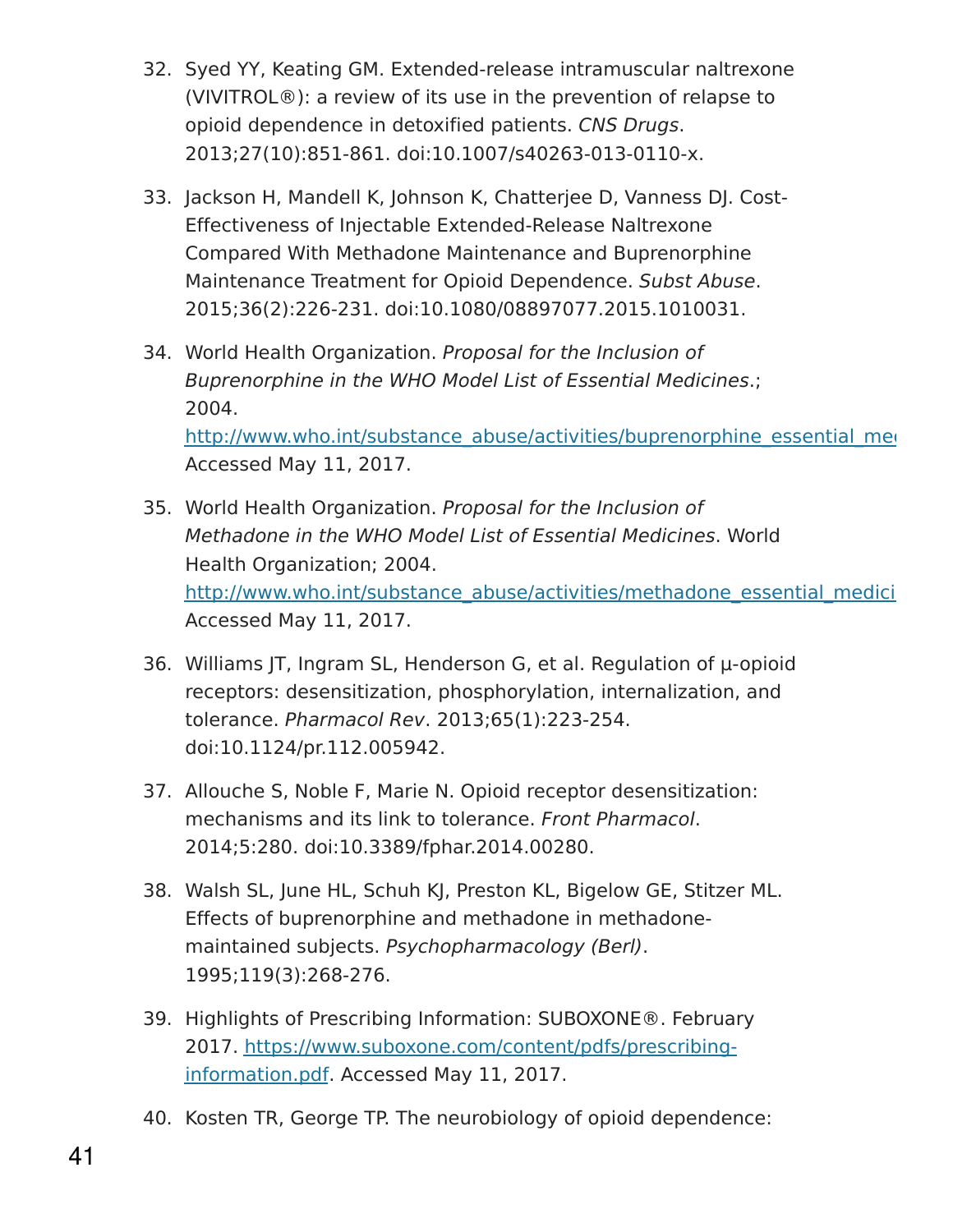implications for treatment. Sci Pract Perspect. 2002;1(1):13-20.

- 41. Cruciani RA, Knotkova H, eds. Handbook of Methadone Prescribing and Buprenorphine Therapy. New York: Springer-Verlag; 2013.
- 42. Brunton LL, Lazo JS, Parker KL, eds. Goodman & Gilman's The Pharmacological Basis of Therapeutics. 11th ed.
- 43. U.S. Department of Justice Drug Enforcement Administration, Office of Diversion Control. National Forensic Laboratory Information System (NFLIS) 2013 Annual Report. https://www.nflis.deadiversion.usdoj.gov/DesktopModules/ReportDownloads/ Accessed May 11, 2017.
- 44. Bazazi AR, Yokell M, Fu JJ, Rich JD, Zaller ND. Illicit use of buprenorphine/naloxone among injecting and noninjecting opioid users. J Addict Med. 2011;5(3):175-180. doi:10.1097/ADM.0b013e3182034e31.
- 45. Schuman-Olivier Z, Albanese M, Nelson SE, et al. Self-treatment: illicit buprenorphine use by opioid-dependent treatment seekers. J Subst Abuse Treat. 2010;39(1):41-50. doi:10.1016/j.jsat.2010.03.014.
- 46. Cicero TJ, Surratt HL, Inciardi J. Use and misuse of buprenorphine in the management of opioid addiction. *J Opioid Manag.* 2007;3(6):302-308.
- 47. Cicero TJ, Ellis MS, Surratt HL, Kurtz SP. Factors contributing to the rise of buprenorphine misuse: 2008-2013. Drug Alcohol Depend. 2014;142:98-104. doi:10.1016/j.drugalcdep.2014.06.005.
- 48. Johnson B, Richert T. Diversion of methadone and buprenorphine from opioid substitution treatment: a staff perspective. J Psychoactive Drugs. 2014;46(5):427-435. doi:10.1080/02791072.2014.960109.
- 49. Johnson B, Richert T. Diversion of methadone and buprenorphine by patients in opioid substitution treatment in Sweden: prevalence estimates and risk factors. Int J Drug Policy. 2015;26(2):183-190. doi:10.1016/j.drugpo.2014.10.003.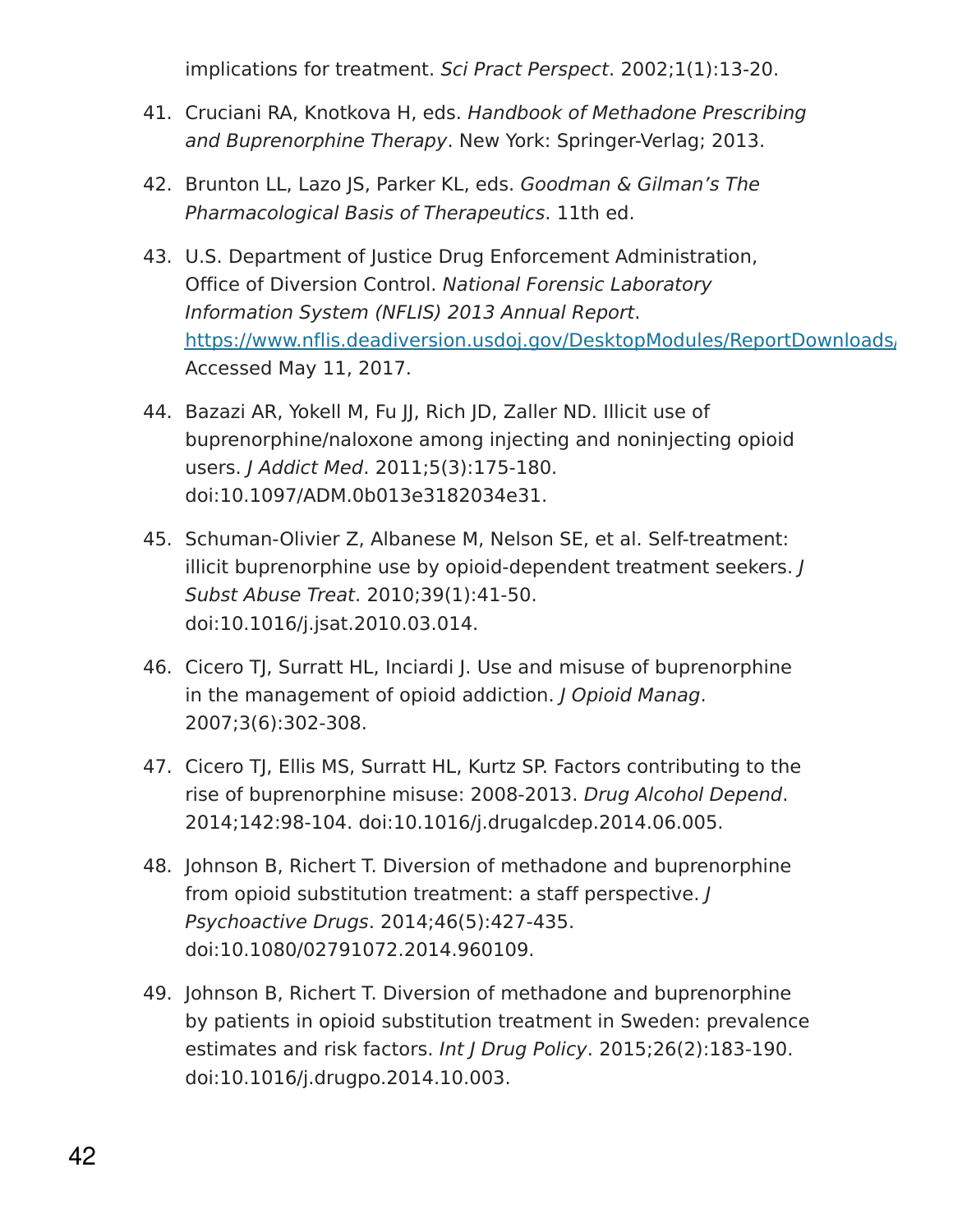- 50. Duffy P, Mackridge AJ. Use and diversion of illicit methadone under what circumstances does it occur, and potential risks associated with continued use of other substances. *J Subst Use*. 2014;19(1-2):48-55. doi:10.3109/14659891.2012.734539.
- 51. Soyka M. New developments in the management of opioid dependence: focus on sublingual buprenorphine-naloxone. Subst Abuse Rehabil. 2015;6:1-14. doi:10.2147/SAR.S45585.
- 52. Center for Behavioral Health Statistics and Quality (CBHSQ). Drug Abuse Warning Network: 2011: Selected Tables of National Estimates of Drug-Related Emergency Department Visits. Rockville, MD: Substance Abuse and Mental Health Services Administration; 2013.
- 53. Substance Abuse and Mental Health Services Administration. Drug Abuse Warning Network, 2011: National Estimates of Drug-Related Emergency Department Visits. https://www.samhsa.gov/data/sites/default/files/DAWN2k11ED/DAWN2k11ED Published May 2013. Accessed May 12, 2017.
- 54. Substance Abuse and Mental Health Services Administration, Center for Behavioral Health Statistics and Quality (CBHSQ). The DAWN Report: Emergency Department Visits Involving Buprenorphine. Substance Abuse and Mental Health Services Administration; 2013. Accessed May 12, 2017.
- 55. Centers for Disease Control and Prevention (CDC). Vital signs: risk for overdose from methadone used for pain relief - United States, 1999-2010. MMWR Morb Mortal Wkly Rep. 2012;61(26):493-497.
- 56. Metzger DS, Donnell D, Celentano DD, et al. Expanding substance use treatment options for HIV prevention with buprenorphinenaloxone: HIV Prevention Trials Network 058. J Acquir Immune Defic Syndr 1999. 2015;68(5):554-561. doi:10.1097/QAI.0000000000000510.
- 57. Perlman DC, Jordan AE, Uuskula A, et al. An international perspective on using opioid substitution treatment to improve hepatitis C prevention and care for people who inject drugs: Structural barriers and public health potential. Int J Drug Policy.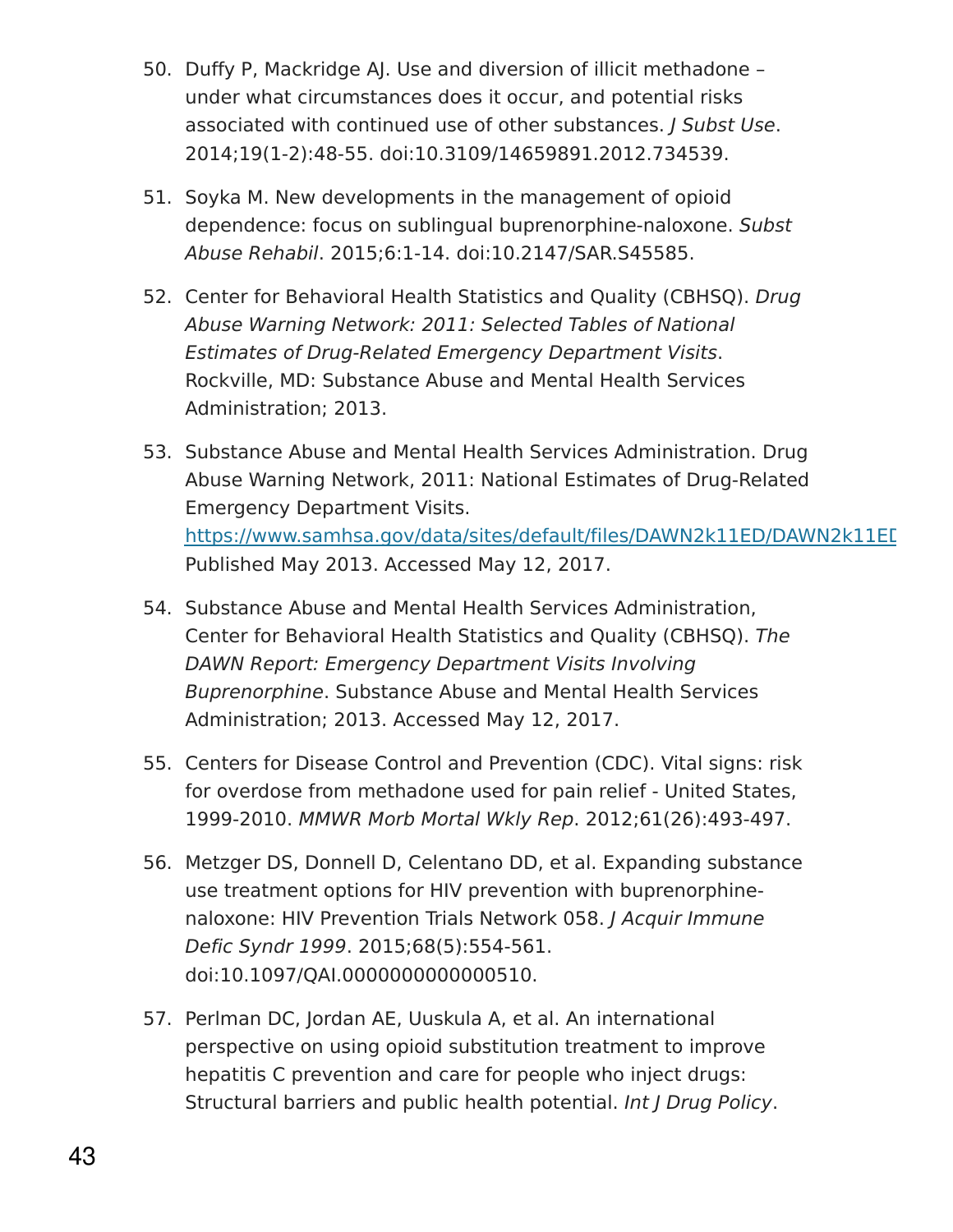2015;26(11):1056-1063. doi:10.1016/j.drugpo.2015.04.015.

- 58. Otiashvili D, Piralishvili G, Sikharulidze Z, Kamkamidze G, Poole S, Woody GE. Methadone and buprenorphine-naloxone are effective in reducing illicit buprenorphine and other opioid use, and reducing HIV risk behavior--outcomes of a randomized trial. Drug Alcohol Depend. 2013;133(2):376-382. doi:10.1016/j.drugalcdep.2013.06.024.
- 59. Malta M, Strathdee SA, Magnanini MMF, Bastos FI. Adherence to antiretroviral therapy for human immunodeficiency virus/acquired immune deficiency syndrome among drug users: a systematic review. Addict Abingdon Engl. 2008;103(8):1242-1257. doi:10.1111/j.1360-0443.2008.02269.x.
- 60. Batki SL, Gruber VA, Bradley JM, Bradley M, Delucchi K. A controlled trial of methadone treatment combined with directly observed isoniazid for tuberculosis prevention in injection drug users. Drug Alcohol Depend. 2002;66(3):283-293.
- 61. Gowing L, Farrell MF, Bornemann R, Sullivan LE, Ali R. Oral substitution treatment of injecting opioid users for prevention of HIV infection. Cochrane Database Syst Rev. 2011;(8):CD004145. doi:10.1002/14651858.CD004145.pub4.
- 62. Gowing LR, Hickman M, Degenhardt L. Mitigating the risk of HIV infection with opioid substitution treatment. Bull World Health Organ. 2013;91(2):148-149. doi:10.2471/BLT.12.109553.
- 63. Tsui JI, Evans JL, Lum PJ, Hahn JA, Page K. Association of opioid agonist therapy with lower incidence of hepatitis C virus infection in young adult injection drug users. JAMA Intern Med. 2014;174(12):1974-1981. doi:10.1001/jamainternmed.2014.5416.
- 64. Nolan S, Dias Lima V, Fairbairn N, et al. The impact of methadone maintenance therapy on hepatitis C incidence among illicit drug users. Addict Abingdon Engl. 2014;109(12):2053-2059. doi:10.1111/add.12682.
- 65. Peles E, Schreiber S, Rados V, Adelson M. Low risk for hepatitis C seroconversion in methadone maintenance treatment. J Addict Med. 2011;5(3):214-220. doi:10.1097/ADM.0b013e31820e13dd.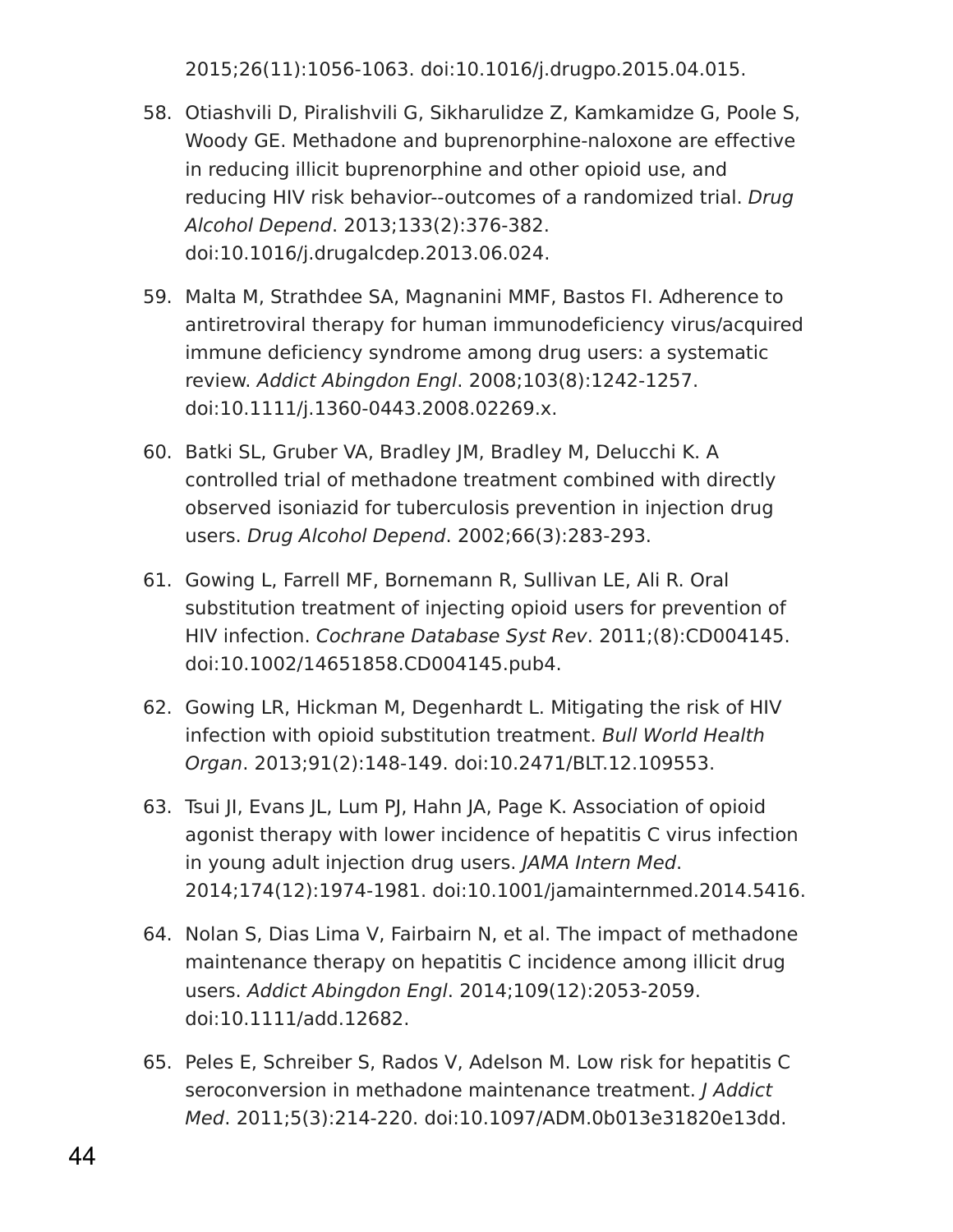- 66. Alavian SM, Mirahmadizadeh A, Javanbakht M, et al. Effectiveness of Methadone Maintenance Treatment in Prevention of Hepatitis C Virus Transmission among Injecting Drug Users. Hepat Mon. 2013;13(8):e12411. doi:10.5812/hepatmon.12411.
- 67. Hallinan R, Byrne A, Amin J, Dore GJ. Hepatitis C virus incidence among injecting drug users on opioid replacement therapy. Aust N Z J Public Health. 2004;28(6):576-578.
- 68. Gibson DR, Flynn NM, McCarthy II. Effectiveness of methadone treatment in reducing HIV risk behavior and HIV seroconversion among injecting drug users. AIDS Lond Engl. 1999;13(14):1807- 1818.
- 69. Metzger DS, Woody GE, McLellan AT, et al. Human immunodeficiency virus seroconversion among intravenous drug users in- and out-of-treatment: an 18-month prospective follow-up. J Acquir Immune Defic Syndr. 1993;6(9):1049-1056.
- 70. Woody GE, Bruce D, Korthuis PT, et al. HIV risk reduction with buprenorphine-naloxone or methadone: findings from a randomized trial. J Acquir Immune Defic Syndr 1999. 2014;66(3):288-293. doi:10.1097/QAI.0000000000000165.
- 71. Bruce RD, Moody DE, Altice FL, Gourevitch MN, Friedland GH. A review of pharmacological interactions between HIV or hepatitis C virus medications and opioid agonist therapy: implications and management for clinical practice. Expert Rev Clin Pharmacol. 2013;6(3):249-269. doi:10.1586/ecp.13.18.
- 72. Maas B, Kerr T, Fairbairn N, Montaner J, Wood E. Pharmacokinetic interactions between HIV antiretroviral therapy and drugs used to treat opioid dependence. Expert Opin Drug Metab Toxicol. 2006;2(4):533-543. doi:10.1517/17425255.2.4.533.
- 73. Zhou W, Wang X, Zhou S, et al. Hepatitis C seroconversion in methadone maintenance treatment programs in Wuhan, China. Addict Abingdon Engl. 2015;110(5):796-802. doi:10.1111/add.12836.
- 74. MacArthur GJ, Minozzi S, Martin N, et al. Opiate substitution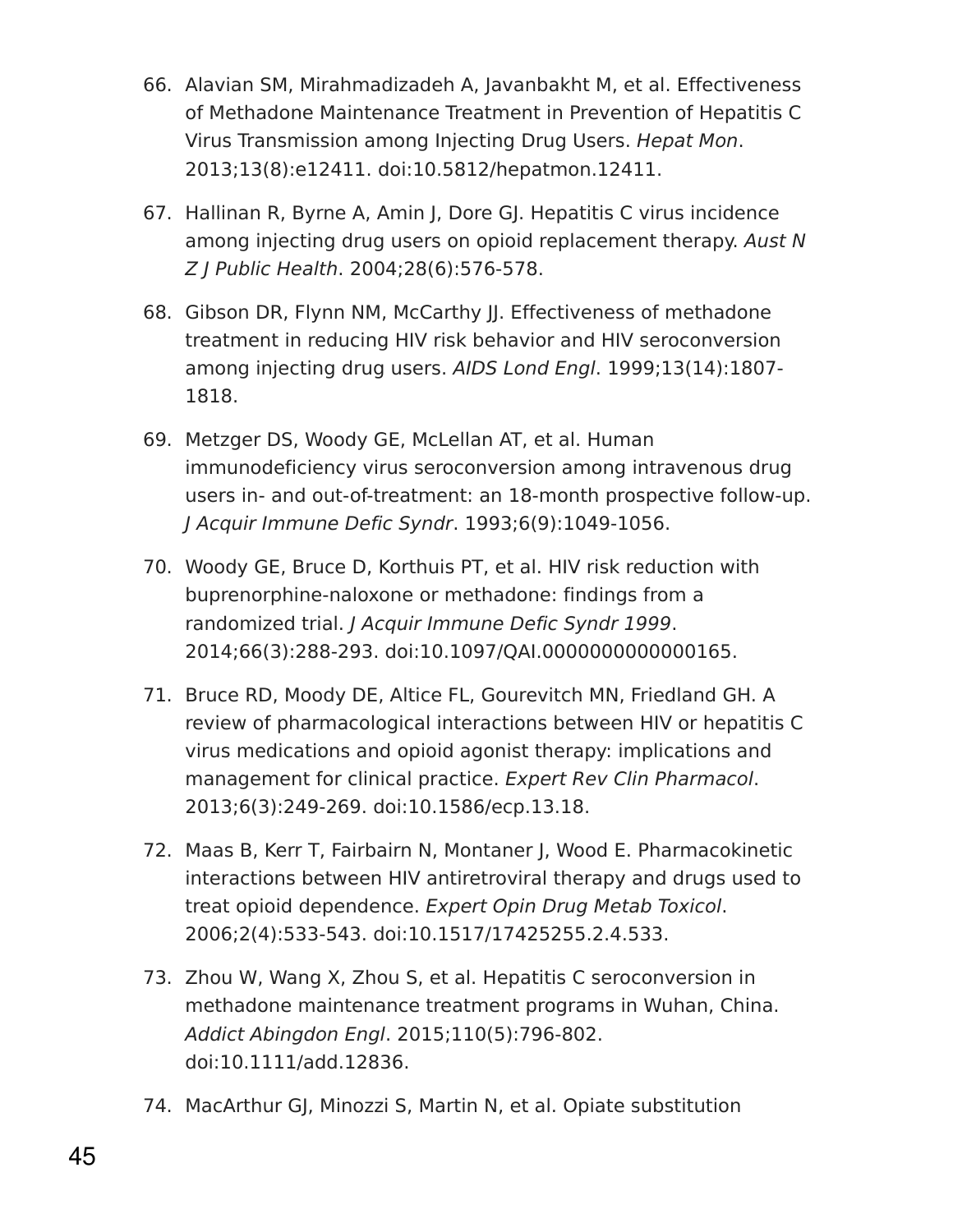treatment and HIV transmission in people who inject drugs: systematic review and meta-analysis. BMJ. 2012;345:e5945.

- 75. Carvallo L, Lopez L, Che F-Y, et al. Buprenorphine decreases the CCL2-mediated chemotactic response of monocytes. J Immunol Baltim Md 1950. 2015;194(7):3246-3258. doi:10.4049/jimmunol.1302647.
- 76. Fitting S, Zou S, El-Hage N, et al. Opiate addiction therapies and HIV-1 Tat: interactive effects on glial  $[Ca<sup>2+</sup>]$ i, oxyradical and neuroinflammatory chemokine production and correlative neurotoxicity. Curr HIV Res. 2014;12(6):424-434.
- 77. Jeffrey GP, MacQuillan G, Chua F, et al. Hepatitis C virus eradication in intravenous drug users maintained with subcutaneous naltrexone implants. Hepatol Baltim Md. 2007;45(1):111-117. doi:10.1002/hep.21470.
- 78. Mumola CJ, Karberg JC. Bureau of Justice Statistics Special Report: Drug Use and Dependence, State and Federal Prisoners, 2004. U.S. Department of Justice, Office of Justice Programs; 2006. <https://www.bjs.gov/content/pub/pdf/dudsfp04.pdf>. Accessed May 11, 2017.
- 79. Matusow H, Dickman SL, Rich JD, et al. Medication assisted treatment in US drug courts: results from a nationwide survey of availability, barriers and attitudes. J Subst Abuse Treat. 2013;44(5):473-480. doi:10.1016/j.jsat.2012.10.004.
- 80. Fiscella K, Moore A, Engerman J, Meldrum S. Jail management of arrestees/inmates enrolled in community methadone maintenance programs. J Urban Health Bull N Y Acad Med. 2004;81(4):645-654. doi:10.1093/jurban/jth147.
- 81. Nunn A, Zaller N, Dickman S, Trimbur C, Nijhawan A, Rich JD. Methadone and buprenorphine prescribing and referral practices in US prison systems: results from a nationwide survey. Drug Alcohol Depend. 2009;105(1-2):83-88. doi:10.1016/j.drugalcdep.2009.06.015.
- 82. Binswanger IA, Stern MF, Deyo RA, et al. Release from prison–a high risk of death for former inmates. N Engl J Med.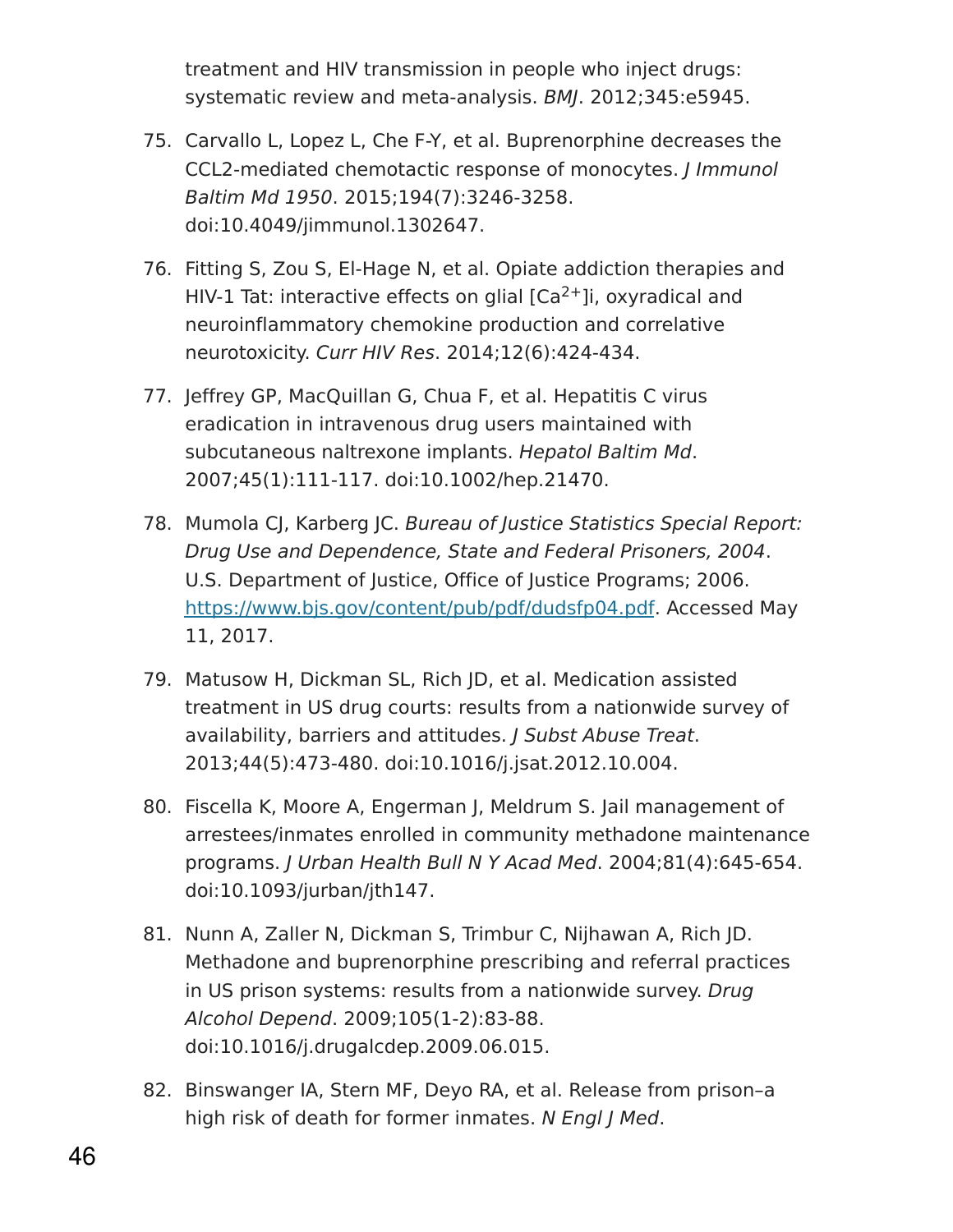2007;356(2):157-165. doi:10.1056/NEJMsa064115.

- 83. Green TC, Clarke J, Brinkley-Rubinstein L, et al. Postincarceration Fatal Overdoses After Implementing Medications for Addiction Treatment in a Statewide Correctional System. JAMA Psychiatry. February 2018. doi:10.1001/jamapsychiatry.2017.4614
- 84. Zaller N, McKenzie M, Friedmann PD, Green TC, McGowan S, Rich JD. Initiation of buprenorphine during incarceration and retention in treatment upon release. J Subst Abuse Treat. 2013;45(2):222- 226. doi:10.1016/j.jsat.2013.02.005.
- 85. World Health Organization. Guidelines for the Psychosocially Assisted Pharmacological Treatment of Opioid Dependence. World Health Organization; 2009. http://www.who.int/substance\_abuse/publications/opioid\_dependence\_guidelines. Accessed May 11, 2017.
- 86. Friedmann PD, Wilson D, Knudsen HK, et al. Effect of an organizational linkage intervention on staff perceptions of medication-assisted treatment and referral intentions in community corrections. J Subst Abuse Treat. 2015;50:50-58. doi:10.1016/j.jsat.2014.10.001.
- 87. Gordon MS, Kinlock TW, Schwartz RP, Fitzgerald TT, O'Grady KE, Vocci FJ. A randomized controlled trial of prison-initiated buprenorphine: prison outcomes and community treatment entry. Drug Alcohol Depend. 2014;142:33-40. doi:10.1016/j.drugalcdep.2014.05.011.
- 88. Lee JD, Friedmann PD, Boney TY, et al. Extended-release naltrexone to prevent relapse among opioid dependent, criminal justice system involved adults: rationale and design of a randomized controlled effectiveness trial. Contemp Clin Trials. 2015;41:110-117. doi:10.1016/j.cct.2015.01.005.
- 89. Mitchell SG, Willet J, Monico LB, et al. Community correctional agents' views of medication-assisted treatment: Examining their influence on treatment referrals and community supervision practices. Subst Abuse. 2016;37(1):127-133. doi:10.1080/08897077.2015.1129389.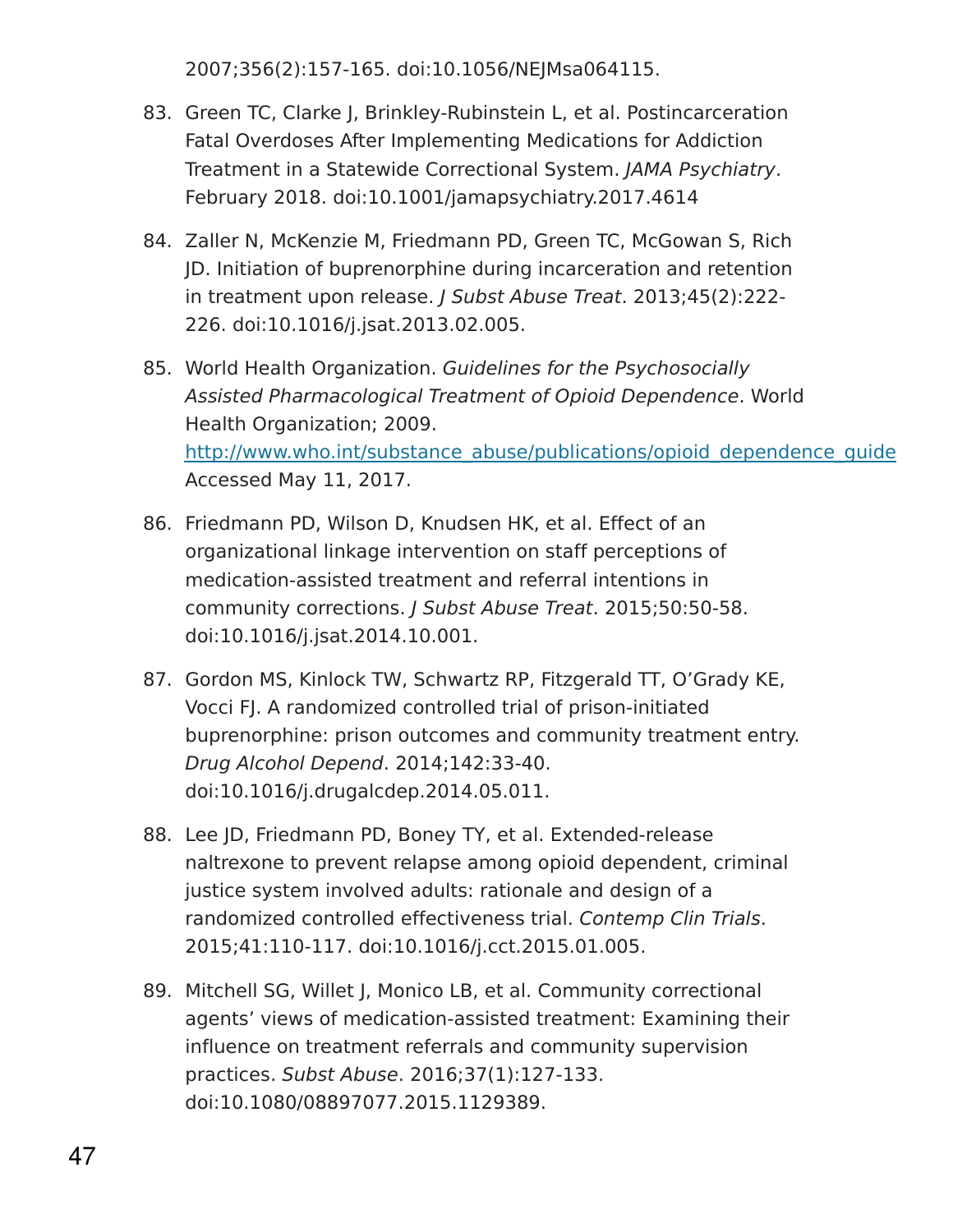- 90. Brown RT. Systematic review of the impact of adult drug-treatment courts. Transl Res J Lab Clin Med. 2010;155(6):263-274. doi:10.1016/j.trsl.2010.03.001.
- 91. Substance Abuse and Mental Health Services Administration. Grants to Expand Substance Abuse Treatment Capacity in Adult and Family Drug Courts: Request for Applications (RFA) No. TI-15- 002. 2015. [http://www.samhsa.gov/sites/default/files/grants/doc/ti-](http://www.samhsa.gov/sites/default/files/grants/doc/ti-15-002.doc)15-002.doc.
- 92. National Institute on Drug Abuse. Substance Abuse in the Military. [https://www.drugabuse.gov/publications/drugfacts/substance](https://www.drugabuse.gov/publications/drugfacts/substance-abuse-in-military)abuse-in-military. Published March 1, 2013. Accessed May 11, 2017.
- 93. Shipherd JC, Stafford J, Tanner LR. Predicting alcohol and drug abuse in Persian Gulf War veterans: what role do PTSD symptoms play? Addict Behav. 2005;30(3):595-599. doi:10.1016/j.addbeh.2004.07.004.
- 94. Toblin RL, Quartana PJ, Riviere LA, Walper KC, Hoge CW. Chronic pain and opioid use in US soldiers after combat deployment. JAMA Intern Med. 2014;174(8):1400-1401. doi:10.1001/jamainternmed.2014.2726.
- 95. U.S. Department of Veteran Affairs. A/DoD Clinical Practice Guideline for the Management of Substance Use Disorders. 2015. https://www.healthquality.va.gov/guidelines/MH/sud/VADoDSUDCPGRevised2 Accessed May 11, 2017.
- 96. Oliva EM, Trafton JA, Harris AHS, Gordon AJ. Trends in opioid agonist therapy in the Veterans Health Administration: is supply keeping up with demand? Am J Drug Alcohol Abuse. 2013;39(2):103-107. doi:10.3109/00952990.2012.741167.
- 97. Gordon AJ, Kavanagh G, Krumm M, et al. Facilitators and barriers in implementing buprenorphine in the Veterans Health Administration. Psychol Addict Behav J Soc Psychol Addict Behav. 2011;25(2):215-224. doi:10.1037/a0022776.
- 98. U.S. Department of Defense, Office of the Secretary. TRICARE; Mental Health and Substance Use Disorder Treatment. Federal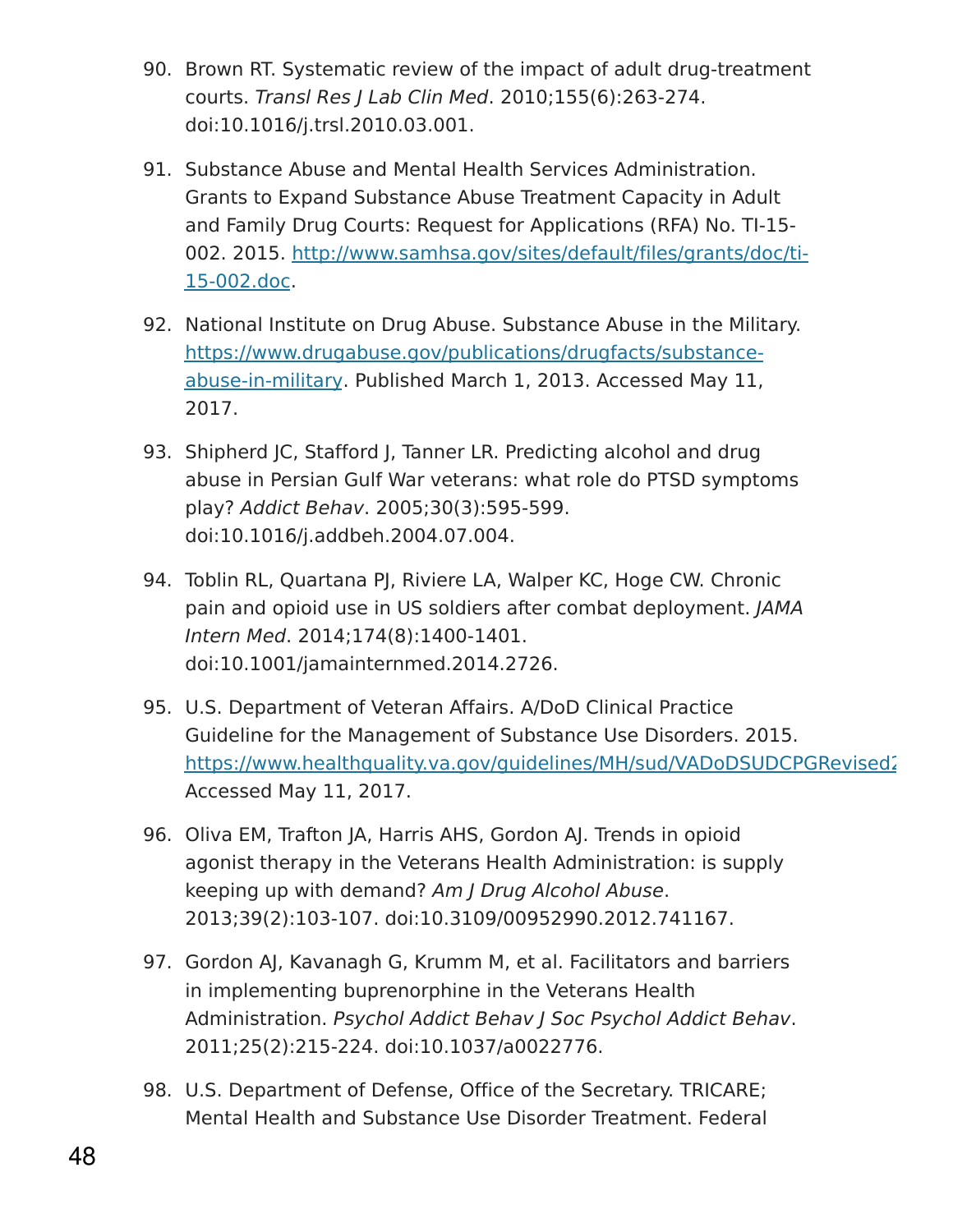Register.

[https://www.federalregister.gov/documents/2016/09/02/2016-](https://www.federalregister.gov/documents/2016/09/02/2016-21125/tricare-mental-health-and-substance-use-disorder-treatment) 21125/tricare-mental-health-and-substance-use-disordertreatment. Published September 2, 2016. Accessed May 11, 2017.

- 99. Epstein RA, Bobo WV, Martin PR, et al. Increasing pregnancyrelated use of prescribed opioid analgesics. Ann Epidemiol. 2013;23(8):498-503. doi:10.1016/j.annepidem.2013.05.017.
- 100. Patrick SW, Dudley J, Martin PR, et al. Prescription opioid epidemic and infant outcomes. Pediatrics. 2015;135(5):842-850. doi:10.1542/peds.2014-3299.
- 101. Kaltenbach K, Berghella V, Finnegan L. Opioid dependence during pregnancy. Effects and management. Obstet Gynecol Clin North Am. 1998;25(1):139-151.
- 102. The American College of Obstetricians and Gynecologists, The American Society of Addiction Medicine. Opioid Use and Opioid Use Disorder in Pregnancy. The American College of Obstetricians and Gynecologists; 2017. https://www.acog.org/Clinical-Guidance[and-Publications/Committee-Opinions/Committee-on-Obstetric-](https://www.acog.org/Clinical-Guidance-and-Publications/Committee-Opinions/Committee-on-Obstetric-Practice/Opioid-Use-and-Opioid-Use-Disorder-in-Pregnancy)Practice/Opioid-Use-and-Opioid-Use-Disorder-in-Pregnancy. Accessed March 30, 2018.
- 103. Effective medical treatment of opiate addiction. National Consensus Development Panel on Effective Medical Treatment of Opiate Addiction. JAMA. 1998;280(22):1936-1943.
- 104. Substance Abuse and Mental Health Services Administration. Medication-Assisted Treatment for Opioid Addiction in Opioid Treatment Programs. Treatment Improvement Protocol (TIP) Series 43. Substance Abuse and Mental Health Services Administration; 2005.

https://www.ncbi.nlm.nih.gov/books/NBK64164/pdf/Bookshelf\_NBK64164.pdj Accessed May 11, 2017.

105. Brogly SB, Saia KA, Walley AY, Du HM, Sebastiani P. Prenatal buprenorphine versus methadone exposure and neonatal outcomes: systematic review and meta-analysis. Am J Epidemiol. 2014;180(7):673-686. doi:10.1093/aje/kwu190.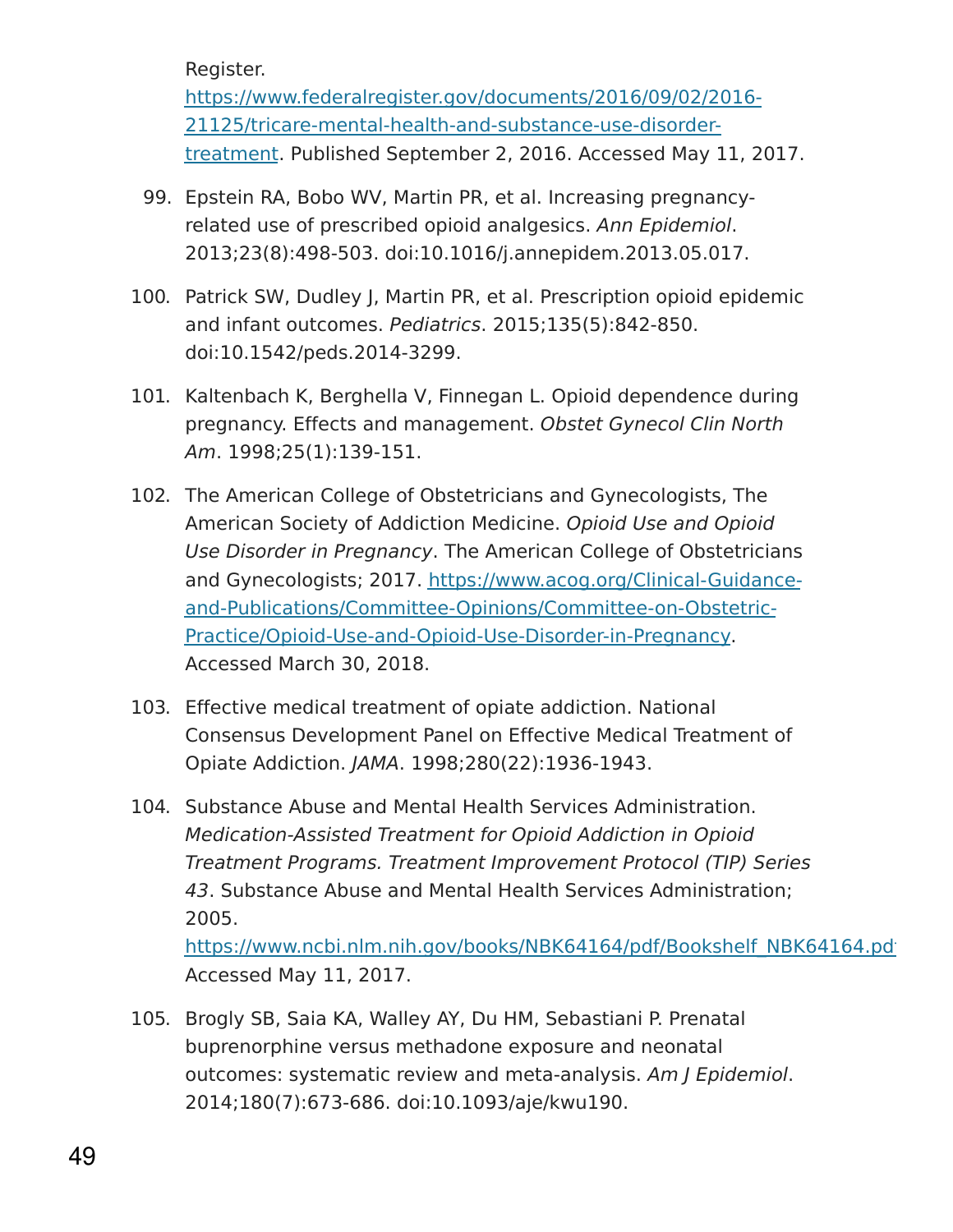- 106. Kandall SR, Doberczak TM, Jantunen M, Stein J. The methadonemaintained pregnancy. Clin Perinatol. 1999;26(1):173-183.
- 107. Jones HE, Kaltenbach K, Heil SH, et al. Neonatal abstinence syndrome after methadone or buprenorphine exposure. N Engl J Med. 2010;363(24):2320-2331. doi:10.1056/NEJMoa1005359.
- 108. McCarthy JJ, Leamon MH, Willits NH, Salo R. The effect of methadone dose regimen on neonatal abstinence syndrome. J Addict Med. 2015;9(2):105-110. doi:10.1097/ADM.0000000000000099.
- 109. Fajemirokun-Odudeyi O, Sinha C, Tutty S, et al. Pregnancy outcome in women who use opiates. Eur J Obstet Gynecol Reprod Biol. 2006;126(2):170-175. doi:10.1016/j.ejogrb.2005.08.010.
- 110. Agency for Healthcare Research and Quality. Mean Expenses per Person with Care for Selected Conditions by Type of Service: United States, 2014. Medical Expenditure Panel Survey Household Component Data. 2016. [https://meps.ahrq.gov/mepsweb/survey\\_comp/household.jsp](https://meps.ahrq.gov/mepsweb/survey_comp/household.jsp). Accessed May 11, 2017.
- 111. Florence CS, Zhou C, Luo F, Xu L. The Economic Burden of Prescription Opioid Overdose, Abuse, and Dependence in the United States, 2013. Med Care. 2016;54(10):901-906. doi:10.1097/MLR.0000000000000625.
- 112. Jones CM, Lurie PG, Compton WM. Increase in Naloxone Prescriptions Dispensed in US Retail Pharmacies Since 2013. Am J Public Health. 2016;106(4):689-690. doi:10.2105/AJPH.2016.303062.
- 113. Davis CS, Southwell JK, Niehaus VR, Walley AY, Dailey MW. Emergency medical services naloxone access: a national systematic legal review. Acad Emerg Med Off J Soc Acad Emerg Med. 2014;21(10):1173-1177. doi:10.1111/acem.12485.
- 114. Ray B, O'Donnell D, Kahre K. Police officer attitudes towards intranasal naloxone training. Drug Alcohol Depend. 2015;146:107- 110. doi:10.1016/j.drugalcdep.2014.10.026.